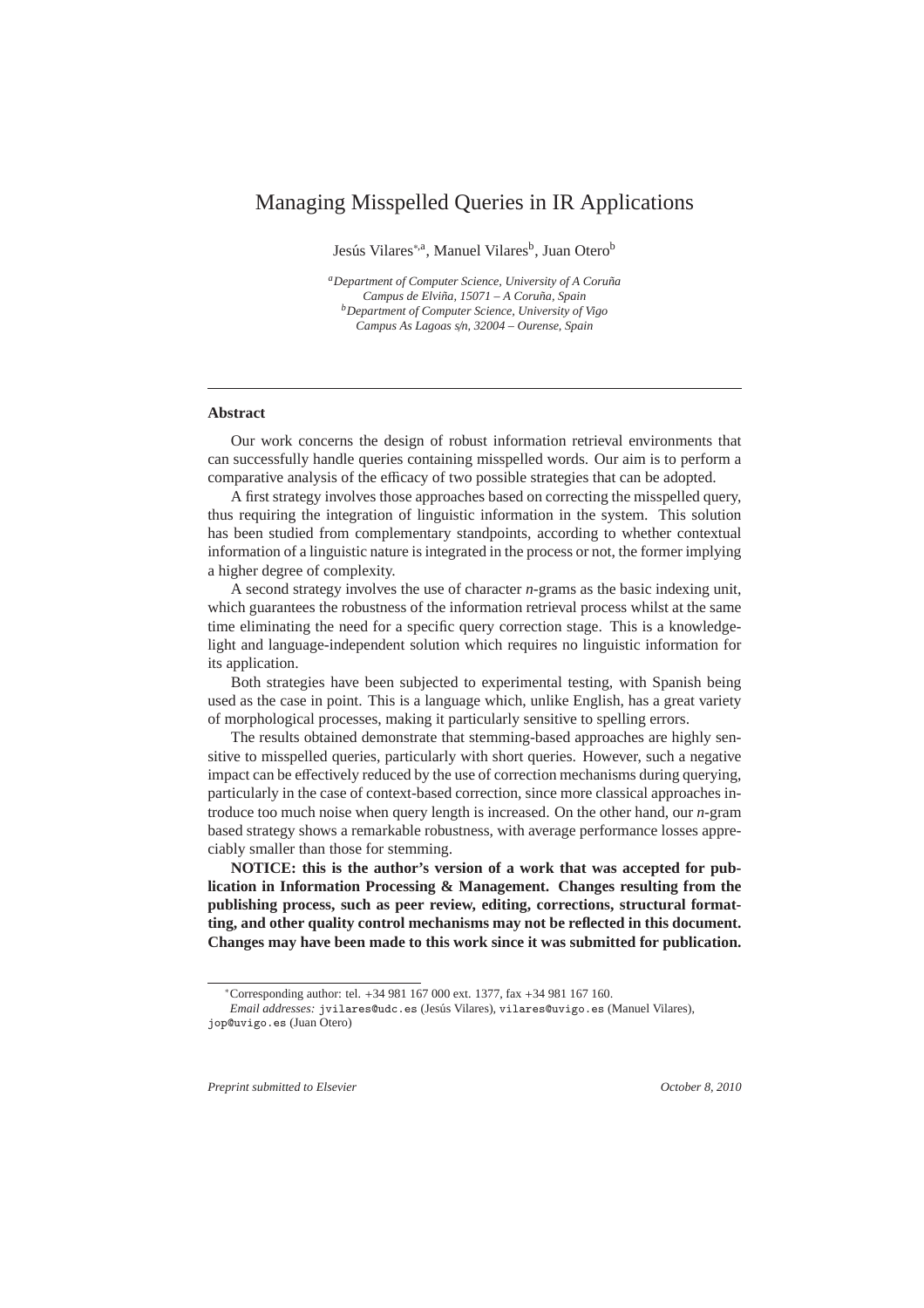# **A definitive version has been published in Information Processing & Management, DOI: 10.1016**/**j.ipm.2010.08.004**

*Key words:* misspelled queries, information retrieval, spelling correction, character *n*-grams, evaluation methodology *2010 MSC:* 68P20, 68T50, 68Q45

### **1. Introduction**

Many information retrieval (IR) applications such as information extraction, question answering and dialog systems require user queries to be congruent with the documentary databases we are exploiting. In this sense, although formal IR models are designed for well-spelled corpora and queries, useful querying should be robust against spelling errors. We include in this category (Kukich, 1992) errors resulting from a lack of knowledge of orthography; typographical errors caused by a lack of accuracy in typing; and errors resulting from noisy generation tasks, usually deriving from texts written and published before the computer  $age<sup>1</sup>$ . Regardless of their cause, we shall refer to this kind of phenomena as *misspelling errors*, whose presence can substantially hinder the performance of  $IR$  applications.

The design of error-tolerant solutions able to mitigate or limit the effects of misspellings has become a priority in the design of query languages. Nowadays, there is a redoubled interest (Guo et al., 2008) in the management of misspelled queries arising from the phenomenon of globalization, led by increased access to information and the widespread popularity of its use. Within this context, there is a need to tackle aspects that have a decisive effect on the complexity of the problem, such as content heterogeneity (Huang and Efthimiadis, 2009; Kwon et al., 2009; Li et al., 2006) and the increasing size of the databases on which the search is performed (Celikik and Bast, 2009). This has led to the appearance of specific proposals both with regard to language (Hagiwara and Suzuki, 2009; Magdy and Darwish, 2008; Suzuki et al., 2009) and the area of knowledge under consideration (Wilbur et al., 2006), making it advisable to foresee the inclusion of mechanisms for managing misspelled queries of this nature during the design stage of IR tools (Konchady, 2008).

From a practical point of view, most significant experimental examination seems to be limited to texts written in English (Kukich, 1992; Croft et al., 2009), a language with a very simple lexical structure. Practical results suggest that while baseline IR can remain relatively unaffected by misspellings, relevance feedback via query expansion becomes highly unstable under these conditions (Lam-Adesina and Jones, 2006). This constitutes a major drawback in the design of IR systems, since query expansion is a major issue in the production of improved query formulations (Guo and Ramakrishnan,

<sup>&</sup>lt;sup>1</sup>Regardless of the approach chosen to convert them into an electronic format, whether it be an expensive manual transcription, a scanner or a more sophisticated *optical character recognition* (OCR) technique, the process will irremediably introduce this kind of errors. Thus the final document obtained can only be considered as a degraded version of the original text.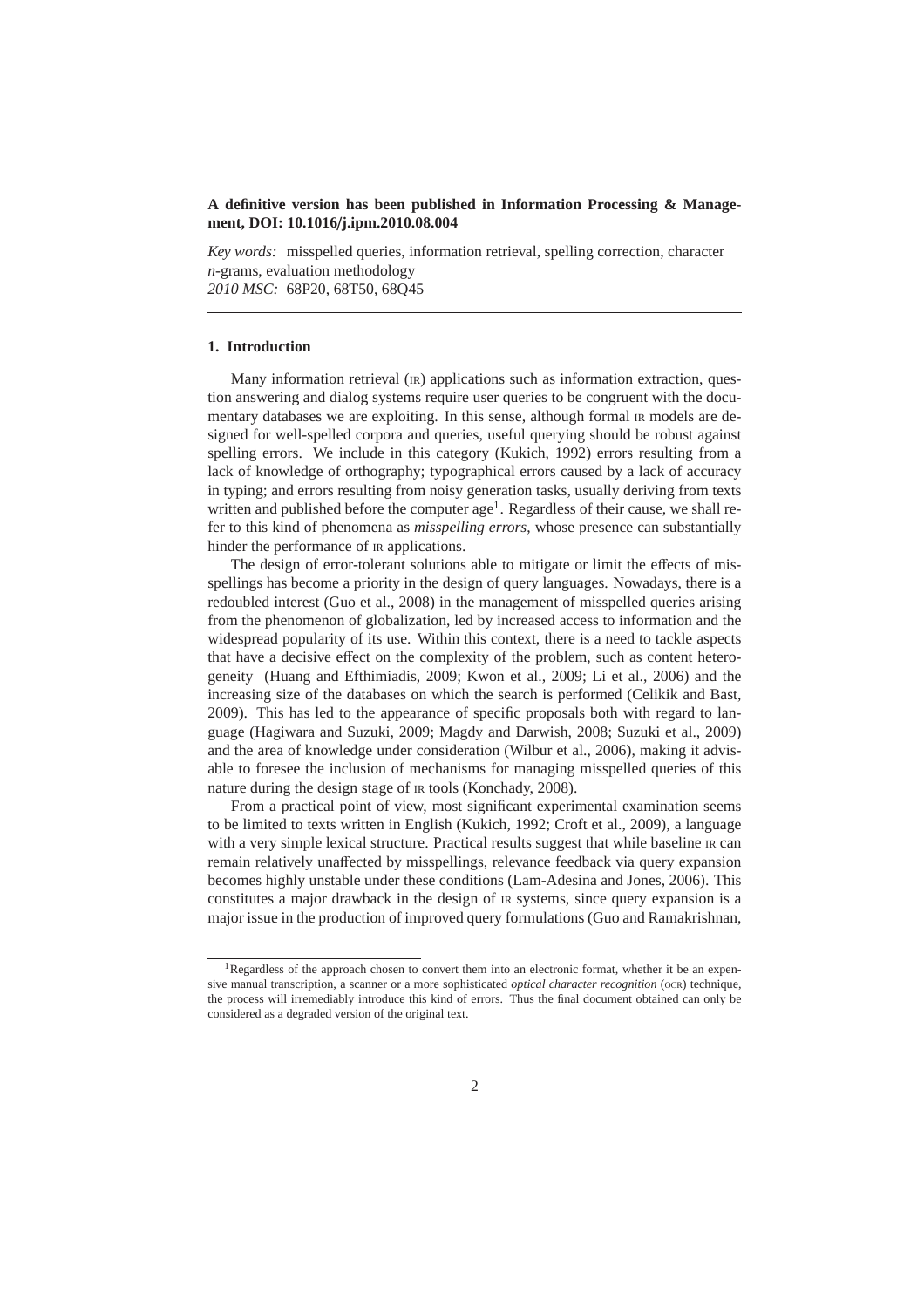2009; Lu et al., 2009a,b; Stokes et al., 2009). This fact in itself justifies efforts made in dealing with misspelled queries.

The operational basis for the treatment of misspelled queries consists of replacing the original string matching algorithm with a more flexible approximate method. It is interesting to note that practical constraints for solving misspellings in IR systems are different from those present in Text Processing systems. In the latter, the usual solution consists in presenting the user with a set of candidate corrections and lower first-guess accuracy is usually tolerated (Mitton, 2009). However, in IR systems, this kind of interaction is impractical. Therefore, the strategies considered for  $\mu$  systems should assure fully automatic treatment (Agirre et al., 1998; Kukich, 1992), with no need for the user to intervene after inputting the initial query.

In this article we consider two different strategies for managing misspelled queries (Manning et al., 2008). The first of these is based on correcting the query before it is sent to the search engine, which necessarily implies the need for a dictionary. We can here distinguish two forms of spelling correction problems:

- *Isolated-word error correction* (Mitton, 2009; Savary, 2001; Vilares et al., 2004), which tries to correct a single query term at a time, limiting the possibility of correction to *non-word errors*. In this sense, this kind of technique could fail to detect *real-word errors*, i.e. errors that produce another word that is also valid. An example would be the query *"word swimming championships"*, which contains a misspelling of *"world"*; this would not be detected because each individual term in the sentence is correctly spelled in isolation.
- *Context-dependent word correction* (Otero et al., 2007; Reynaert, 2004), which is able to address the real-word error case and the correction of non-word errors that have more than one potential correction.

The second strategy is to consider a technique based on the use of character *n*grams (McNamee and Mayfield, 2004a; Robertson and Willett, 1998). This technique is applicable to the case of isolated-word error correction and is independent of the extent of linguistic knowledge. In this case *n*-grams are used as the basis for generating indexes, thereby eliminating the need for dictionaries.

In order to study the validity of these strategies and make the relevant comparisons, a testing framework has been formally designed. To the best of our knowledge, no relevant in-depth work of this kind has been previously documented. This testing framework allows us to study the influence, if any, of whether or not linguistic information is taken into account. We consider three incremental levels: the total exclusion of linguistic information, the use of dictionaries alone and the additional integration of contextual information. This cline is paralleled in the sphere of computational complexity, thus enabling us to also evaluate the real impact of each strategy in terms of its cost. The consideration of Spanish as a case in point will allow us to estimate the validity of these strategies outside standard working frames for English.

The structure of the rest of this article is as follows. Firstly, Section 2 describes the state-of-the-art in this domain. Next, Section 3 deals with the spelling correction techniques to be used in the correction-based strategy. After justifying in Section 4 the use of Spanish because of its challenging nature (from a spelling correction point of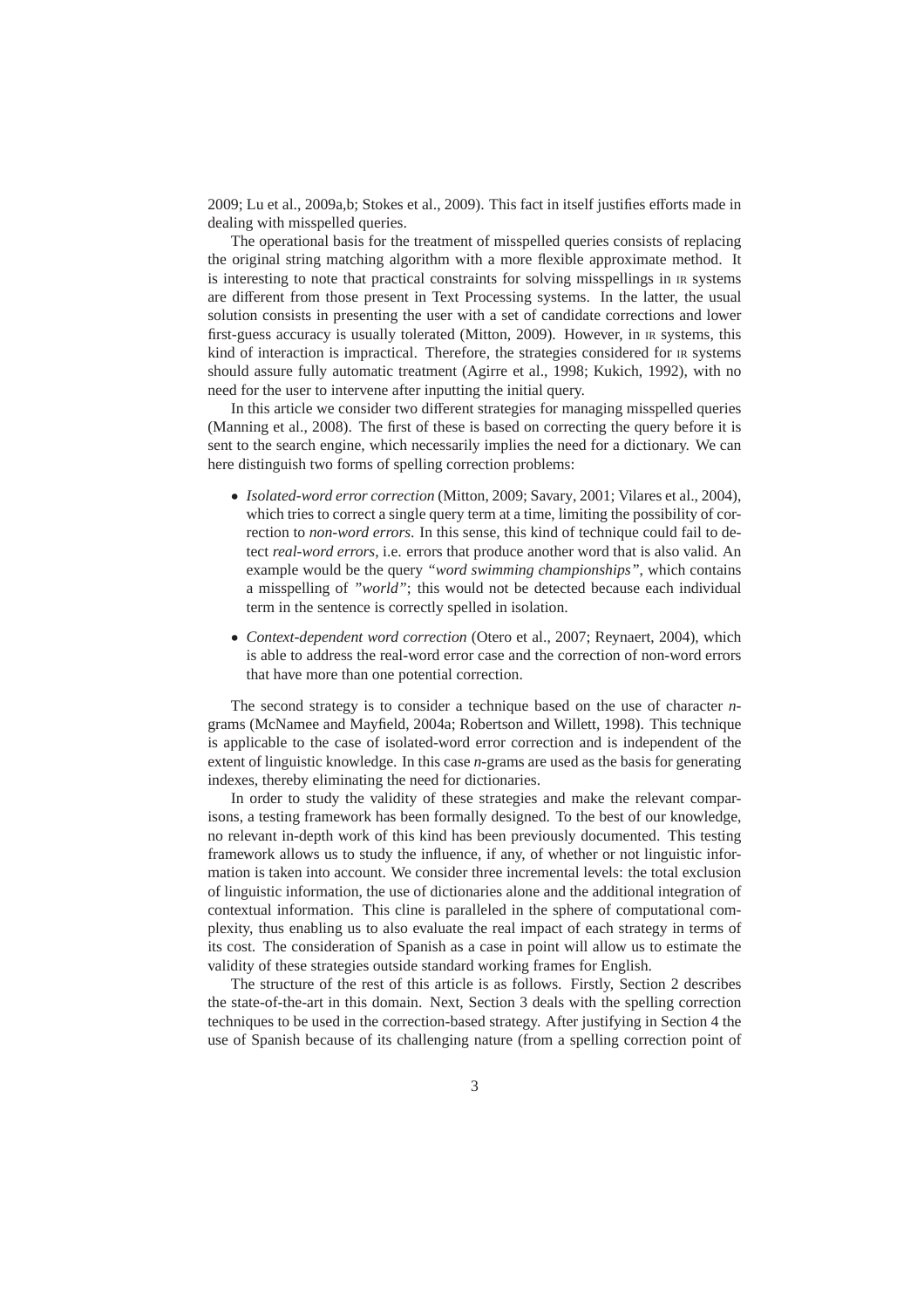view), we introduce in the following sections the experiments we have performed for testing the proposed strategies. First, Section 5 states the research objectives pursued, while Section 6 describes the methodology we have used for designing our experiments. Next, the results obtained in these tests are presented in Section 7 and then discussed in Sections 8 and 9. Finally, Section 10 presents our conclusions and proposals for future work.

#### **2. The State-of-the-Art**

As previously stated, the state-of-the-art distinguishes two generic approaches (Manning et al., 2008), commonly documented on English texts (Kukich, 1992; Croft et al., 2009), to deal with misspelled queries on IR applications. The first of these takes complete dictionary entries as the matching unit between the query and the database for the retrieval task, whilst the second one considers subwords instead.

### *2.1. The Spelling Correction Approach*

Focusing first on entire dictionary entries, spelling correction is a well known subject matter in NLP (Mitton, 2009; Reynaert, 2004; Savary, 2001; Vilares et al., 2004), often based on the notion of edit distance<sup>2</sup> (Levenshtein, 1966). When dealing with misspelled queries, the aim is to replace the erroneous term or terms in the query with those considered to be the correct ones and whose edit distance with regard to the former is the smallest possible. This will imply a greater or lesser quality and computational complexity according to the strategy adopted (Mihov and Schulz, 2004).

Given that applications of this kind in  $IR$  should require fully automatic correction (Agirre et al., 1998; Kukich, 1992), these methods can be extended to eliminate, as far as possible, any intermediate decision to be made by the user. One of the first attempts in this sense was to consider phonetic information when applying correction, assuming that misspellings arise because the user types a query that sounds like the target term (Bourne and Ford, 1961). The idea consists of generating a phonetic hash for each term, in such a way that similar-sounding terms hash to the same value. These methods, known as *soundex algorithms*, have been shown to perform poorly for general spelling correction (Zobel and Dart, 1996), this being our reason for ruling out their use.

In this sense, some authors propose assigning different weights to different kinds of edit operations, responding to certain linguistic criteria. So, term weighting functions may be introduced to assign importance to the individual words of a document representation, in such a manner that it can be more or less dependent on the collection misspelling (Taghva et al., 1994). At this point, experimental results (Magdy and Darwish, 2008) have proved that using a sufficiently large language model for correction can minimize the need for morphologically sensitive error repair.

Other works interpret spelling correction as a statistical question, also known as the *noisy channel* model (Kernighan et al., 1990; Collins-Thompson et al., 2001), where

<sup>2</sup>The number of edit operations to be considered between two strings in order to transform one into the other.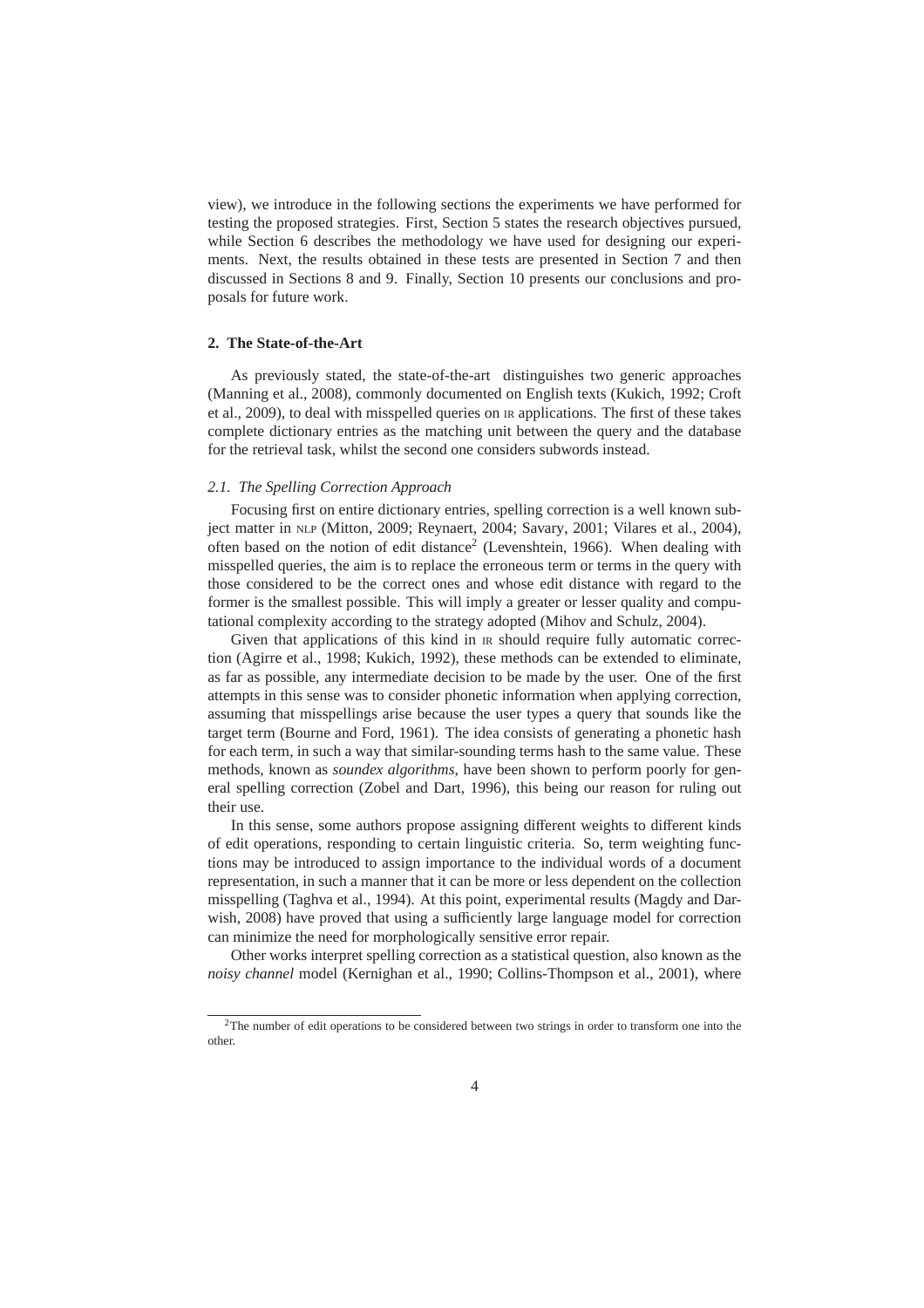the misspelled query is viewed as a probabilistic variation of a correct one (Brill and Moore, 2000; Toutanova and Moore, 2002). This technique also provides ways of incorporating phonetic similarity, proximity to the keyword and data from the actual spelling mistakes made by users. Its greatest advantage, however, is the possibility of generating contextual information, which adds linguistically-motivated features (Hirst and Budanitsky, 2005; Reynaert, 2004) to the string distance module (Jiang and Conrath, 1997) and suggests that the difference in average precision in misspelled texts can be reduced to a few percentage points in comparison with properly-spelled ones (Ruch, 2002). More appropriate for dealing with real-word errors, its success depends as much on the wealth of knowledge accumulated as on the way in which this is acquired and then used. In this sense, initial proposals represented knowledge opaquely in large sets of features and weights (Golding and Roth, 1996) that are not apparent (Wahida Banu and Sathish Kumar, 2004). This justifies the development of techniques (Mangu and Brill , 1997) whose goal is to explore whether a method incorporating a small number of simple learned correction rules can achieve comparable performance, although from the outset the results obtained do not appear to constitute an improvement on the original architecture (Golding and Roth, 1999). More recent works have simply linked its application, in practice, to specific domains of knowledge (Nicolas et al., 2009). In this regard, we should remember that a large percentage of errors in querying IR applications correspond to real-word ones (Kukich, 1992), which would appear to suggest the need to have strategies of this kind available.

There are also some general considerations that should be taken into account when attempting to apply algorithms of this kind to highly dynamic databases that continuously change over time. This is the case of queries on Internet search engines, for which any dictionary-based solution would appear to be hard to implement given the huge amount of terms and spheres of knowledge to which reference would have to be made (Kukich, 1992). This is the reason for the introduction, with the intention of restricting the potential domain for correction, of solutions based on the study of *querylogs* (Cucerzan and Brill, 2004), which provide an excellent opportunity for gaining insight into how a search engine is used. In particular, we can use this information to infer search intent (Hofmann et al., 2009), a question of undeniable interest when it comes to defining spelling correction strategies. Unfortunately, these methodologies lack effectiveness when dealing with rarely-used terms, uncommon misspellings and *out-of-vocabulary* (oov) words<sup>3</sup>, due to the well-known difficulty of dealing with the data sparseness problem on a statistical basis. In this sense, other authors (Chen et al., 2007) propose the use of web search results to improve existing query spelling correction models based solely on query logs by leveraging the information on the web related to the query and its top-ranked candidate. However, although this technique seems to achieve some promising results, it should only be considered as a simple complement to more general and robust baseline correction models.

 $3$ In spite of the availability of full dictionaries, a number of lexical entries can usually be included in this category. This is the case of novel or non-standard expressions, technical terminology, rare proper nouns or abbreviations.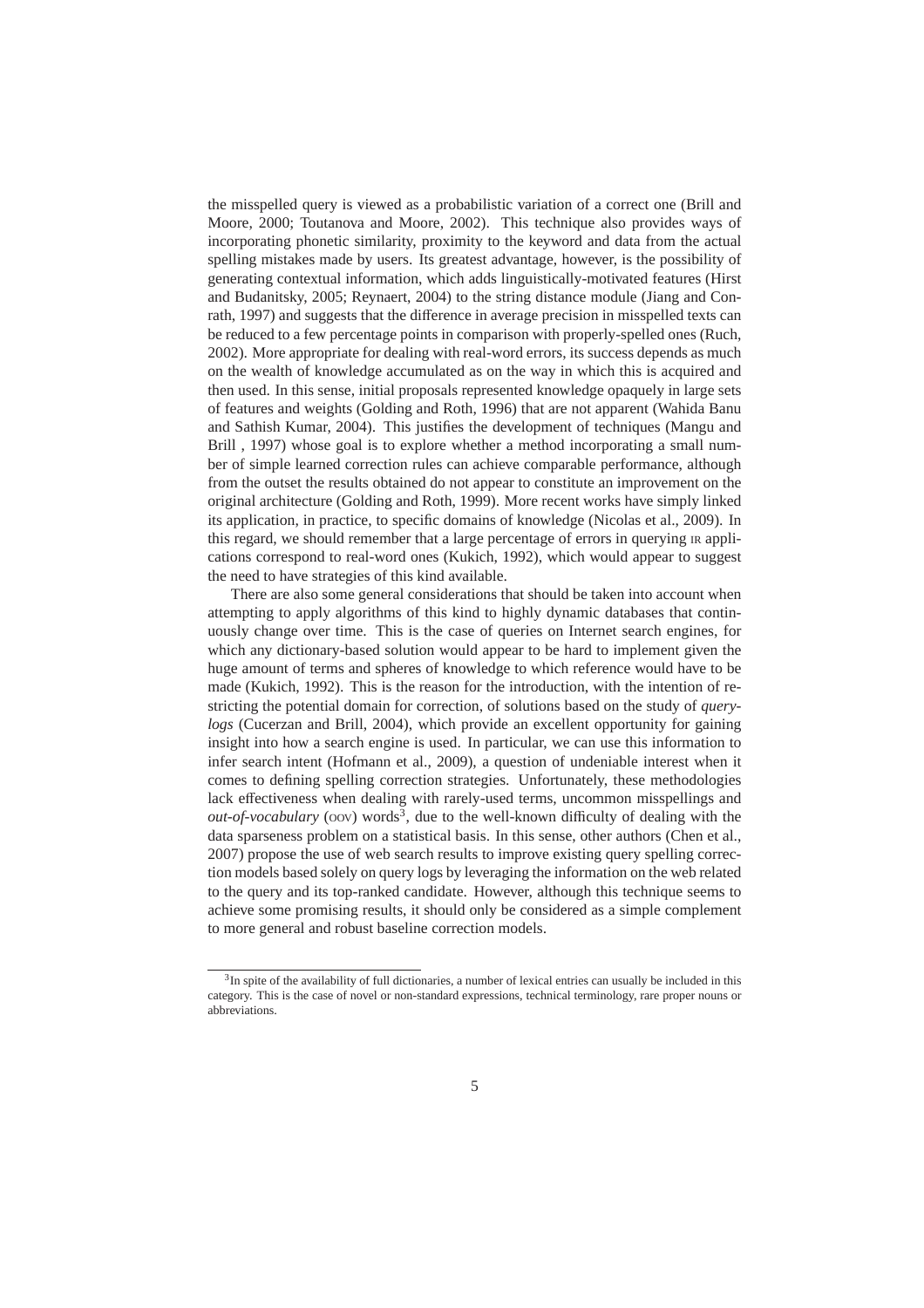### *2.2. The n-Gram Based Approach*

We can consider two bases for the characterisation and manipulation of text (Robertson and Willett, 1998): on the one hand, the individual characters that form the basis for the byte-level operations available to computers, and on the other, the individual words that are used by people — in this work represented by the spelling correction approaches previously discussed. These basic units can then be assembled into larger text segments such as sentences, paragraphs, etc. *n*-Grams, however, provide an intermediate level that has advantages in terms of efficiency and effectiveness over the conventional character-based or word-based approaches to text processing.

Formally, an *n-gram* is a sub-sequence of *n* characters from a given word (Robertson and Willett, 1998). So, for example, we can split the word "potato" into four overlapping character 3-grams: -pot-, -ota-, -tat- and -ato-.

Character *n*-grams have been successfully used for a long time in a wide variety of text processing problems and domains, including the following: approximate word matching (Zobel and Dart, 1995; Mustafa, 2005), string-similarity measures (Angell et al., 1983), language identification (Gottron and Lipka, 2010; Gökcay and Gökcay, 1995), authorship attribution (Kešelj et al., 2003), text compression (Wisniewski, 1987), and bioinformatics (Pavlović-Laetić et al., 2009; Cheng and Carbonell, 2007; Tomović et al., 2006).

In this way, *n*-gram based processing has become a standard state-of-art text processing approach, whose success comes from its positive features (Tomovic et al., ´ 2006):

- Simplicity: no linguistic knowledge or resources are required.
- Efficiency: one pass processing.
- Robustness: relatively insensitive to spelling variations and errors.
- Completeness: token alphabet known in advance.
- Domain independence: language and topic independent.

Such advantageous features have not been ignored by the IR research community either (McNamee and Mayfield, 2004a; Robertson and Willett, 1998). Initially, during the 70s and 80s, the main interest for applying *n*-grams to IR was focused on the use of compression and dictionary-reduction techniques in order to reduce the demand of the at-the-time expensive disk storage resources (Schuegraf and Heaps, 1973; Willett, 1979; Wisniewski, 1986). Later, in the 90s, *n*-grams started to be considered as alternative indexing terms on their own (Cavnar, 1994; Damashek, 1995; Huffman, 1995). Today, the use of *n*-grams as index terms for IR applications is widely extended because of the advantages they provide, advantages directly derived from their very nature.

Their inherent simplicity and ease of application are also their first major advantage when applied to IR (Foo and Li, 2004). These systems typically utilize languagespecific resources such as stopword lists, phrase lists, stemmers, decompounders, lexicons, thesauri, part-of-speech taggers or other linguistic tools and resources to facilitate retrieval (McNamee and Mayfield, 2004a). Obtaining and integrating these resources into the system may be costly in terms of time and even financial expense if commercial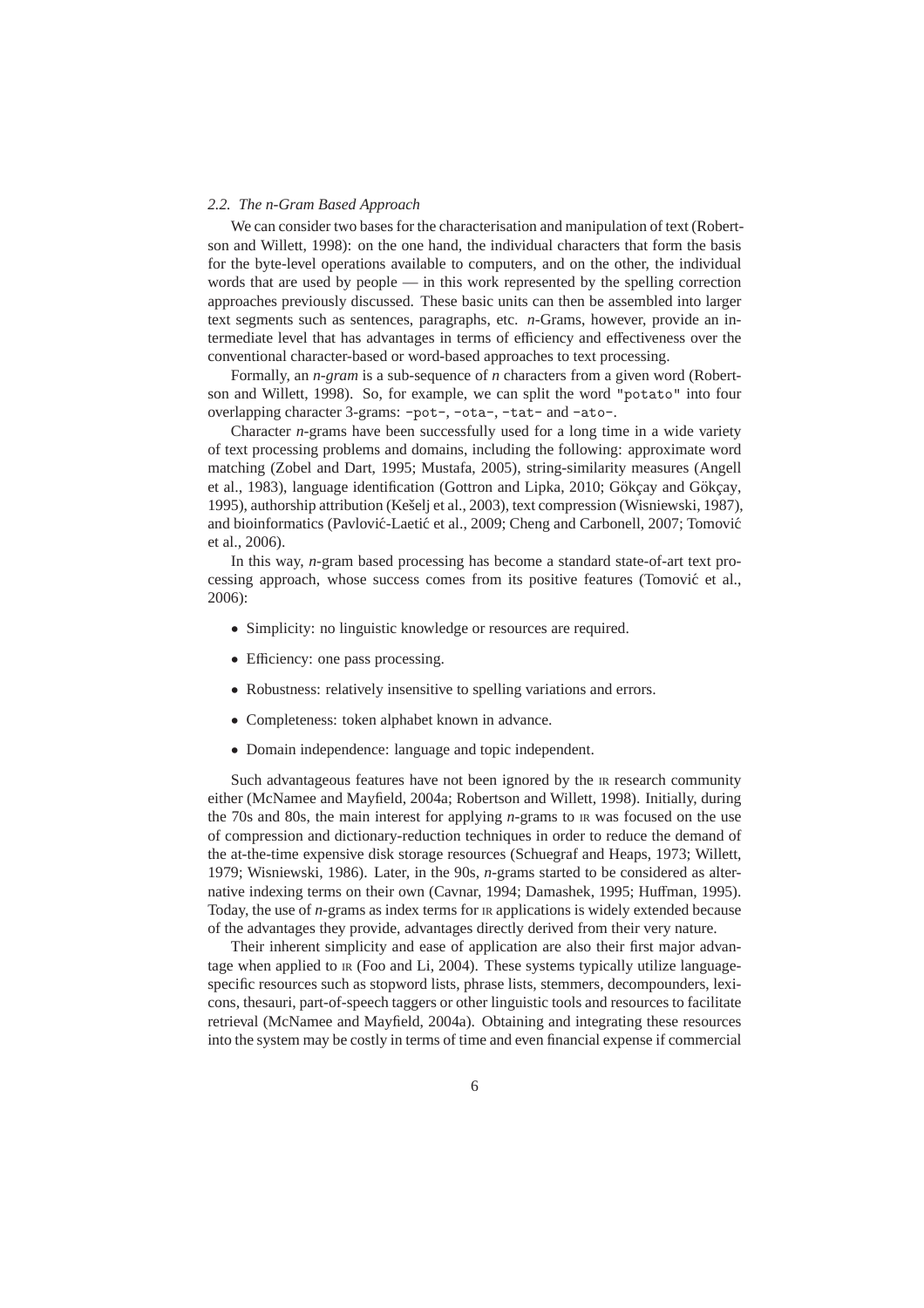toolkits are used. The use of character *n*-gram tokenization, however, requires no prior information about document contents or language, it being a knowledge-light approach which does not rely on language-specific processing (McNamee and Mayfield, 2004b; Cavnar, 1994). Basically, both queries and documents are simply tokenized into overlapping *n*-grams instead of words, and the resulting terms are then processed as usual by the retrieval engine. So, this *n*-gram based approach can be easily incorporated into traditional IR systems independently, for example, of the retrieval model being used: vector (Hollink et al., 2004; Savoy, 2003), probabilistic (Savoy, 2003; Ogawa and Matsuda, 1999), divergence from randomness (Vilares et al., 2008) or statistical language modeling (McNamee and Mayfield, 2004a; Dolamic and Savoy, 2008).

The second major benefit of using *n*-gram based index terms, and the one directly involved in the present work, is the robustness of this approach. This robustness comes from the redundancy derived from the tokenization process. Since every string is decomposed into overlapping small parts, any spelling errors that are present tend to affect only a limited number of those parts, leaving the remainder intact, thus still making matching possible. Therefore, the system will be better prepared for working in noisy environments, since it is able to cope not only with spelling errors, but also with out-of-vocabulary words and spelling, morphological or even historical variants (Mc-Namee et al., 2009; Lee and Ahn, 1996; Mustafa and Al-Radaideh, 2004), in contrast with classical conflation techniques based on stemming, lemmatization or morphological analysis, which are negatively affected by these phenomena. This feature is extremely valuable, not only for regular text retrieval tasks, but also for specialized tasks such as *spoken document retrieval* (SDR) (Ng et al., 2000), or *cross-lingual information retrieval* (CLIR) over closely-related languages using no translation, but only cognate matching<sup>4</sup> (McNamee and Mayfield, 2004a).

The third major factor for the success of *n*-grams in IR applications comes from their inherent language-independent nature. As explained above, they need no prior information about grammars for stemming, stopwords, or even tokenization. So, there is no need for any language-specific processing, since no linguistic knowledge or morphological peculiarities of individual languages are taken into account (Robertson and Willett, 1998; McNamee and Mayfield, 2004a). This is because *n*-gram based matching itself provides a surrogate means of normalizing word forms and allowing languages of very different natures to be managed without further processing (McNamee and Mayfield, 2004b), a very important factor to be taken into account, particularly in the case of multilingual environments or when linguistic resources are scarce or unavailable.

However, the use of *n*-gram based indexing, as with any other technique, is not totally free of drawbacks, the main one being the need for higher response times and storage space requirements due to the larger indexing representations they generate (Miller et al., 2000; McNamee and Mayfield, 2004a). Firstly, the size of the lexicon may grow considerably according to the length of the *n*-gram. As shown, for example, by Miller et al. (2000) in their experiments with English corpora, the number of unique *n*-grams will be larger than unique words in the same text corpus for  $n > 3$ . However, the main

<sup>&</sup>lt;sup>4</sup>Cognates are words with a common etymological origin. For example: "*traducción*" ("translation") in Spanish vs. "tradución" in Galician vs. "tradução" in Portuguese.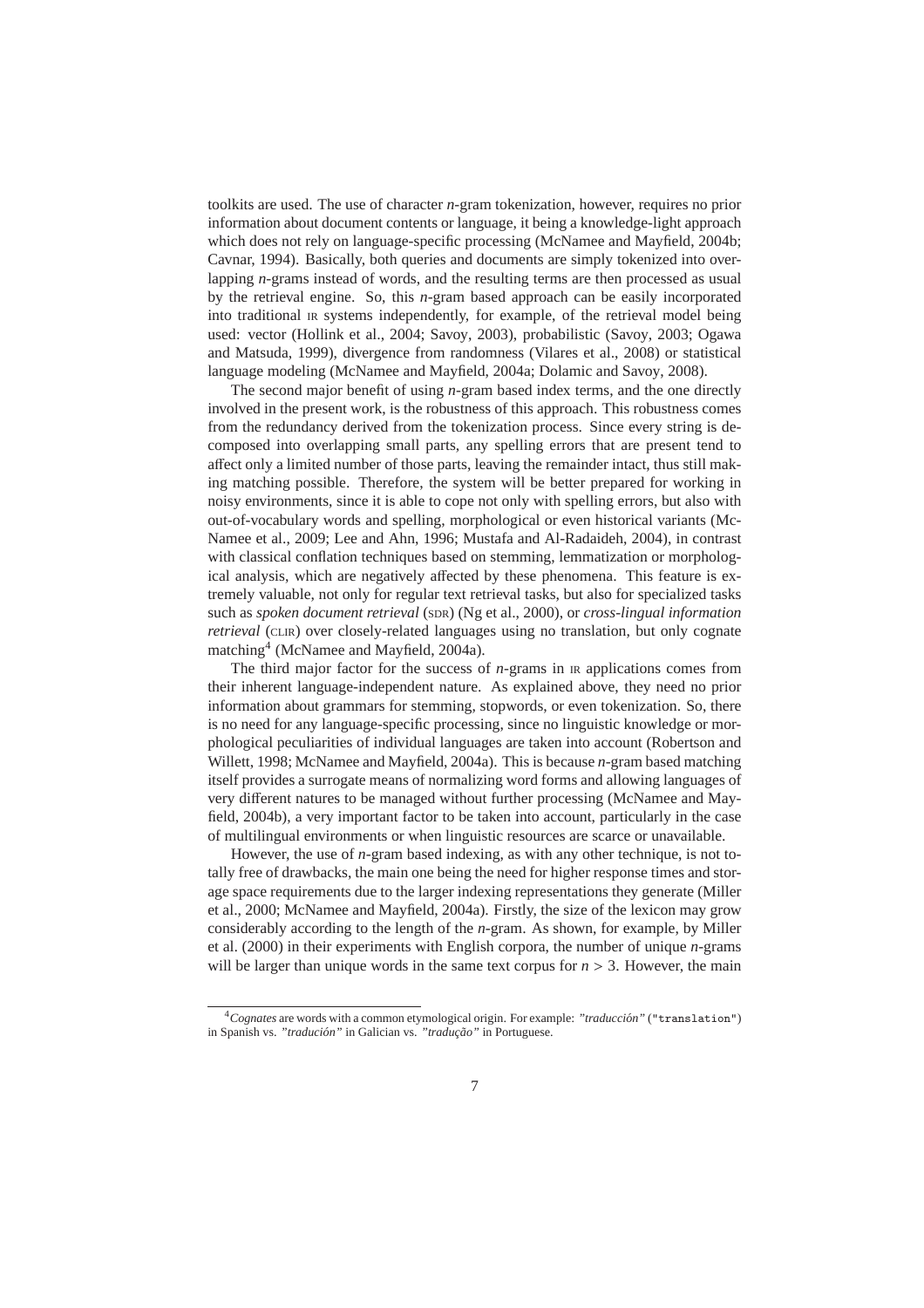reason for such an increase is not the size of the dictionary, but the number of postings. During the indexing of the first documents of the collection the number of unique *n*grams, i.e. the size of the lexicon, will grow rapidly, since they will define the main part of the "vocabulary" of the collection, but it will grow considerably more slowly for the remaining documents, since most of the unique *n*-grams will have already appeared. Nevertheless, this is not the case of the number of postings, which grows linearly in the number of documents throughout the complete collection, consuming most of the storage space (Miller et al., 2000).

The logical choice for minimizing this problem would be to reduce the index by using some kind of direct or indirect pruning technique. In the first case, McNamee and Mayfield (2004a) propose as a possible solution the use of static index pruning methods (Carmel et al., 2001). In the second case, an *n*-gram based stemming approach is proposed (McNamee and Mayfield, 2007; Mayfield and McNamee, 2003). In this approach only a single or reduced number of *n*-grams of each word are selected for indexing, attaining a similar index size to that of classical stemming based systems. This so-called "pseudo-stem" would be those *n*-grams of highest *inverse document frecuency* (IDF), i.e. the least frequent and most discriminatory. On the other hand, Savoy and Rasolofo (2002) propose just the contrary, the use of a stop-*n*-gram list for eliminating those most frequent and least discriminative *n*-grams. However, their list was not automatically generated, but obtained from *n*-grams created from a previously existing stopword list. This means that the system would become language-dependent, in this case for Arabic. Foo and Li (2004) used a similar manually created list for Chinese.

Nevertheless, the advantages of using *n*-grams as index terms seem to compensate for the drawbacks, since *n*-gram based retrieval has been successfully applied to a wide range of languages of very different natures and widely differing morphological complexity. It has been used, for example, with most European languages (McNamee et al., 2009; McNamee and Mayfield, 2004a; Savoy, 2003; Hollink et al., 2004; Vilares et al., 2006), whether Romance, Germanic or Slavic languages, and others like Greek, Hungarian and Finnish; it being particularly accurate for compounding and highly inflectional languages. Moreover, although *n*-grams have been successfully applied to many other languages such as Farsi (Persian) (McNamee, 2009), Turkish (Ekmekcioglu et al., 1996), Arabic (Khreisat, 2009; Darwish and Oard, 2002; Savoy and Rasolofo, 2002) and several Indian languages (Dolamic and Savoy, 2008), they are particularly popular and effective in Asian IR (Nie and Ren, 1999; Foo and Li, 2004; Nie et al., 2000; Kwok, 1997; Ogawa and Matsuda, 1999; Ozawa et al., 1999; Lee and Ahn, 1996; McNamee, 2002). The reason for this is the nature of these languages. Chinese and Japanese are characterized by being unsegmented languages where word boundaries are not clearly indicated by delimiters such as spaces, thus sentences are written as continuous strings of characters or ideographs. Thus, traditional IR word-based approaches cannot be directly applied. In the case of Korean, however, the problem comes from its agglutinative nature, where word stems are often compound words, resulting in a serious decrease of retrieval effectiveness when applying classical word-based indexing. In both cases the solution comes from using NLP techniques for segmenting the text into either words or morphemes for their indexing (Ogawa and Matsuda, 1999; Nie and Ren, 1999; Lee and Ahn, 1996). However, the application of these techniques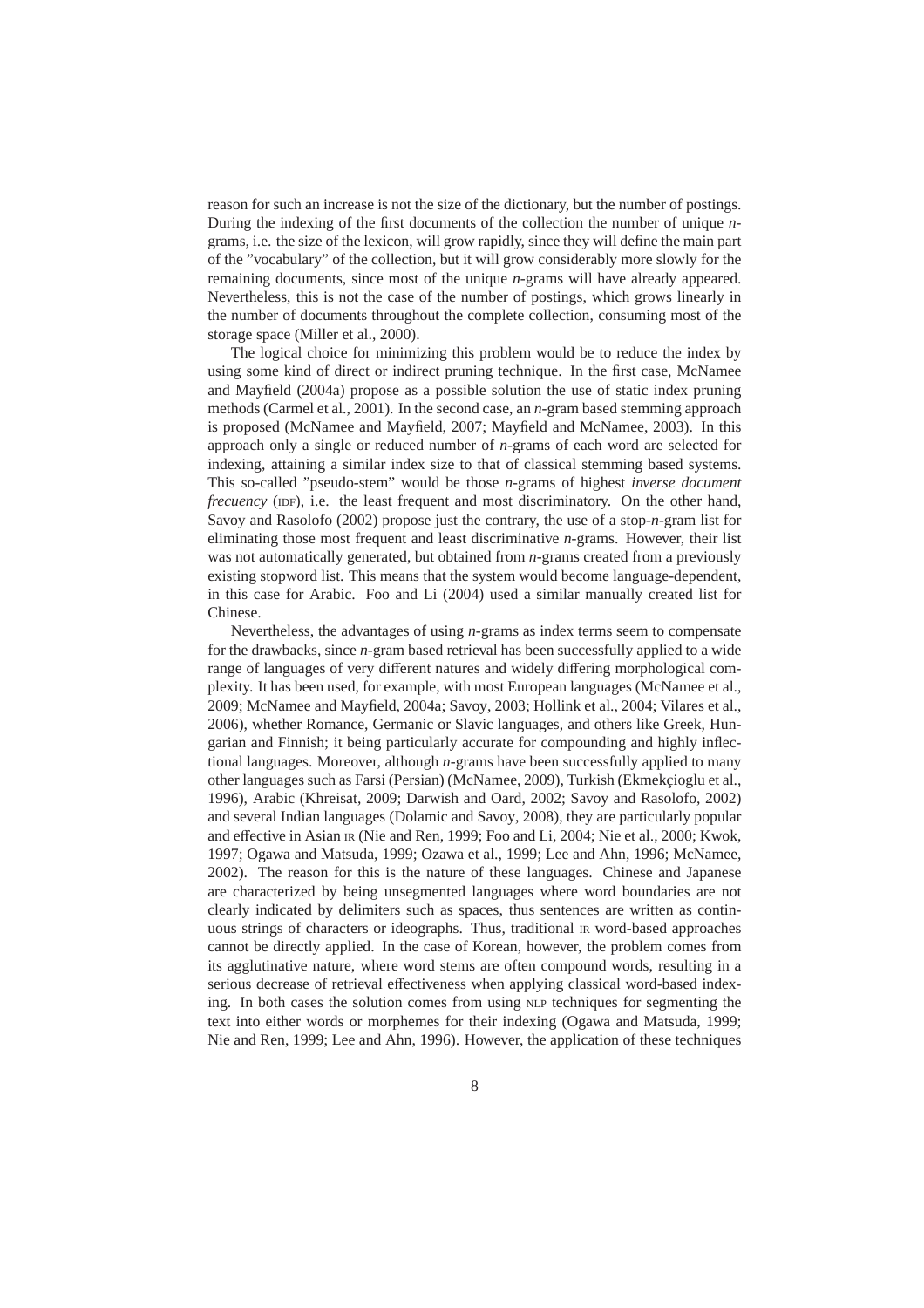has several drawbacks. Firstly, they require large dictionaries and complex linguistic knowledge, not always available, which also require constant maintenance. Secondly, they are sensitive to spelling errors, spelling variants, out-of-vocabulary words and tokenization ambiguities. *n*-Gram based indexing solves these problems, attaining similar performance with a much simpler approach.

In conclusion, we can say that, over time, *n*-gram indexing has passed from being considered as a mere alternative indexing method (Cavnar, 1994; Damashek, 1995), to being considered, citing McNamee et al. (2009), a *"strong default method that other approaches should be measured against"*.

Other IR-related, but more complex, applications of *n*-grams are the use of skipgrams, and the use of subword translation for CLIR applications.

The notion of*skipgram* (McNamee, 2008), also referred to as *gap-n-gram* (Mustafa, 2005) or *s-gram* (Järvelin et al., 2008) by other authors, is a generalization of the concept of *n*-gram by allowing *skips* during the matching process. However, Mc-Namee (2008) showed that skipgrams are dramatically more costly than traditional *n*-grams and, while performing reasonably well, they are not demonstrably more effective. Moreover, their application is much more complex than for regular *n*-grams, since they require considerable modiffications in the IR system. For these reasons their use here has been discarded.

Finally, *subword translation* (Vilares et al., 2009, 2008; McNamee, 2008; Mc-Namee and Mayfield, 2004b) consists of the use of statistical techniques for the *n*gram-level alignment of parallel corpora in different languages for query translation in CLIR systems. In the case of Spanish and English, for example, traditional word-based statistical translation techniques (Och and Ney, 2003), would find that the Spanish word *"leche"* means *"milk"* and *"lechoso"* means *"milky"*. However, an *n*-gram based translation system would find that the Spanish source 4-gram -lech- corresponds to the English 4-gram -milk-. Although this is not a proper translation from a linguistic point of view, when applied to CLIR tasks it makes it possible to extend many of the advantages of *n*-gram based approaches to both the query translation process and the matching process.

### *2.3. Formulation and Discussion*

The nature of the *corpus* under consideration conditions the way in which misspelled queries are dealt with. Its subject matter, size and dynamicity can decisively affect the performance of techniques of proven efficacy in a different context. Furthermore, virtually all the studies that have been carried out in this field have used texts written in English, a language with a very simple lexical structure that facilitates the way in which the problem can be treated but at the same time makes it difficult to extrapolate results. This makes it advisable to study the problem of misspelled queries in languages with a more complex lexical structure.

With regard to the algorithms involved, if we exclude those auxiliary techniques whose fundamental interest lies in refining the precision of baseline techniques, the high frequency of real-word errors and their ability to deal with non-word errors and OOV words would appear to justify the use of context-dependent correction methods as well as *n*-gram based ones. This will also make it possible to evaluate the real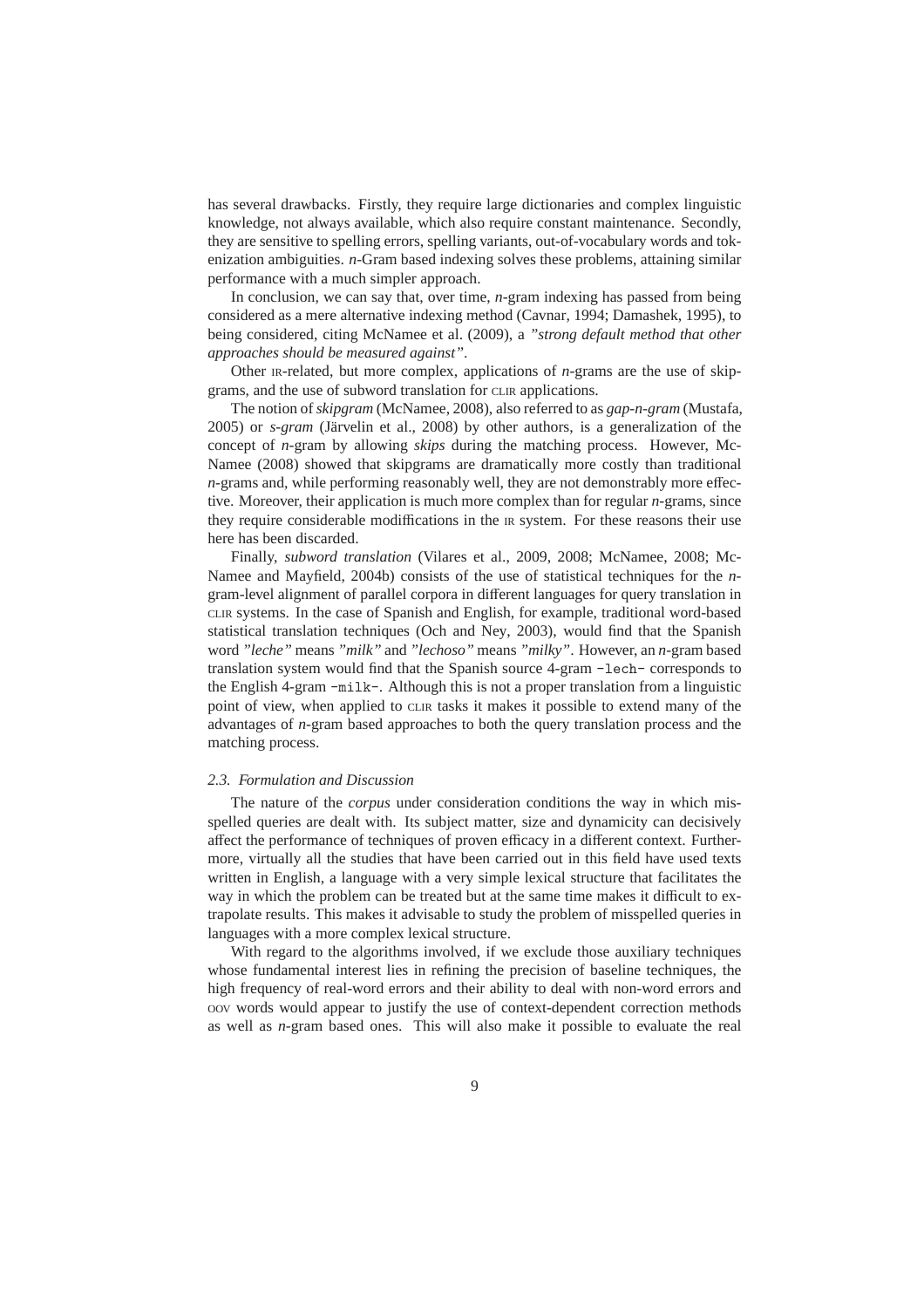impact of using dictionaries, since they are essential in the first case but independent of structures of this nature in the second. Finally, we should not exclude isolated word error correction algorithms, given their value as a point of reference since non-word errors account for the majority of misspelling queries.

The above justifies even further the choices we have made when designing the experiments for this work. Firstly, to compare the use of spelling correction techniques (both isolated and context-dependent) for correcting the misspelled query, and the use of character *n*-grams as index terms in order to take advantage of their much-reasoned inherent robustness. Next, in Section 3 we will describe in further depth the correction algorithms to be used. However, in the case of *n*-grams no further explanations are required, given the simplicity of the approach. As previously described in Section 2.2, the text is merely tokenized into overlapping *n*-grams before being submitted to the system both for indexing and querying. Secondly, it also justifies the use of Spanish, a much more complex language than English from a morphological point of view, whose morphological features will be discussed later in Section 4.

### **3. Spelling Correction Techniques**

We introduce and justify the spelling correction approach we consider in our testing frame. We will take as our starting point an isolated-word error correction technique of proven efficacy that applies the notion of *edit distance* (Levenshtein, 1966), namely the algorithm proposed by Savary (Savary, 2001), which searches for all possible corrections of a misspelled word that are within a given edit distance threshold.

### *3.1. Isolated-Word Error Correction: A Global Approach*

Savary's proposal forms part of a set of strategies known as *global correction*, and is based on a simple operational principle. The goal is to calculate which dictionary entries are the closest, in terms of edit distance, to the word or words that are considered to have been misspelled. To this end, methods of this kind (Lyon, 1974) assume that each character in each word is a possible point of error location, regardless of whether this is in fact the case or not. As a result, a series of *repair hypothesis* is applied to all of these characters, each one of them corresponding to an elementary edit operation: *insertion* or *deletion* of a character, and *replacement* or *transposition* of one character by another one. As a rule a discreet cost is assigned to each repair hypothesis<sup>5</sup>, although the user may choose to associate an alternative specific weight. These operations must be applied recursively until a correct spelling is reached.

At the cost of running the risk of assuming the existence of errors where they do not in fact occur, this proposal is an elegant way of avoiding two issues whose resolution can have a decisive impact on correction quality: error detection and error location. In the first of these we have to determine when a word has been misspelled, for which it is sufficient to compare it character by character with the entries in a dictionary, and launch the correction mode as soon as the first non-valid prefix is identified. Let

<sup>&</sup>lt;sup>5</sup>I.e. we consider an unitary cost for each replacement, transposition, deletion or insertion applied.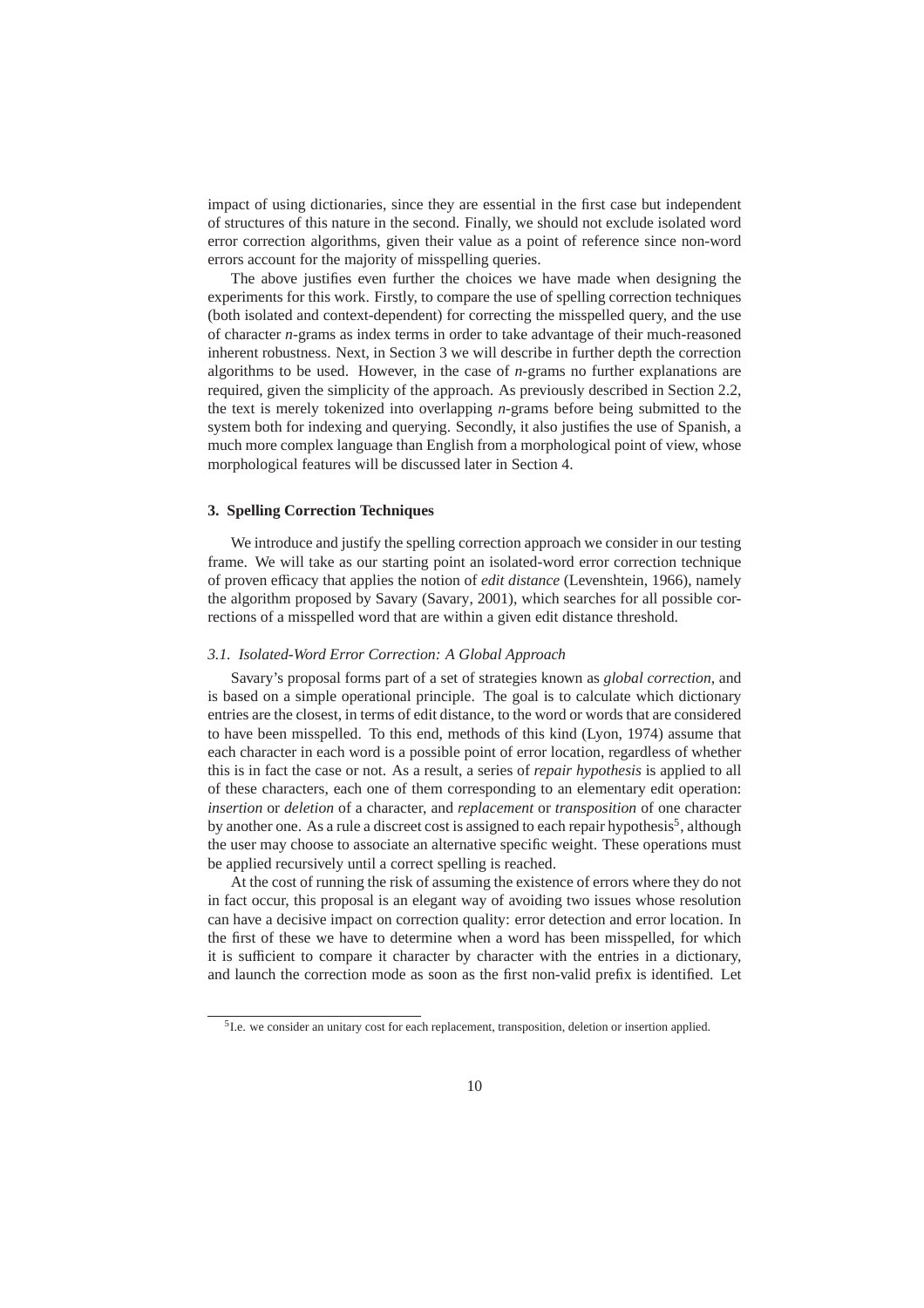us take as an example, referring to Spanish, the misspelled word *"prato"*. A simple comparison with a dictionary of Spanish words would lead us to detect the error in the position corresponding to the character *"t"*, since there would be entries containing the prefix *"pra"*, e.g. *"prado"* ("field").

Error location, however, is not such a simple matter, since there is no reason why it has to coincide with the point of error detection, and may in fact occur in a previous position. Thus, in the example we have used above the error may be located at the character *"t"*, but also at the *"r"*. In the former case, this would be because if we apply a replacement of *"t"* by *"d"*, we obtain the word *"prado"* ("field"), and in the latter, because we could delete *"r"* and obtain the word *"pato"* ("duck"), transpose the *"a"* and the *"r"* to obtain *"parto"* ("childbirth") or, alternatively, perform a double replacement of the *"r"* by *"l"* and the *"o"* by *"a"* to give us *"plata"* ("silver").

By rendering error detection and location tasks unnecessary, global correction strategies ensure that no correction option is omitted, giving a robust performance in the event of multiple errors and/or those precipitated by a previous wrong correction. This makes it easy to determine, on the basis of their edit distance from the misspelled word, which are the best corrections in absolute terms. Unfortunately, as a result of this correction process, the algorithm may return several repair candidates that from a morphological standpoint have a similar quality, i.e. when there are several words sharing the same closest edit distance from the original misspelled word. So, assuming discrete costs, not only *"pato"* ("duck") but also *"prado"* ("field") and *"parto"* ("childbirth") would be proposed as corrections for *"prato"*, all with the same unitary cost. On the other hand *"plata"* ("silver") would not be considered since it would suppose a cost of two, i.e. higher than that of the previous corrections.

The price one has to pay for using this protocol is the excessive computing cost of the construction, whether total or partial, of correction alternatives that in the end will be discarded. Thus, in order to reduce the correction space dynamically, the system applies the *principle of optimality*, retaining only those processes requiring minimal edit distances for a given term at a given moment. This is the case of the possible correction *"plata"* ("silver") for *"prato"*, in which the replacement of *"o"* by *"a"* to obtain *"plata"* ("silver") will never occur because the cost of each of the alternative corrections *"prado"* ("field"), *"pato"* ("duck") and *"parto"* ("childbirth") is one, and at this cost the application is able to provide a solution to the problem without having to perform any kind of edit operation on the letter *"o"* in *"prato"*.

In this context, Savary's proposal maintains the essence of global correction techniques, introducing *finite automata* (FA) as operational kernel. For completeness, we introduce a brief description of how this algorithm works. We first assume an FA  $A = (Q, \Sigma, \delta, q_0, Q_f)$  recognizing the dictionary, where: Q is the set of states,  $\Sigma$  the set of input symbols,  $\delta$  is a function of  $Q \times \Sigma$  into  $2^Q$  defining the transitions of the automaton,  $q_0$  is the initial state and  $Q_f$  is the set of final states (Hopcroft et al., 2006, chap. 2).

The procedure starts like a standard recognizer, attempting to proceed from the initial state to a final one through transitions labeled with input string characters. When an error is detected in a word, the recognizer reaches a state from which there is no transition for the next character in the input. In that situation, the repair hypotheses are applied in order to obtain a new configuration from which the standard recognition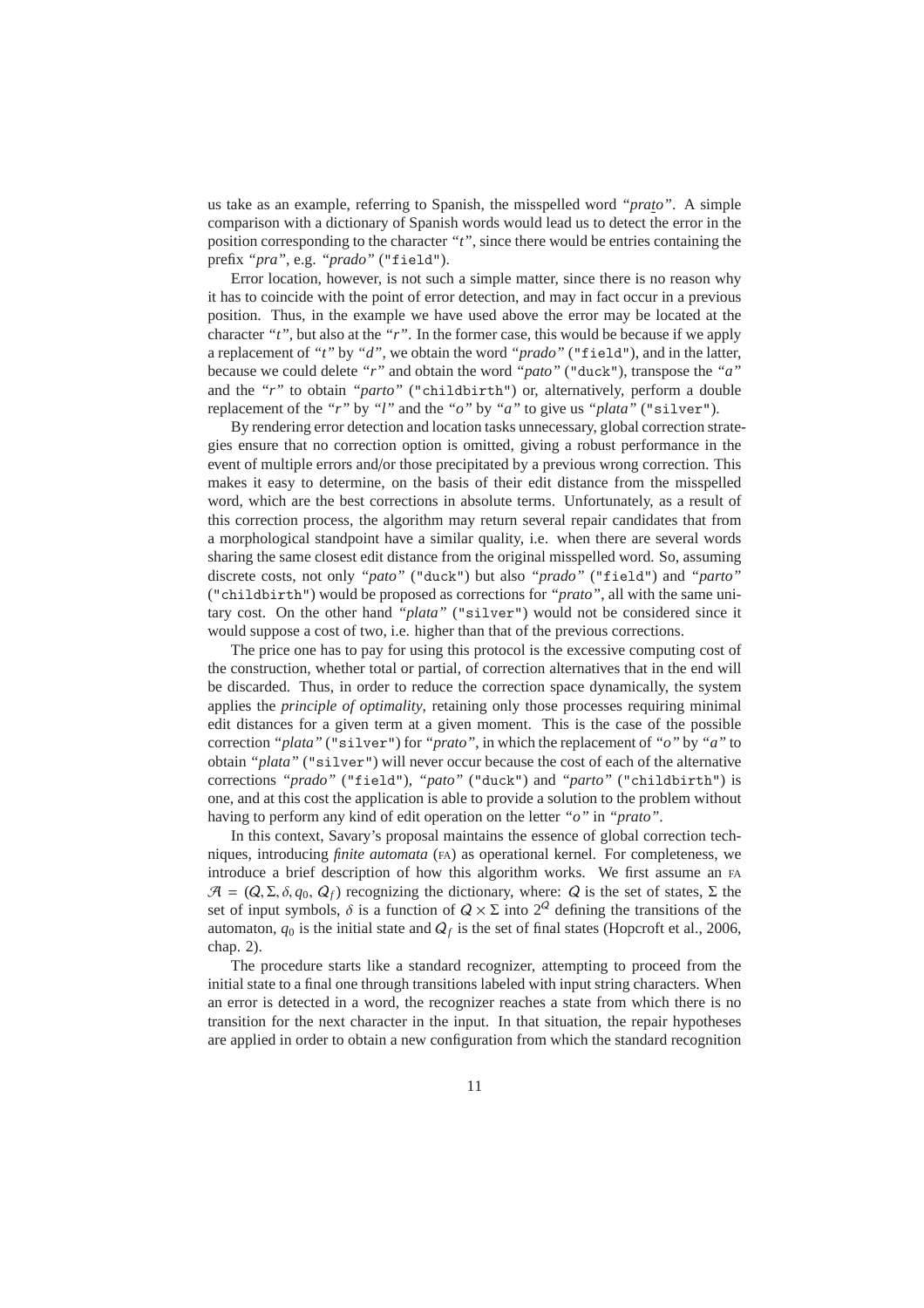

Figure 1: An example of a trellis (correct sequence highlightened).

can continue. So, *insertion* skips the current character in the input string and tries to continue from the current state. In the case of *deletion*, the system tries to continue from each state accessible from the current one. *Replacement* skips the current character in the input string and tries to continue from each state accessible from the current one, this being equivalent to applying a deletion followed by an insertion, or vice-versa. Finally, *transposition* is applicable when it is possible to get to a state *q* from the current one with the next character in the input string, and it is also possible to get to a new state *p* using the current character. If both these conditions are satisfied then the algorithm tries to continue from state *p* and skips the next two characters in the input.

These operations are applied recursively until a correct configuration is achieved, from both the state where the error is detected and all previous configurations of the FA.

Savary's main contribution lies in giving only the nearest-neighbors, i.e. the valid corrected words with the minimal edit distance from the input. In this way, the list of correction candidates should be shorter because only the closest alternatives are taken into account, which should not only reduce the practical complexity but also the possibility of choosing a wrong correction.

#### *3.2. Contextual-Word Error Correction: A Global Approach*

However, it is possible to go beyond Savary's proposal by taking advantage of the contextual linguistic information embedded in a tagging process in order to rank the final corrections proposed by the base isolated-word algorithm (Otero et al., 2007). We then talk about *contextual-word error correction*, whose kernel is a stochastic part-ofspeech tagger based on a dynamic extension of the Viterbi algorithm (Viterbi, 1967) over second order *Hidden Markov Models* (Graña et al., 2002). In this sense, while the original Viterbi algorithm is applied on trellises, we have chosen to use an extension of it which is applied on lattices. To illustrate the practical implications of this strategy let us consider the sentence "No es fácil trabajar bajo presión" ("It is not easy to work under pressure"). Using trellises, as shown in Figure 1, the first row contains the words of the sentence to be tagged and their possible tags appear in columns below them, the goal being to compute the most probable sequence of tags for the input sentence.

In our particular context, given that words are in nodes, it is not possible to represent different spelling correction alternatives in a trellis, since there may be several candidate corrected words for a single position of the sentence containing a misspelling, each with its corresponding possible tags. At this point, lattices are much more flexible than trellises because words are represented in arcs instead of nodes. So, we can represent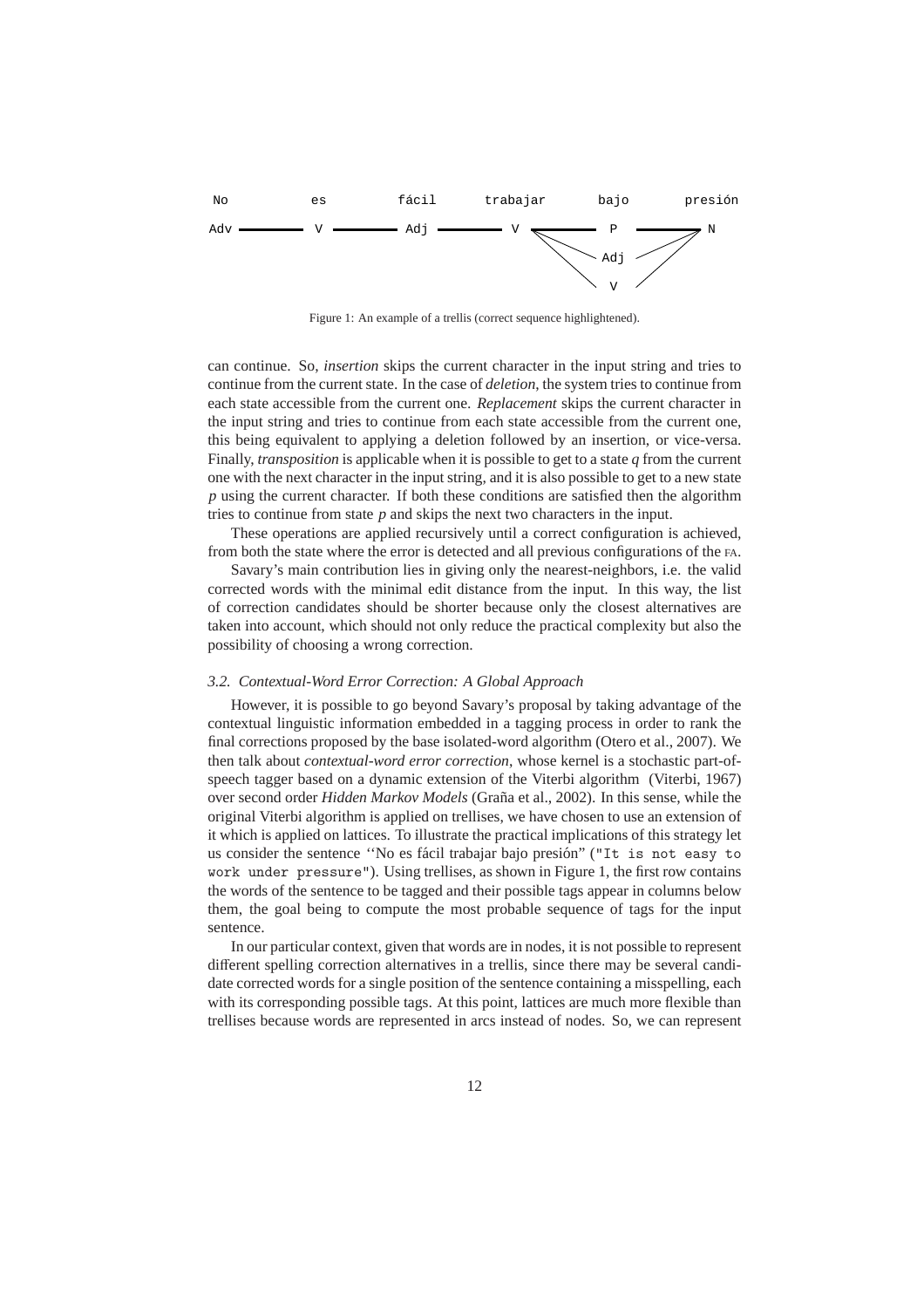

Figure 2: Spelling correction alternatives represented on a lattice (correct sequence highlightened).

a *word*/*tag* pair in each arc and then, by means of a simple adaptation of the Viterbi equations, the probability of each possible path can be computed.

The process can be sketched from Figure 2 for the sentence "No es fácile traba*jar baio presión"*, which is intended to be a misspelled interpretation of the foregoing *"No es fácil trabajar bajo presión"*, in which the words *"fácile"* and "*baio"* are misspellings. Let us now assume that our spelling corrector provides both "*fácil*"/Adjsingular ("easy") and "*fáciles"*/Adj-plural ("easy") as possible corrections for "*fácile*". Let us also assume that the words *"bajo"*/Adj ("short"), *"bajo"*/Preposition ("under"), "*bajo"*/Verb ("I bring down") and "*baño"*/Noun ("bath") are proposed as corrections for *"baio"*. We can then consider the lattice in Figure 2 as a pseudo-parse representation including all these alternatives for correction. The execution of the dynamic Viterbi algorithm over this lattice then provides us both with the tags of the words and also the most probable spelling corrections in the context of this concrete sentence, allowing us to propose a ranked list of correction candidates on the basis of the computed probability for each path in the lattice.

### **4. Spanish as a Case in Point**

Our approach has initially been tested for Spanish. This language can be considered a representative example since it shows a great variety of morphological processes, making it a challenging language for spelling correction (Vilares et al., 2004). The most outstanding features are to be found in verbs, with a highly complex conjugation paradigm, including nine simple tenses and nine compound tenses, all of which have six different persons. If we add the present imperative with two forms, the infinitive, the compound infinitive, the gerund, the compound gerund, and the participle with four forms, then 118 inflected forms are possible for each verb. In addition, irregularities are present in both stems and endings. So, very common verbs such as *"hacer"* ("to do") have up to seven different stems: "hac-er", "hag-o", "hic-e", "har-é", "hiz*o"*, *"haz"*, *"hech-o"*. Approximately 30% of Spanish verbs are irregular, and can be grouped around 38 different models. Verbs also include enclitic pronouns producing changes in the stem due to the presence of accents: *"da"* ("give"), *"dame"* ("give me"), *d´amelo* ("give it to me"). Moreover, there are some highly irregular verbs that cannot be classified in any irregular model, such as *"ir"* ("to go") or *"ser"* ("to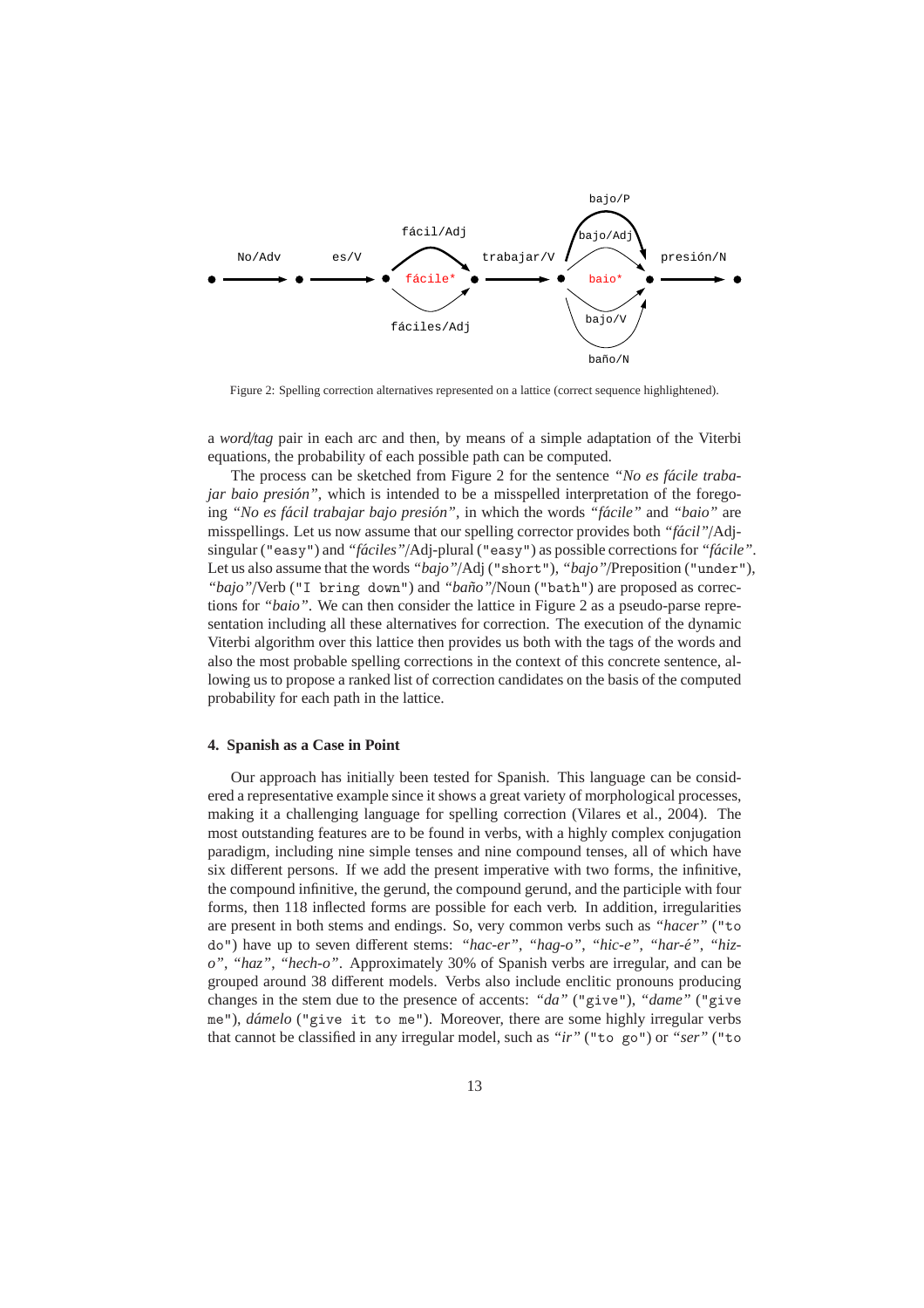be"); and others include gaps in which some forms are missing or simply not used. For instance, meteorological verbs such as *"nevar"* ("to snow") are conjugated only in third person singular. Finally, verbs can present duplicate past participles, like *"impreso"* and *"imprimido"* ("printed").

This complexity extends to gender inflection, with words considering only one gender, such as *"hombre"* ("man") and *"mujer"* ("woman"), and words with the same form for both genders, such as *"azul"* ("blue"). In relation to words with separate forms for masculine and feminine, we have a lot of models such as: *"autor*/*autora"* ("author/authoress"); *"jefe*/*jefa"* ("boss") or *"actor*/*actriz"* ("actor/actress"). We have considered 20 variation groups for gender.

We can also refer to number inflection, with words presenting only the singular form, such as "estrés" ("stress"), and others where only the plural form is correct, such as "matemáticas" ("mathematics"). The construction of different forms does not involve as many variants as in the case of gender, but we can also consider a certain number of models: "*rojo/rojos*" ("red") or "*luz/luces*" ("light(s)"), for example. We have considered 10 variation groups for number.

### **5. Experiments: Research Objective**

The main goal of this work is to study, firstly, the effect of misspelled queries on the retrieval performance of IR systems; and secondly, the effect of the strategies we have proposed (spelling correction and the use of character *n*-gram based indexing) in order to reduce such performance loss.

At the same time, the use of these strategies allows us to study the possible influence, if any, of taking linguistic information into account when dealing with misspellings. Each of the approaches proposed in this work corresponds to a different incremental level of linguistic knowledge integration: excluding its use (in the case of *n*-gram based indexing), integrating lexical information by using external dictionaries (in the case of both spelling correction approaches), and additionally integrating contextual information (in the case of contextual spelling correction).

Moreover, since the language we will use in our tests is Spanish, which has a much more complex lexical structure than English, the results obtained will be easier to extrapolate to other languages.

Finally, it must be noted that we have tried to make this study as complete as possible by using a wide range of configurations in our test runs.

Next, we will describe the set-up of our experiments.

# **6. Experiments: Methodology**

### *6.1. The Evaluation Framework*

Our testing information retrieval system employes the open-source TERRIER platform (Ounis et al., 2007) as its core retrieval engine, using an InL2 $^6$  ranking model (Am-

<sup>&</sup>lt;sup>6</sup> Inverse Document Frequency model with Laplace after-effect and normalization 2.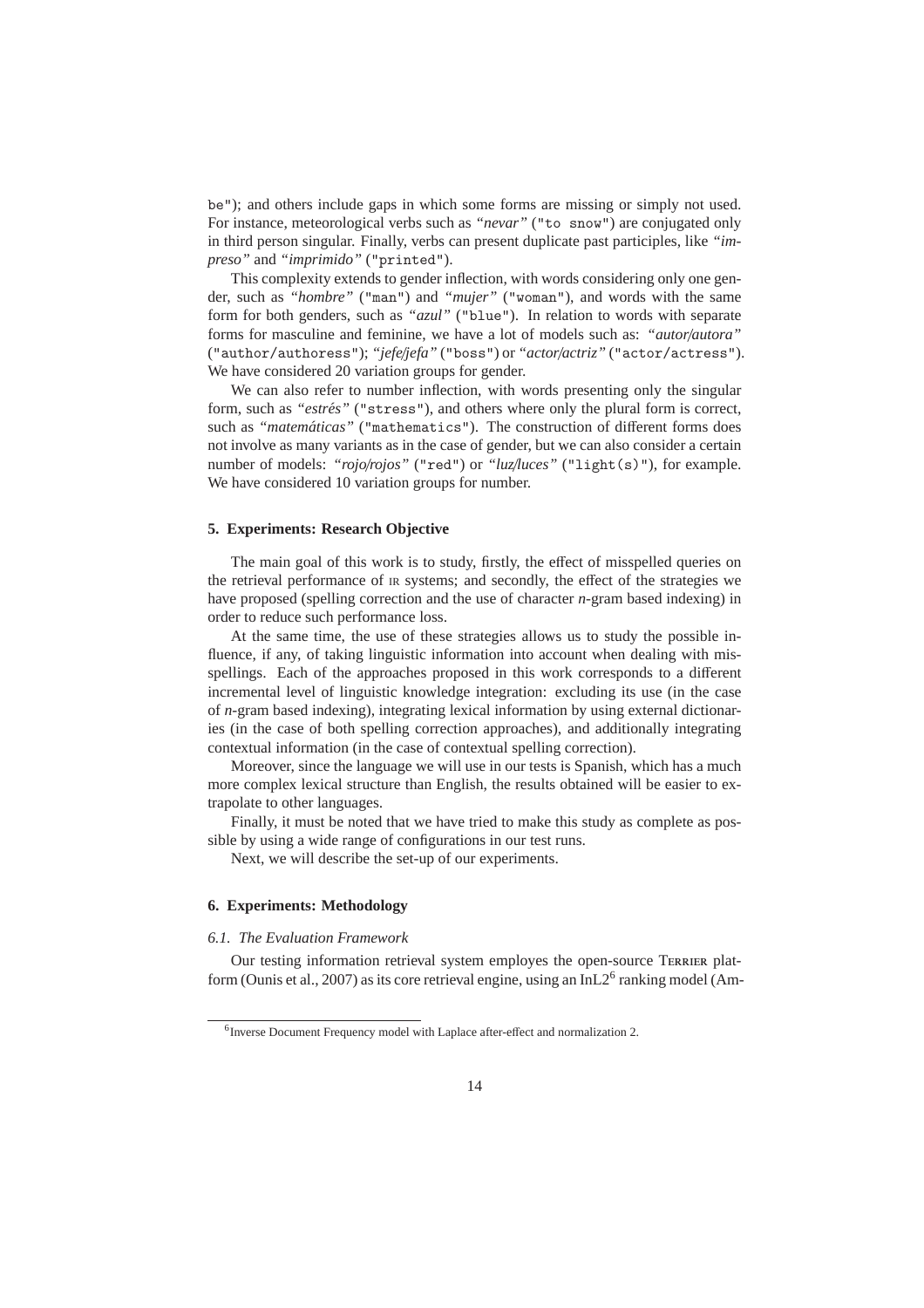```
<top>
\langlenum> C059 \langle/num>
<ES-title> Virus informáticos </ES-title>
<ES-desc> Encontrar documentos sobre virus inform´aticos. </ES-desc>
<ES-narr> Los documentos relevantes deben mencionar el nombre del virus
informático, y posiblemente el daño que causa. </ES-narr>
</top>
<top>
<num> C059 </num>
```
<EN-title> Computer Viruses </EN-title> <EN-desc> Find documents about computer viruses. </EN-desc> <EN-narr> Relevant documents should mention the name of the computer virus, and possibly the damage it does. </EN-narr> </top>

Figure 3: Sample test topic and its English translation.

ati and van Rijsbergen, 2002). With regard to the document collection used in the evaluation process, we have used the Spanish corpus of the CLEF 2006 robust task<sup>7</sup> (Nardi et al., 2006), which is formed by 454 045 news reports (1.06 GB). More in detail, the test set consists of the 60 *training* topics established for that task: C050–C059, C070–C079, C100–C109, C120–C129, C150–159 and C180–189. As shown in Figure 3, topics are formed by three fields: a brief *title* statement, a one-sentence *description*, and a more complex *narrative* specifying the relevance assessment criteria.

# *6.2. Error Rate*

The evaluation has been performed by introducing misspellings in the topic set and analyzing their impact on the results obtained. In order to study the behavior of our proposals in the presence of different error densities, we have tested them with different error rates. An *error rate* T implies that only *T*% of the words contain an error. All approaches have been tested for a wide range of error rates:

 $T \in \{0\%, 10\%, 20\%, 30\%, \dots, 100\% \}$ 

where  $T=0\%$  means no extra errors have been introduced (i.e. the original topics). In this way we have been able to study the behavior of the system not only for low error densities, but also for high error rates existing in noisy and very noisy environments such as those where input is obtained from mobile devices, those based on handwriting (e.g. tablet computing, digital pens, PDAs), or even speech-based interfaces.

 $7$ The experiments shown here must be considered as unofficial experiments, since the results obtained have not been checked by the CLEF organization.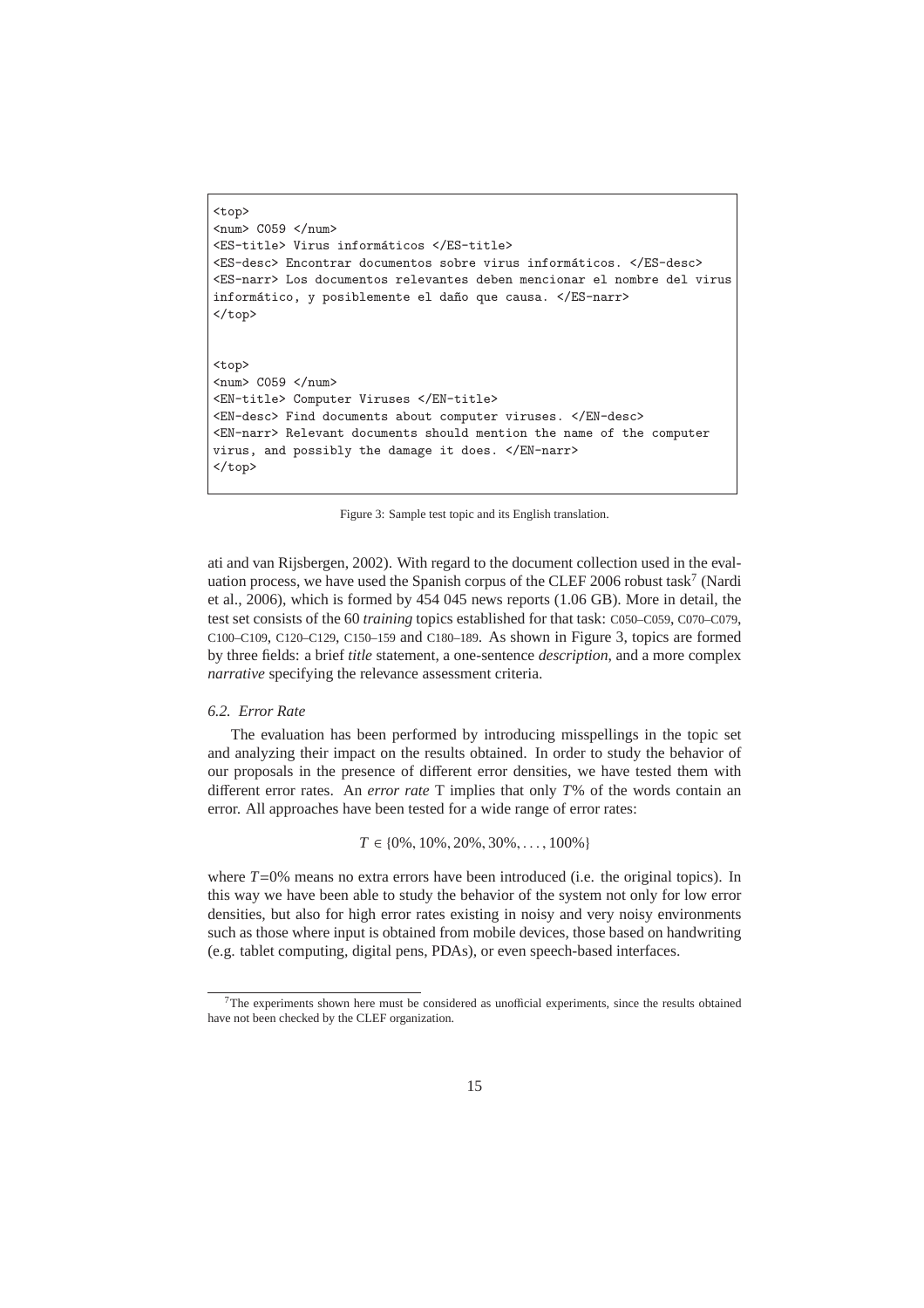However, it must be noted that in the case of using *human errors*, as will be explained below in Section 6.3.2, the maximum feasible error rate we could obtain was *T*=60%.

# *6.3. Error Type*

Two different approaches have been considered for introducing spelling errors into the topics: *artificial errors* and *human errors*.

### *6.3.1. Artificial Errors*

In this first approach for error generation, the misspellings have been randomly introduced by an automatic error-generator according to a given error rate. This allows a greater control over the test variables, since the tester can introduce errors whenever and wherever necessary.

Firstly, for each topic word with a length of more than 3 characters<sup>8</sup>, one of the four edit errors described by Damerau<sup>9</sup> (Damerau, 1964) is introduced in a random position of the word. Our intention is to introduce errors similar to those that a human writer or an ock device could make. At the same time, a random value between 0 and 100 is generated. Such a value represents the probability of not containing a spelling error. In this way we obtain a so-called *master error file* having, for each word, its corresponding misspelled form, and a probability value.

All these data make it possible to easily generate different test sets for different error rates, allowing us to evaluate the impact of this variable on the output results. Such a procedure consists of reading the master error file and selecting, for each word, the original form in the event of its probability being higher than the fixed error rate, or the misspelled form in the other case. So, given an error rate *T*, only *T*% of the words of the topics should contain an error. An interesting and important feature of this solution is that the errors are incremental, since the misspelled forms which are present for a given error rate continue to be present for a higher error rate, thereby avoiding any distortion in the results: i.e. if a given error appears at *T*=20%, it must continue to appear when increasing to  $T=30\%$ ,  $T=40\%$  and so on. Moreover, this process is performed simultaneously over the three fields of the query: *title*, *description* and *narrative*. Thus, whatever the fields used for generating the query to be submitted — as explained below in Section 6.4 —, the same errors will be used each time, avoiding any distortion.

As can be seen, this methodology we have developed is very simple and makes use of minimal resources, a very interesting feature for researchers, since it allows us to generate new test sets very quickly whenever they are needed. However, at the same time, it has a great flexibility since these are generated in a controlled environment, allowing us to create them according to our precise needs.

### *6.3.2. Human Errors*

In a second approach, real human errors have been employed instead. In this case the situation is the opposite to before, since these kinds of error are much harder to

<sup>&</sup>lt;sup>8</sup>Very short words were ignored because the shorter a word is, the less likelihood there is of making an error. Moreover, they are not usually content words.

<sup>&</sup>lt;sup>9</sup> Insertion, deletion and substitution of a character, and transposition of two adjacent characters.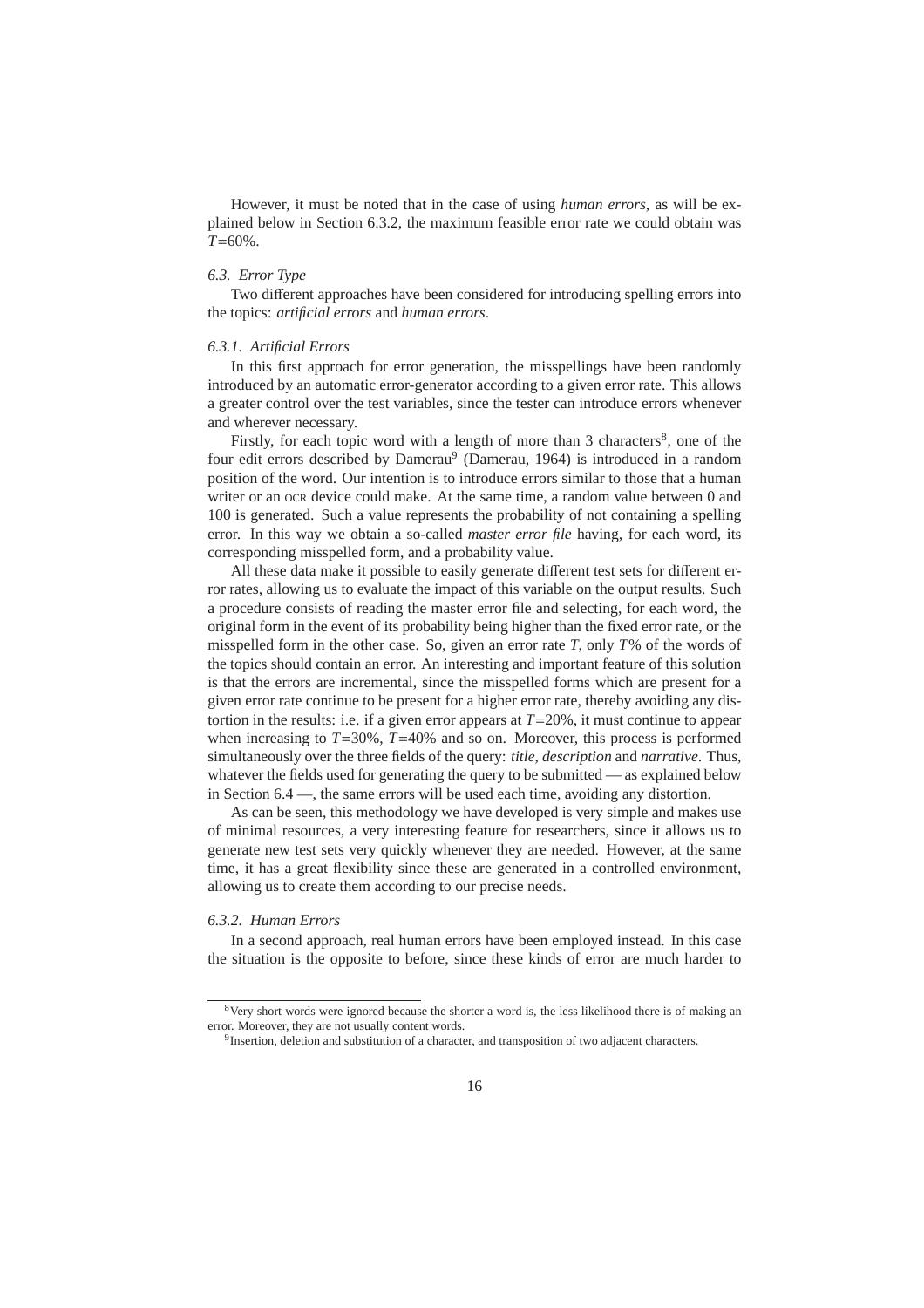generate, requiring much more effort and time, and the control over the test variables is also greatly reduced. However, this is compensated for by their very nature, which allows us to obtain valuable new information about the behavior of our system when facing a practical environment, information which is not available when using artificial errors. Moreover, the methodology we have developed for the generation and management of human errors permits a partial control over the test variables, thus allowing us to obtain a greater amount of information from the tests.

In a first phase, eight people with no relation with this work were asked to type at least three copies of the original topics each<sup>10</sup>. These collaborators were asked to make such copies by typing fast or in noisy environments — while watching TV, for example —, and not to correct any error they might make when typing. In this way we obtained a basis corpus formed by 27 copies of the topics containing a certain number of errors: 82 in the case of the copy with the minimal number of errors (resulting in a maximal possible error rate of *T*=2.29%), 906 in the case of the copy with the maximal number of errors (obtaining  $T=25.26\%$ ), giving as a result 276 errors per copy on average (i.e. *T*=7.70%). However, individually, these figures were too small to be of practical use for a detailed study.

In order to solve this, in a second phase, error density was increased by means of redundancy. Firstly, all texts in the corpus were parallelized, thus gaining access to all the ways a given word in a given position had been typed. Next, the most frequent error for each word in the topics was identified. By these means, the maximum number of errors available could be increased to 2353, resulting in a maximum possible error rate of 65.62% (60% in practice). However, our aim was to study the behavior of the system for a wide range of increasing error rates, as in previous experiments for artificial errors. So, we still needed to design a way of progressively introducing such errors in order to obtain increasing error rates. Moreover, as we have done in the case of artificial errors, such errors are required to be accumulative in order to avoid any distortion in the results.

So, in a third phase, test sets for increasing error rates were finally obtained. To do this, all the words which have been badly typed at least once are randomly and uniformly distributed into 66 groups<sup>11</sup>. In this way, if we want to obtain a test set with a given error rate *T*, we have to scan the text taking the misspelled version of each word only if it is contained in one of the first *T* groups.

At this point some differences between human errors and the previously-mentioned artificial errors must be pointed out. Firstly, new error types exist in the case of human errors: tokenization errors, e.g. *"the red car"* could be typed as *"the redcar"* or *"the redc ar"*; word removal errors, e.g. *"the car"*; and even word repetition errors, e.g. *"the red red car"*. Secondly, we have no control at all over how many errors are introduced in a given word: in the case of artificial errors, only one error per word was

<sup>10</sup>Only *title* and *description* fields have been used because of the huge workload the fact of using the *narrative* field would have imposed on the typesetters. Besides, as will be explained in Section 6.4, we were more interested in shorter queries, more similar to those of commercial systems.

 $11$ The number of groups is obtained from the maximum possible error rate (65.62%), with one group per 1% step.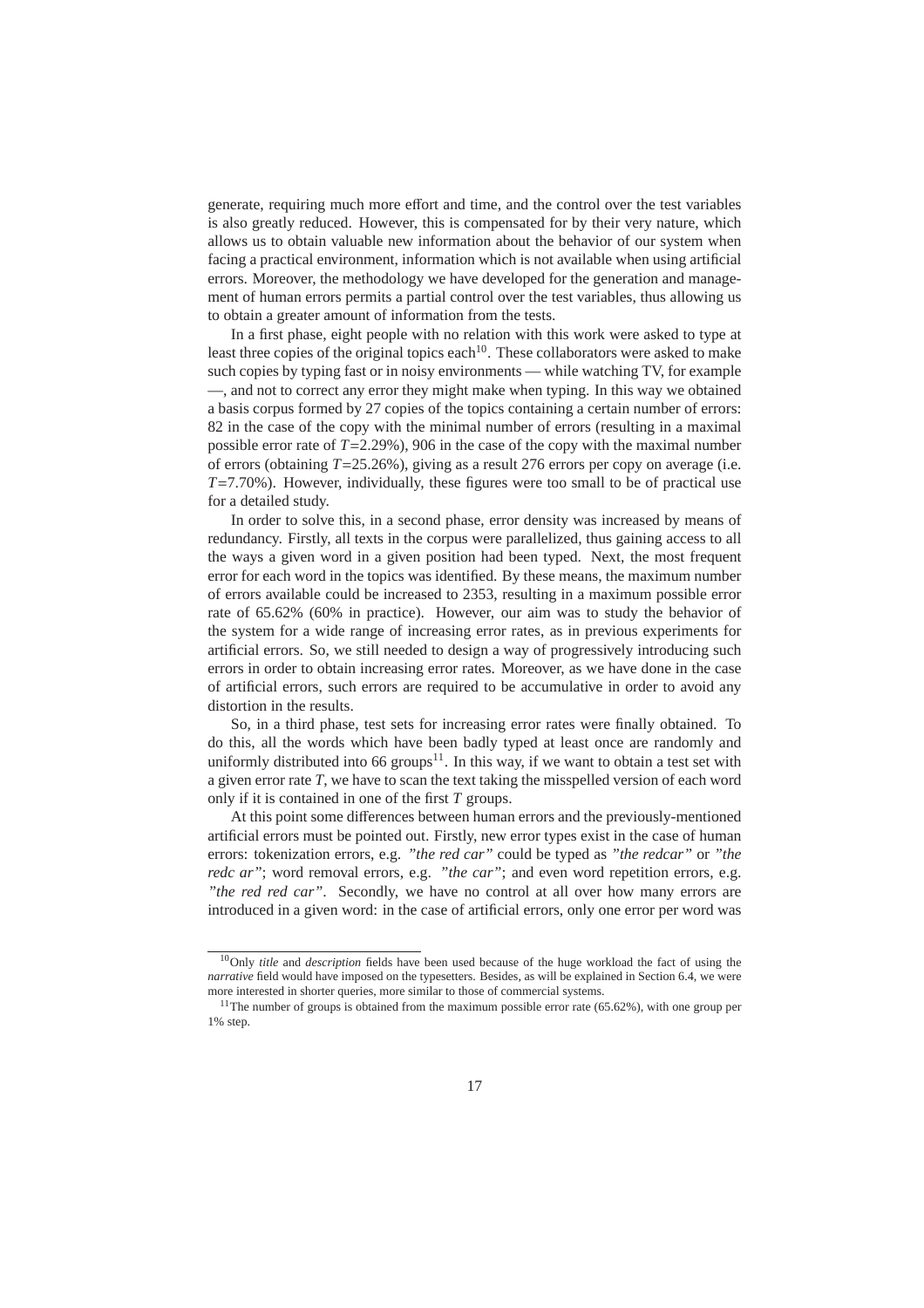introduced, but in the case of human errors two or more errors may appear at a time. Moreover, such a number is not homogeneous over the document, some words will contain only one error, others will contain two errors, others may contain three errors, and so on. Another noticeable difference is that in the case of human errors there is a maximum achievable error rate, imposed by the number of errors introduced by typers. In this way, the maximum rate we can work with is  $T=60\%$ , since the maximum error rate available was 65.62%. Finally, as explained before, only *title* and *description* fields have been considered for these experiments, since *narrative* is not available in the copies.

As a general conclusion, we can state that the use of human errors is more appropriate if we intend to study the performance of the system in an environment closer to real world use. However, because of their much higher costs, human errors should be left for performing the final test phase; artificial errors, which are much simpler to generate and much easier to control, should be used for the preliminary tests. Moreover, artificial errors should also be used when total control over the errors inserted is required, for example when studying the effect of a particular type of error on the outcome. In the case of the present work, we will use both types of errors, thus making our study more complete and allowing us to analyze possible differences we may find.

### *6.4. Query Length*

In order to study the impact on performance of the length and information redundancy of the query, three different rounds of experimental runs have been performed for each test configuration. Following previous CLEF works, the different query lengths required for such experiments are obtained by combining the topic fields (*title*, *description* and *narrative*) in different ways:

1. *Short queries:* The first round of results has been obtained using only the *title* field of the topic for generating the query text. In this way, in the case of the sample topic of Figure 3, the source text for generating the final query would be:

# *"Virus inform´aticos."*

or its misspelled counterpart in the case of using the misspelled topics. The average length of the resulting queries is 2.75. Such a short length corresponds to that of web search queries: 2-3 terms on average in most studies (Croft et al., 2009; Bendersky and Croft, 2009; Arampatzis and Kamps, 2008; Barr et al., 2008; Jansen et al., 2000; Kirsch, 1998). Moreover, *title* fields consist mainly of noun phrases, as in our sample, which also agrees with the nature of web queries, noun phrases in the main (Barr et al., 2008; Kirsch, 1998). Thus, by using only the *title* field we are simulating the case of short queries such as those used in commercial web search engines.

2. *Mid-size queries:* A second round of experiments was performed by using both the *title* and *description* fields. As a result, taking again our sample topic of Figure 3, the source text for generating the final query is:

*"Virus inform´aticos. Encontrar documentos sobre virus inform´aticos."*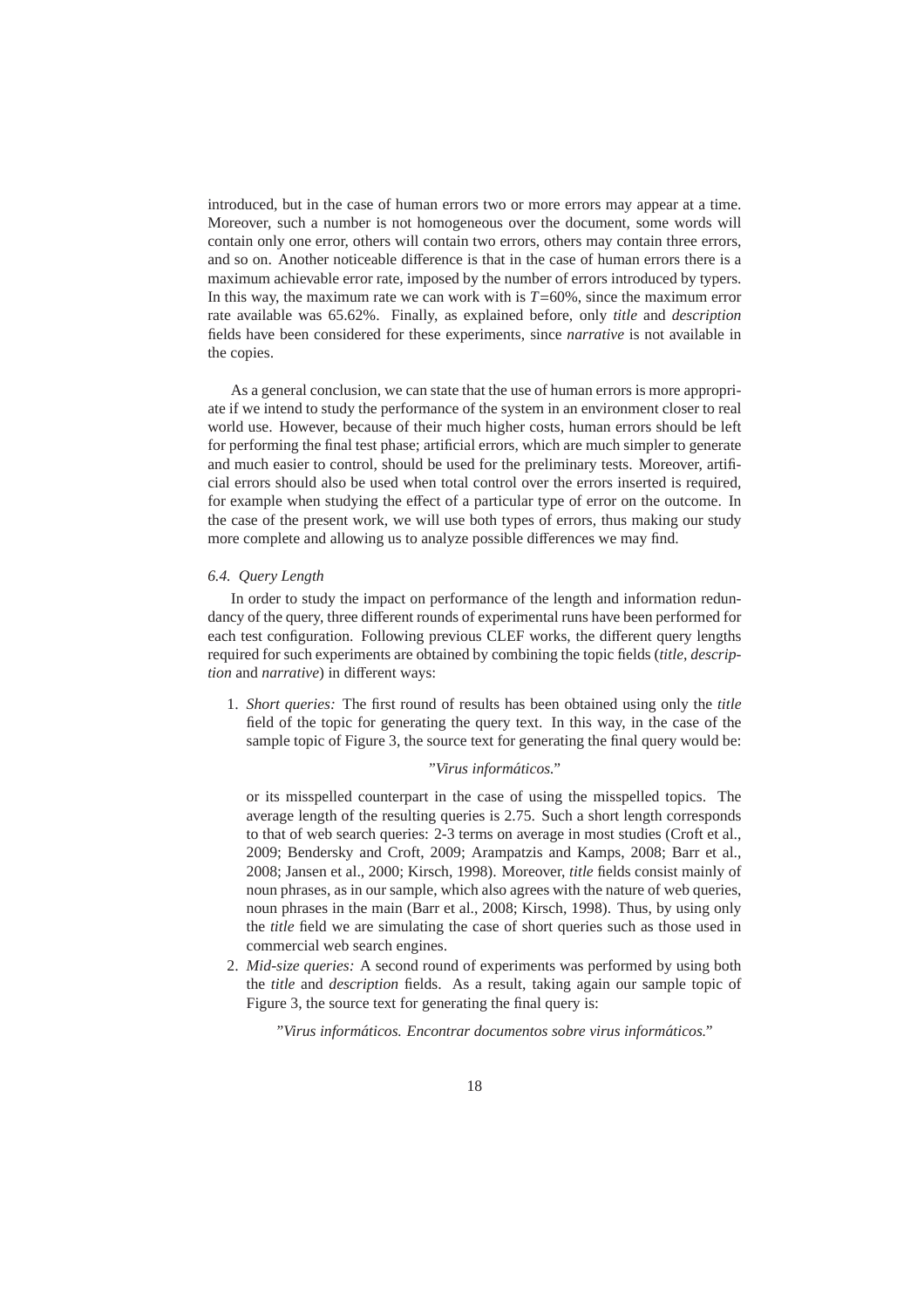In this case the average length of the queries obtained is 9.88, which corresponds in turn to the length of those queries used in traditional (non-web) IR systems: 7-15 terms on average<sup>12</sup> (Jansen et al., 2000). It must also be noted that although queries of this length are not as common as short ones, they are not rare in web searches (Bendersky and Croft, 2009), another reason why queries of this kind are interesting for their study.

3. *Long queries:* Finally, our third test series employs all topic fields (*title*, *description* and *narrative*) in order to study the behavior of the system with very long queries. In this case, the resulting source text for our sample topic is:

*"Virus inform´aticos. Encontrar documentos sobre virus inform´aticos. Los documentos relevantes deben mencionar el nombre del virus inform´atico, y posiblemente el da˜no que causa."*

These are our longest queries, with 25.72 terms on average. Such queries are very rare in web searches, although they may occasionally appear in traditional IR systems (Spink and Saracevic, 1997), and are also sometimes used in IR evaluation forums like CLEF or TREC. However, because of their restricted use, we have paid less attention to queries of this kind, only studying them in the case of errors generated automatically.

# *6.5. Indexing-Retrieval Process*

Two strategies have been proposed in this work for dealing with misspelled queries. Firstly, the use of spelling correction techniques in order to remove the misspellings from the query. Two correction techniques have been described (see Section 3): Savary's approach (which we will denote as *Sav*), and our contextual spelling correction proposal (denoted as *cont*). Secondly, as explained in Section 2.2, we also propose the use of character *n*-grams as index units instead of words (*4gr*). Finally, we have used a classical stemming-based approach (*stm*) as our baseline. Next, we will describe the set-up employed during the indexing-retrieval process for each approach.

### *6.5.1. The Baseline*

As explained, our baseline (*stm*) consists of a classical stemming-based approach used for conflation during both indexing and retrieval. We have chosen to work with SNOWBALL stemmer<sup>13</sup>, based on Porter's algorithm (Porter, 1980), while the stop-word list used was that provided by the University of Neuchâtel<sup>14</sup>. Both resources are commonly used by the IR research community. Following Mittendorfer and Winiwarter (2001, 2002), a second list of so-named *meta-stop-words* has also been used in the case of queries. Such stop-words correspond to meta-level content, i.e. those expressions corresponding to query formulation but not giving any useful information for the search. This is the case, for example, of the phrase: *"encuentre aquellos documentos que describan* ... " ("find those documents describing ...").

<sup>&</sup>lt;sup>12</sup>This is the reason, for example, why it is mandatory for CLEF Workshop participants to submit at least one run using *title* and *description* fields, which is used for the official ranking in the competition.

<sup>13</sup>http://snowball.tartarus.org

<sup>14</sup>http://www.unine.ch/info/clef/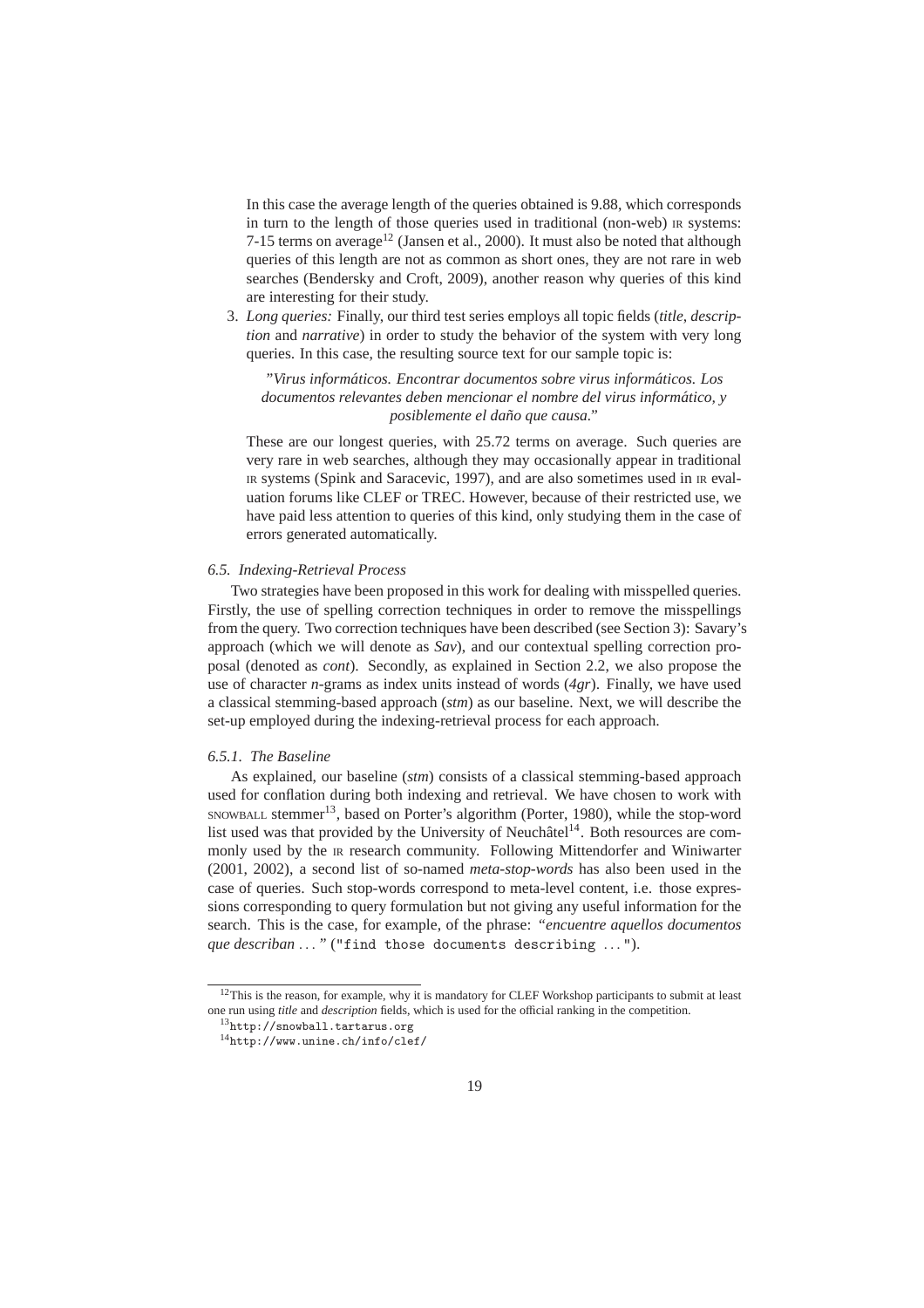### *6.5.2. The Correction-Based Strategy*

The basic configuration for the experiments corresponding to our correction-based approaches (*Sav*, *cont*) is the same as for the baseline (*stm*). However, a lexicon is now needed, and in the particular case of our contextual corrector (*cont*), a manually disambiguated training corpus is also required for training the tagger. We have chosen to work with the MULTEXT-JOC Spanish corpus and its associated lexicon. The MULTEXT-JOC corpus (Véronis, 1999) is part of the corpus developed within the  $\mu$ ULTEXT project<sup>15</sup> financed by the *European Commission*. This part contains raw, tagged and aligned data from the *Written Questions and Answers* of the *O*ffi*cial Journal of the European Community*. The corpus contains approximately 1 million words per language for English, French, German, Italian and Spanish. Moreover, about 200 000 words per language were grammatically tagged and manually checked, with the exception of German. Regarding the lexicon of the Spanish corpus, that used in the experiments, it contains 15 548 words which, once compiled, build an automaton of 55 579 states connected by 70 002 transitions.

In the case of using Savary's approach (*Sav*), the querying process works as follows. The correction module takes as input the misspelled topic, obtaining as output a corrected version where each misspelled word has been replaced by the closest term in the lexicon, according to its edit distance. In the event of a tie, namely more than one candidate word existing at the same closest edit distance (i.e. several candidate corrections with the same quality), the query is expanded with all of them. For example, taking as input the sample sentence previously considered in Section 3:

# *"No es f´acile trabajar baio presi´on"*

the output returned by the algorithm, to be submitted to the system, would be:

#### *"No es f´acil f´aciles trabajar bajo ba˜no presi´on"*.

It must be noted that this implies that at the same time the misspelled word is being corrected (e.g. "*baio*" $\rightarrow$ "*bajo*"), non-related words may also be inserted in the query (e.g. *"ba˜no"*) thus introducing noise into the system. In this case, one way of measuring the noise introduced into the system is through the number of candidate corrections proposed by the algorithm: more than one candidate implies that extra words have been introduced. Table 1 shows the mean number of candidate corrections per misspelling retrieved by Savary's algorithm during our experiments.

With respect to our contextual spelling correction proposal (*cont*), the use of this algorithm allows us to solve the ties by selecting the most probable correction for that given context. In the case of our misspelled sample sentence,the algorithm is able to take the initial output:

*"No es f´acil f´aciles trabajar bajo ba˜no presi´on"*

and, by filtering it, to obtain the right correction:

*"No es f´acil trabajar bajo presi´on"*.

<sup>15</sup>http://www.lpl.univ-aix.fr/projects/multext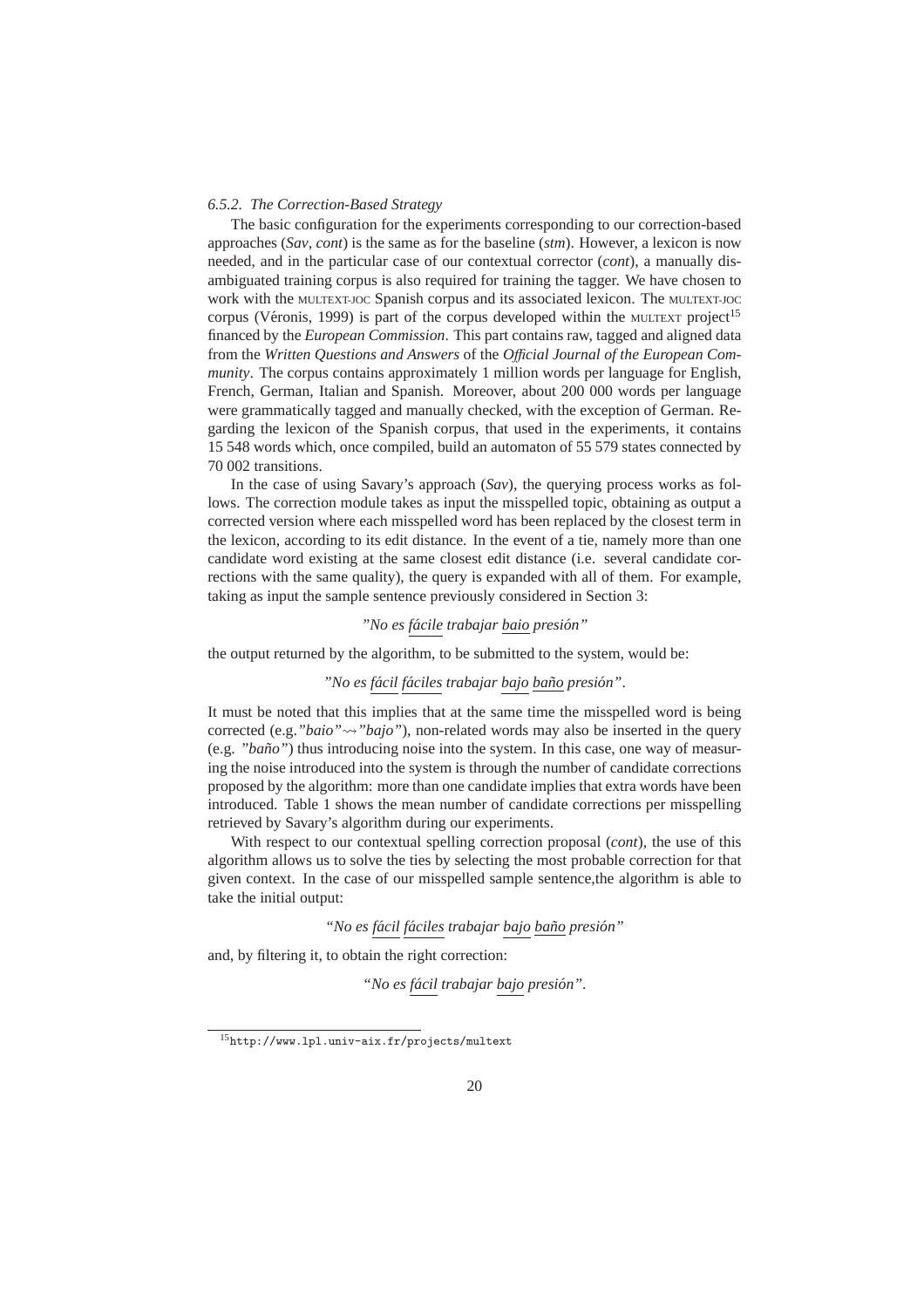|                  |       | artificial errors |      | human errors |          |  |  |
|------------------|-------|-------------------|------|--------------|----------|--|--|
| $\boldsymbol{T}$ | short | mid-size          | long | short        | mid-size |  |  |
| 10               | 1.11  | 1.35              | 1.24 | 1.86         | 2.21     |  |  |
| 20               | 1.06  | 1.25              | 1.23 | 1.85         | 2.49     |  |  |
| 30               | 1.05  | 1.30              | 1.26 | 1.85         | 2.38     |  |  |
| 40               | 1.06  | 1.33              | 1.27 | 2.01         | 2.41     |  |  |
| 50               | 1.13  | 1.30              | 1.26 | 2.57         | 2.42     |  |  |
| 60               | 1.10  | 1.28              | 1.25 | 2.45         | 2.39     |  |  |
| 70               | 1.14  | 1.27              | 1.26 |              |          |  |  |
| 80               | 1.15  | 1.25              | 1.25 |              |          |  |  |
| 90               | 1.15  | 1.26              | 1.26 |              |          |  |  |
| 100              | 1.19  | 1.26              | 1.26 |              |          |  |  |
| avg.             | 1.11  | 1.28              | 1.25 |              |          |  |  |
| $avg_{.60}$      | 1.08  | 1.30              | 1.25 | 2.10         | 2.38     |  |  |

Table 1: Mean number of candidate corrections per misspelling using Savary's correction approach. Columns *short* stand for results obtained with the so-called *short* queries, those built using the *title* topic field only; columns *mid-size* stand for results obtained with *mid-size* queries, those using both *title* and *description* topic fields; finally, column *long* stands for those obtained with *long* queries, those using all topic fields: *title*, *description* and *narrative*.

#### *6.5.3. The n-Gram Based Strategy*

In the case of our *n*-gram based strategy (*4gr*), documents are lowercased, and punctuation marks, but not diacritics, are removed. The resulting text is split and indexed using 4-grams, as a compromise on the *n*-gram size after studying the previous results of McNamee and Mayfield (2004b). No stop-word removal is applied in this case. Such a process, which needs no extra resources, is applied both during indexing and retrieval.

# **7. Experiments: Results**

As we have previously explained, we have tried to make this study as complete as possible by using a wide range of configurations in our experiments, also gathering as much data as possible. We have also tried to give access to all these data in such a way that the reader can examine them at a glance, avoiding the need to examine several parallel tables at once. This resulted in the tables of results used throughout this paper, where absolute performance, performance loss, statistical significance and other data can be displayed simultaneously, making their analysis as a whole easier. However, since these tables might initially seem somewhat dense, we will describe how to interpret them before continuing.

Let us take Table 2, for example, which corresponds to the results obtained with the different approaches proposed when using *short* queries and *artificial errors*. Each row corresponds to a given error rate *T*, excepting these *avg.* rows at the bottom, which we will explain later. For each test configuration the performance obtained, in terms of *mean average precision* (MAP), is shown in column MAP, with column %loss also showing the performance loss (in percentage) with respect to the MAP obtained for the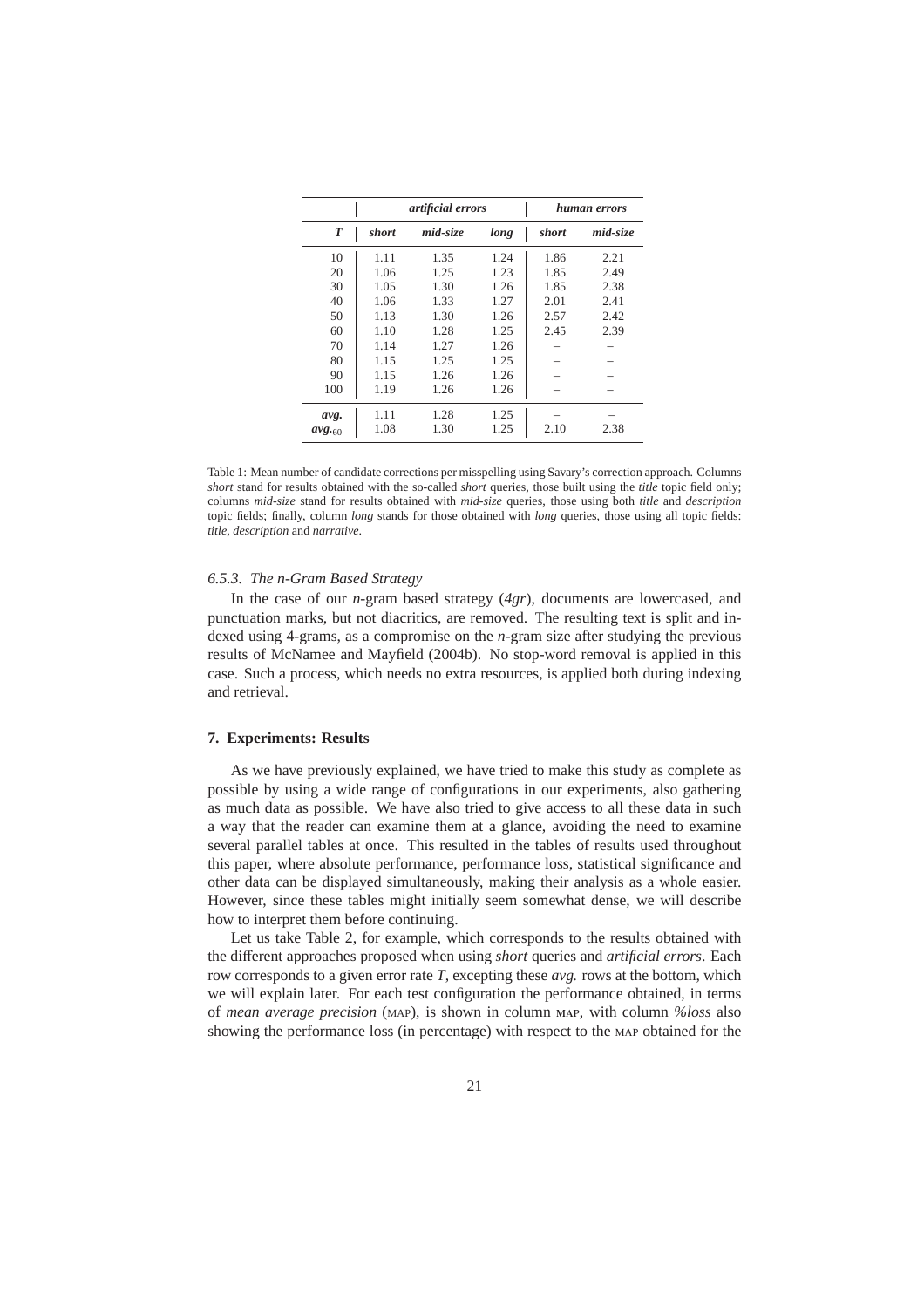|             |            | stm             |                   |       | Sav             |                                     |            | cont            |                                             |       | 4gr             |                          |
|-------------|------------|-----------------|-------------------|-------|-----------------|-------------------------------------|------------|-----------------|---------------------------------------------|-------|-----------------|--------------------------|
| T           | <b>MAP</b> | %loss           | outp<br>[Ø]       | MAP   | %loss           | outp<br>$\lceil \varnothing \rceil$ | <b>MAP</b> | %loss           | outp<br>$\lceil \varnothing \rceil$         | MAP   | %loss           | outp<br>[Ø]              |
| $\theta$    | .2990      |                 |                   |       |                 |                                     |            |                 |                                             | .2667 |                 |                          |
| 10          | .2461      | $-17.69$        |                   | .2587 | $-13.48$        | ▲                                   |            | $.2628 - 12.11$ | ▲○                                          | .2554 | $-4.24$         | Δ                        |
| 20          | .2241      | $-25.05$        |                   | .2537 | $-15.15$        |                                     |            | $.2578 - 13.78$ | ▲○                                          | .2486 | $-6.79$         | Δ                        |
| 30          | .2049      | $-31.47$        | [1]               | .2389 | $-20.10$        | [1]                                 | .2431      | $-18.70$        | ▲○<br>$[1]$                                 | .2433 | $-8.77$         | $\triangle$ $\circ$      |
| 40          |            | .1802 -39.73    | [1]               |       | $.2262 - 24.35$ | ▲<br>$[1]$                          | .2311      | $-22.71$        | ▲○                                          | .2353 | $-11.77$        | $\triangle$              |
| 50          |            | $.1482 - 50.43$ | $\lceil 2 \rceil$ |       | .2076 -30.57    | ▲<br>[1]                            | .2120      | $-29.10$        | $\mathbf{I}^1$<br>$[1]$                     | .2260 | $-15.26$        | $\triangle$              |
| 60          | .1183      | $-60.43$        | [4]               |       | $.1806 - 39.60$ | ▴<br>[1]                            |            | .1850 -38.13    | ▲○                                          |       | .2134 -19.99    | $\triangle$              |
| 70          | .0863      | $-71.14$        | [4]               |       | .1352 -54.78    | ▴<br>[1]                            |            | .1448 -51.57    | $\bar{[}1]$<br>$[1]$                        | .2073 | $-22.27$        | $\blacktriangle \bullet$ |
| 80          | .0708      | $-76.32$        | [10]              |       | .1345 -55.02    | $\overline{[4]}$                    |            | .1449 -51.54    | ە∡                                          | .1999 | $-25.05$        | $\blacktriangle \bullet$ |
| 90          | .0513      | $-82.84$        | $[11]$            |       | .1188 -60.27    | ▴<br>[4]                            |            | .1282 -57.12    | $\bar{[4]}$                                 |       | $.1767 - 33.75$ | $\triangle$              |
| 100         | .0174      | $-94.18$        | [13]              | .0903 | $-69.80$        | $[5]$                               | .0997      | $-66.66$        | $\begin{bmatrix} 4 \\ 1 \\ 6 \end{bmatrix}$ |       | $.1627 - 39.00$ | $\blacktriangle \bullet$ |
| avg.        |            | $-54.93$        |                   |       | $-38.31$        |                                     |            | $-36.14$        |                                             |       | $-18.69$        |                          |
| $avg_{.60}$ |            | -37.47          |                   |       | $-23.87$        |                                     |            | $-22.42$        |                                             |       | $-11.14$        |                          |

Table 2: Results for experiments with artificial errors using *short* queries.

original topics (i.e. for  $T=0\%$ , when no extra errors are introduced). Moreover, in the event of a run outperforming the *stm* base run for that same error rate *T*, this fact will be indicated through the *outp* superindex  $\Delta$ ; if such improvement is statistically significant<sup>16</sup>, a filled superindex  $\triangle$  will be used instead. Similarly, in the event of a run outperforming previous correction-based approach(es) for that given error rate *T*, this will be indicated by means of superindexes  $\degree$  and  $\degree$ , respectively. In other words, in the case of a contextual correction run (*cont*), a superindex ◦ means that it improves on Savary's approach (*Sav*), while in the case of an *n*-grams run (*4gr*), it means that it outperforms both correction-based approaches (*Sav* and *cont*). The number of queries for which no documents are retrieved is also indicated as subindex  $\mathfrak{q}_{\alpha}$  when applicable. The average of the performance losses (*%loss* values) attained for each approach is shown at the bottom of the table in row *avg*. Average loss over *T*≤60% is also shown in row *avg.*<sup>60</sup> in order to allow comparison with those results obtained with human errors<sup>17</sup>. Finally, we show in boldface the best result obtained for each error rate  $T$  and for the average performance losses (*avg* and *avg.*60).

Let us take as an example the results obtained using our contextual correction approach (*cont*) with an error rate *T*=80%. In this case, the MAP obtained was 0.1449, which implies a 51.54% loss with respect to the performance obtained for the original query<sup>18</sup>. Moreover, the filled superindex  $\triangle$  tells us that it performs significantly better than the baseline (*stm*) for that error rate<sup>19</sup>. Furthermore, the non-filled superindex <sup>◦</sup>

<sup>&</sup>lt;sup>16</sup>Two-tailed T-tests over MAP values with  $\alpha$ =0.05 have been used throughout this work.

 $17$ As previously explained in Section 6.3.2, in the case of human errors the maximum error rate we can work with is *T*=60%.

<sup>18</sup>The 0.2990 MAP value obtained using a non-corrected stemming-based approach (*stm*) for *T*=0%.

<sup>&</sup>lt;sup>19</sup>I.e. the 0.1449 MAP value obtained with *cont* is significantly better than the 0.0708 value obtained with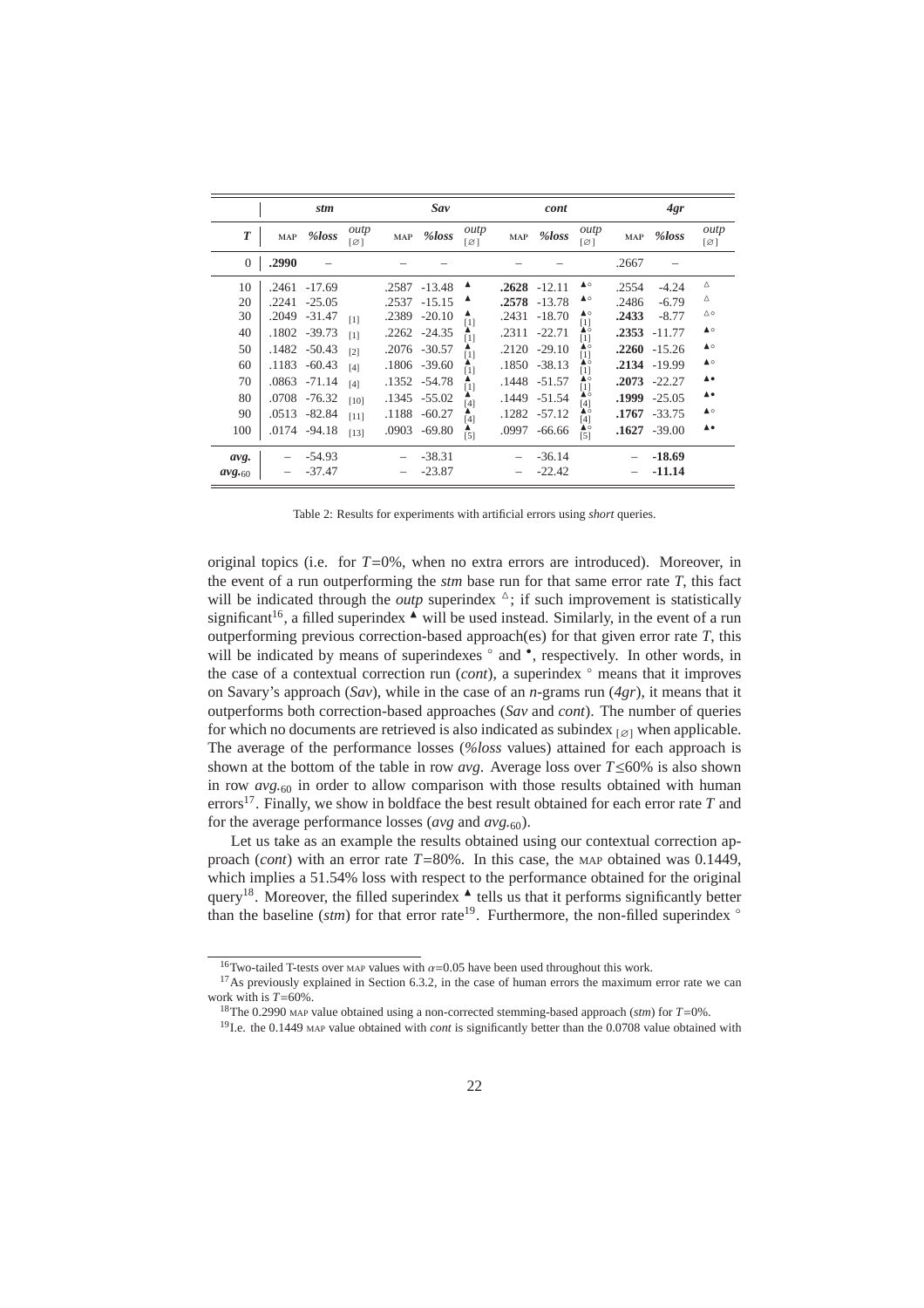|             |       |             | artificial errors | human errors |         |       |       |              |         |          |  |
|-------------|-------|-------------|-------------------|--------------|---------|-------|-------|--------------|---------|----------|--|
|             |       | short       |                   | mid-size     |         | long  |       | <i>short</i> |         | mid-size |  |
| T           | Sav   | cont        | Sav               | cont         | Sav     | cont  | Sav   | cont         | Sav     | cont     |  |
| 10          | 4.21  | 5.59        | 2.60              | 2.51         | $-0.25$ | 0.19  | 2.91  | 3.58         | $-0.32$ | 1.14     |  |
| 20          | 9.90  | 11.27       | 6.62              | 6.62         | 3.63    | 4.04  | 3.98  | 4.98         | $-2.28$ | 2.42     |  |
| 30          | 11.37 | 12.78       | 4.81              | 5.72         | 2.20    | 2.86  | 9.43  | 10.23        | 0.73    | 8.84     |  |
| 40          | 15.38 | 17.02       | 8.72              | 9.80         | 4.02    | 5.31  | 9.87  | 13.38        | 1.46    | 16.95    |  |
| 50          | 19.87 | 21.34       | 13.63             | 16.11        | 7.54    | 8.36  | 11.40 | 13.24        | 4.81    | 18.53    |  |
| 60          | 20.84 | 22.31       | 19.32             | 22.09        | 11.08   | 12.21 | 17.16 | 17.06        | 2.57    | 20.83    |  |
| 70          | 16.35 | 19.57       | 21.04             | 23.72        | 15.02   | 16.17 |       |              |         |          |  |
| 80          |       | 21.30 24.78 | 24.95             | 27.75        | 22.80   | 25.61 |       |              |         |          |  |
| 90          |       | 22.58 25.72 | 29.03             | 32.59        | 29.57   | 31.82 |       |              |         |          |  |
| 100         |       | 24.38 27.53 | 32.30             | 34.72        | 37.13   | 38.78 |       |              |         |          |  |
| avg.        | 16.62 | 18.79       | 16.30             | 18.16        | 13.27   | 14.53 |       |              |         |          |  |
| $avg_{.60}$ |       | 13.60 15.05 | 9.28              | 10.47        | 4.71    | 5.50  | 9.13  | 10.41        | 1.17    | 11.46    |  |

Table 3: MAP loss recovery when applying correction-based approaches.

shows us that it also outperforms *Sav* for that error rate, but such improvement is not statistically significant<sup>20</sup>.

Finally, in order to make the analysis of the correction-based strategy more complete, an extra indicator has been calculated in that case. This indicator value, which we refer to as *MAP loss recovery*, represents the effectiveness of the correction. It is calculated as the difference between the performance loss (*%loss*) obtained in the case of applying a correction-based approach (either *Sav* or *cont*) and the performance loss obtained for the original non-corrected queries (*stm*). The values obtained are displayed in Table 3.

Let us take as an example the case of Savary's approach (*Sav*) for *T*=10%. In that case the loss recovery is 4.21, which is obtained by simply calculating the difference between the performance loss for *Sav* approach (*%loss*=13.48%, obtained from Table 2) and the performance loss for the *stm* baseline (*%loss*=17.69%):

17.69-13.48=4.21 .

Now we have explained how to interpret the tables of results, we can present them.

# *7.1. Results with Artificial Errors*

*stm*.

Our first set of experiments has been performed using misspellings that have been artificially introduced in the topics. Next, we present the output results obtained for the different approaches proposed in this paper.

<sup>20</sup>I.e. the 0.1449 MAP value obtained with *cont* is better than the 0.1345 value obtained with *Sav*, although such improvement is not statistically significant.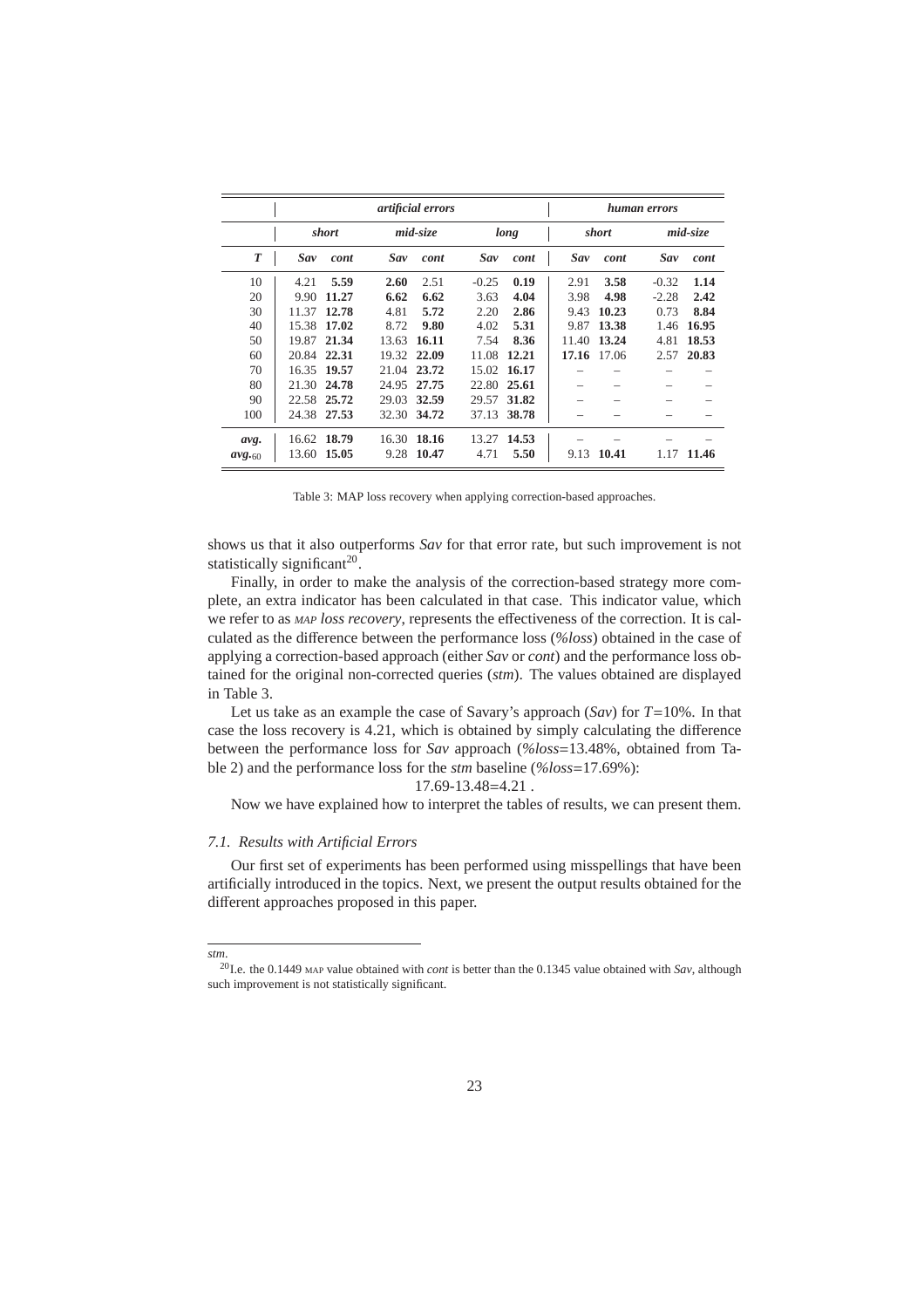|                  |            | stm      |             |            | Sav      |                                     |            | cont         |             |            | 4gr      |                          |  |
|------------------|------------|----------|-------------|------------|----------|-------------------------------------|------------|--------------|-------------|------------|----------|--------------------------|--|
| $\boldsymbol{T}$ | <b>MAP</b> | %loss    | outp<br>[Ø] | <b>MAP</b> | %loss    | outp<br>$\lceil \varnothing \rceil$ | <b>MAP</b> | %loss        | outp<br>[Ø] | <b>MAP</b> | %loss    | outp<br>[Ø]              |  |
| $\overline{0}$   | .3427      |          |             |            |          |                                     |            |              |             | .3075      |          |                          |  |
| 10               | .3356      | $-2.07$  |             | .3445      | $+0.53$  | Δ                                   | .3442      | $+0.44$      | Δ           | .2996      | $-2.57$  |                          |  |
| 20               | .3209      | $-6.36$  |             | .3436      | $+0.26$  | A                                   | .3436      | $+0.26$      | ▲           | .2969      | $-3.45$  |                          |  |
| 30               | .3079      | $-10.15$ |             | .3244      | $-5.34$  | Δ                                   | .3275      | $-4.44$      | ∆∘          | .2807      | $-8.72$  |                          |  |
| 40               | .2801      | $-18.27$ |             | .3100      | $-9.54$  | ▲                                   | .3137      | $-8.46$      | ▲○          | .2705      | $-12.03$ |                          |  |
| 50               | .2297      | $-32.97$ |             | .2764      | $-19.35$ | ▲                                   | .2849      | $-16.87$     | ▲○          | .2596      | $-15.58$ | Δ                        |  |
| 60               | .1925      | $-43.83$ |             | .2587      | $-24.51$ | ▲                                   | .2682      | $-21.74$     | ▲○          | .2527      | $-17.82$ | $\blacktriangle$         |  |
| 70               | .1488      | $-56.58$ |             | .2209      | $-35.54$ | ▲                                   | .2301      | $-32.86$     | ▲●          | .2467      | $-19.77$ | $\triangle$              |  |
| 80               | .1024      | $-70.12$ |             | .1879      | $-45.17$ | ▲                                   | .1975      | $-42.37$     | ▲●          | .2357      | $-23.35$ | $\triangle$              |  |
| 90               | .0701      | $-79.54$ |             | .1696      | $-50.51$ | ▲                                   | .1818      | $-46.95$     | ▲○          | .2241      | $-27.12$ | $\triangle$              |  |
| 100              | .0228      | $-93.35$ |             | .1335      | $-61.04$ | A                                   |            | .1418 -58.62 | ▲●          | .2113      | $-31.28$ | $\blacktriangle \bullet$ |  |
| avg.             |            | $-41.32$ |             |            | $-25.02$ |                                     |            | $-23.16$     |             |            | $-16.17$ |                          |  |
| $avg_{.60}$      |            | $-18.94$ |             |            | $-9.66$  |                                     |            | $-8.47$      |             |            | $-10.03$ |                          |  |

Table 4: Results for experiments with artificial errors using *mid-size* queries.

### *7.1.1. Short Queries*

The first round of experiments with artificial errors was performed using the socalled *short* queries, those built using only the *title* field of the topics, in this way simulating the case of short queries such as those used in commercial engines. The results obtained are shown in Table 2.

*Baseline.* The early tests we have studied are those contained in column group *stm*, which shows those results obtained using the misspelled (non-corrected) topics in the case of our baseline, a classical stemming-based approach.

*Savary's Approach.* Our second series of experiments tested the behavior of the system when using the first of the correction approaches considered in this work, that is, when submitting the misspelled topics once they have been processed using Savary's isolated-word error correction algorithm. In this way we will have a second baseline to compare with our contextual correction approach.

*Contextual Spelling Correction.* Next, in order to try to remove noise introduced by ties when using Savary's approach, a third series of tests has been performed applying our contextual spelling corrector instead.

*Character n-Grams.* Finally, we tested our *n*-gram based proposal. So, column group *4gr* of Table 2 shows the results when the misspelled (non-corrected) topics are submitted to our *n*-gram based IR system.

# *7.1.2. Mid-Size Queries*

As explained before, in order to study the impact of query length and information redundancy in our approaches, a second round of experiments was performed with the so-called *mid-size* queries, those generated using both *title* and *description* topic fields. The results obtained appear in Table 4.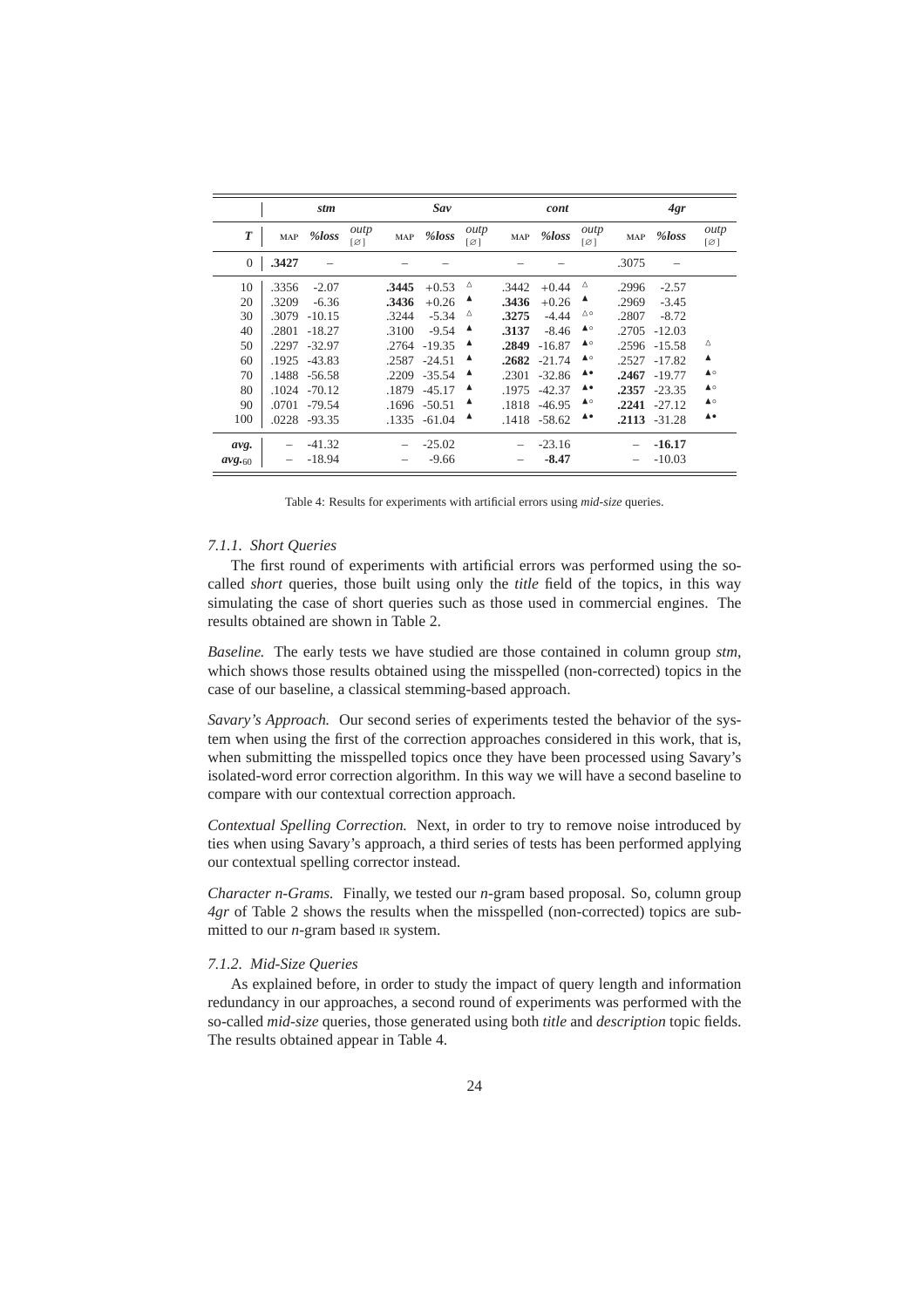|                  |            | stm      |                                     |            | Sav      |                                     |            | cont          |             |            | 4gr             |             |  |
|------------------|------------|----------|-------------------------------------|------------|----------|-------------------------------------|------------|---------------|-------------|------------|-----------------|-------------|--|
| $\boldsymbol{T}$ | <b>MAP</b> | %loss    | outp<br>$\lceil \varnothing \rceil$ | <b>MAP</b> | %loss    | outp<br>$\lceil \varnothing \rceil$ | <b>MAP</b> | %loss         | outp<br>[Ø] | <b>MAP</b> | %loss           | outp<br>[Ø] |  |
| $\mathbf{0}$     | .3636      |          |                                     |            |          |                                     |            |               |             | .3236      |                 |             |  |
| 10               | .3587      | $-1.35$  |                                     | .3578      | $-1.60$  |                                     | .3594      | $-1.16$       | ∆∘          | .3215      | $-0.65$         |             |  |
| 20               | .3440      | $-5.39$  |                                     | .3572      | $-1.76$  | Δ                                   | .3587      | $-1.35$       | ∆∘          | .3151      | $-2.63$         |             |  |
| 30               | .3359      | $-7.62$  |                                     | .3439      | $-5.42$  | Δ                                   | .3463      | $-4.76$       | ∆∘          | .3067      | $-5.22$         |             |  |
| 40               | .3148      | $-13.42$ |                                     | .3294      | $-9.41$  | Δ                                   | .3341      | $-8.11$       | ∆∘          | .2969      | $-8.25$         |             |  |
| 50               | .2861      | $-21.31$ |                                     | .3135      | $-13.78$ | ▲                                   | .3165      | $-12.95$      | ▲○          | .2865      | $-11.46$        | Δ           |  |
| 60               | .2555      | $-29.73$ |                                     | .2958      | $-18.65$ | $\blacktriangle$                    | .2999      | $-17.52$      | ▲○          | .2791      | $-13.75$        | Δ           |  |
| 70               | .2066      | $-43.18$ |                                     | .2612      | $-28.16$ | ▲                                   |            | .2654 -27.01  | ▲○          | .2756      | $-14.83$        | $\triangle$ |  |
| 80               | .1510      | $-58.47$ |                                     | .2339      | $-35.67$ | ▲                                   | .2441      | $-32.87$      | ▲○          | .2604      | $-19.53$        | ▲○          |  |
| 90               | .1062      | $-70.79$ |                                     | .2137      | $-41.23$ | ▲                                   | .2219      | $-38.97$      | ▲○          | .2608      | $-19.41$        | $\triangle$ |  |
| 100              | .0329      | $-90.95$ |                                     | .1679      | $-53.82$ | ▲                                   |            | .1739 - 52.17 | ▲○          |            | $.2376 - 26.58$ | $\triangle$ |  |
| avg.             |            | $-34.22$ |                                     |            | $-20.95$ |                                     |            | $-19.69$      |             |            | $-12.23$        |             |  |
| $avg_{.60}$      |            | $-13.14$ |                                     |            | $-8.43$  |                                     |            | $-7.64$       |             |            | $-6.99$         |             |  |

Table 5: Results for experiments with artificial errors using *long* queries.

### *7.1.3. Long Queries*

Finally, Table 5 shows the results obtained for our last round of experiments with artificial errors, those for the so-called *long* queries, obtained using all the topic fields: *title*, *description* and *narrative*.

# *7.2. Results with Human Errors*

A second set of experiments was performed using real human errors. As previously explained in Section 6.3.2, although system performance has been tested for increasing error rates, as in the case of artificial errors, this time the maximum rate we can work with is *T*=60%, since the maximum error rate available was 65.62%. Moreover, *long* queries have not been considered for these experiments, since human errors were not available for the *narrative* topic field.

# *7.2.1. Short Queries*

The results obtained for this first round of experiments, those with the so-called *short* queries built using the *title* topic field, are shown in Table 6.

## *7.2.2. Mid-Size Queries*

As for artificial errors, in order to continue our study of the effects of increasing query length on system performance, our second round of experiments makes use of the *mid-size* queries generated using both *title* and *description* topic fields. The results obtained appear in Table 7.

### **8. Experiments: Discussion of Results with Artificial Errors**

Having presented the results obtained in our experiments for the different test configurations available, we will now proceed to discuss them. Because of the high number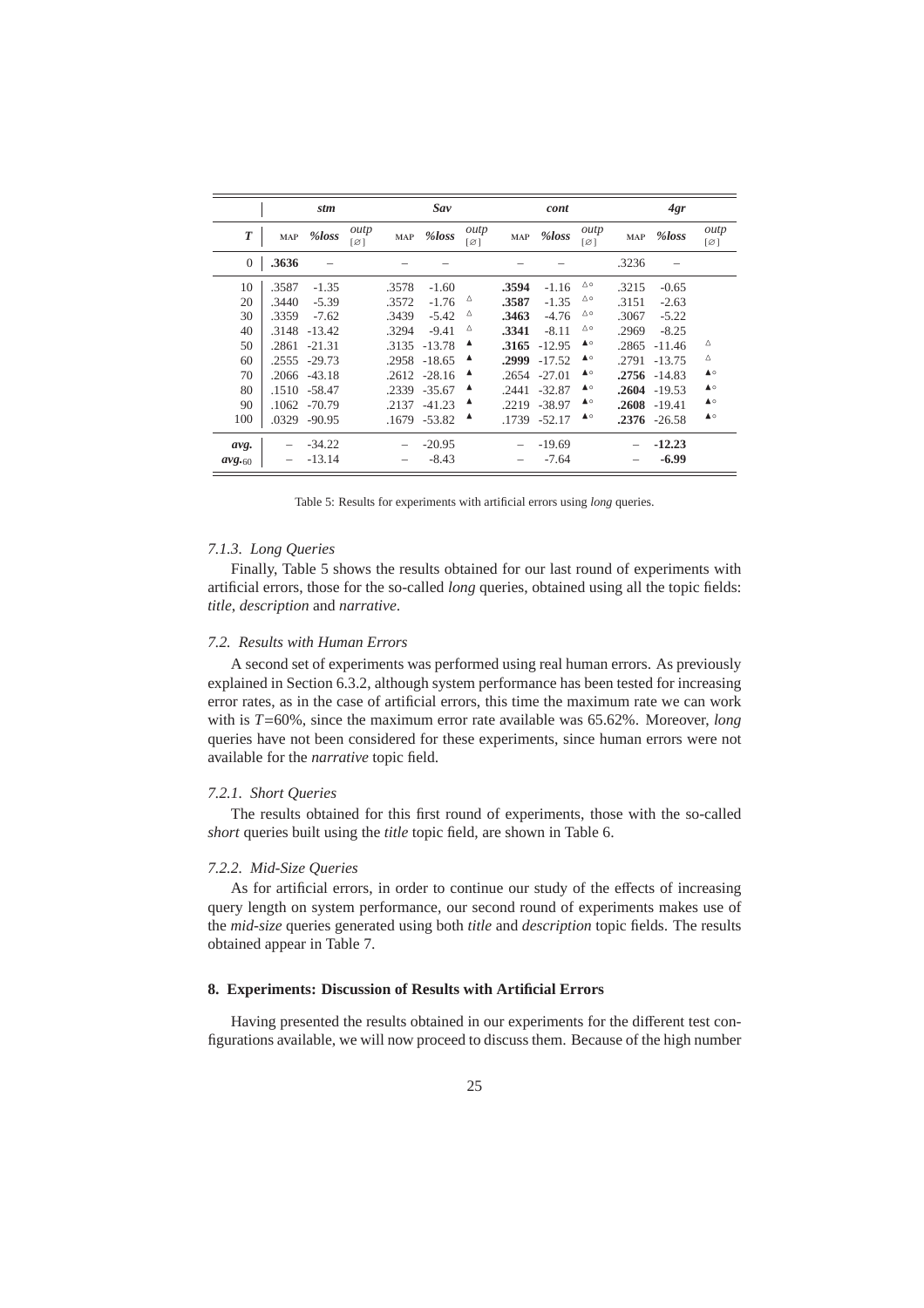|                  | stm        |              |                   | Sav   |                 |                  | cont  |                 |             | 4gr        |                 |                     |
|------------------|------------|--------------|-------------------|-------|-----------------|------------------|-------|-----------------|-------------|------------|-----------------|---------------------|
| $\boldsymbol{T}$ | <b>MAP</b> | %loss        | outp<br>[Ø]       | MAP   | %loss           | outp<br>[Ø]      | MAP   | %loss           | outp<br>[Ø] | <b>MAP</b> | %loss           | outp<br>[Ø]         |
| $\overline{0}$   | .2990      |              |                   |       |                 |                  |       |                 |             | .2667      |                 |                     |
| 10               | .2587      | $-13.48$     |                   |       | .2674 - 10.57   | $\Delta$         | .2694 | $-9.90$         | △○          | .2523      | $-5.40$         |                     |
| 20               |            | .2413 -19.30 | [1]               |       | $.2532 -15.32$  | $\triangle$      |       | $.2562 - 14.31$ | △●          | .2461      | $-7.72$         | Δ                   |
| 30               |            | .2098 -29.83 | [1]               | .2380 | $-20.40$        | $\blacktriangle$ |       | $.2404 - 19.60$ | ▲○          | .2310      | $-13.39$        | Δ                   |
| 40               | .1639      | $-45.18$     | [1]               |       | .1934 -35.32    | Δ                | .2039 | $-31.81$        | ▲●          |            | $.2046 - 23.28$ | $\triangle$ $\circ$ |
| 50               |            | .1327 -55.62 | [1]               |       | $.1668 -44.21$  | Δ                | .1723 | $-42.37$        | ▲○          |            | $.1832 - 31.31$ | ▲○                  |
| 60               |            | .0858 -71.30 | $\lceil 2 \rceil$ |       | $.1371 - 54.15$ | $\blacksquare$   |       | $.1368 - 54.25$ | ▲○          |            | $.1600 -40.01$  | $\triangle$         |
| $avg_{.60}$      |            | $-39.12$     |                   |       | $-29.99$        |                  |       | $-28.71$        |             |            | $-20.19$        |                     |

Table 6: Results for experiments with human errors using *short* queries.

|                |            | stm             |             |       | Sav            |             |            | cont            |             |            | 4gr             |             |
|----------------|------------|-----------------|-------------|-------|----------------|-------------|------------|-----------------|-------------|------------|-----------------|-------------|
| T              | <b>MAP</b> | %loss           | outp<br>[Ø] | MAP   | %loss          | outp<br>[Ø] | <b>MAP</b> | %loss           | outp<br>[Ø] | <b>MAP</b> | %loss           | outp<br>[Ø] |
| $\overline{0}$ | .3427      |                 |             |       |                |             |            |                 |             | .3075      |                 |             |
| 10             | .3289      | $-4.03$         |             | .3278 | $-4.35$        |             | .3328      | $-2.89$         | △○          | .2908      | $-5.43$         |             |
| 20             | .3049      | $-11.03$        |             | .2971 | $-13.31$       |             | .3132      | $-8.61$         | ∆∙          | .2767      | $-10.02$        |             |
| 30             |            | $.2804 - 18.18$ |             | .2829 | $-17.45$       | Δ           | .3107      | $-9.34$         | ▲●          |            | $.2642 - 14.08$ |             |
| 40             |            | .2194 -35.98    |             | .2244 | $-34.52$       | Δ           | .2775      | $-19.03$        | ▲●          | .2430      | $-20.98$        | Δ           |
| 50             | .1789      | $-47.80$        |             | .1954 | $-42.98$       | Δ           | .2424      | $-29.27$        | ▲●          | .2254      | $-26.70$        | Δ           |
| 60             |            | .1374 -59.91    |             |       | $.1462 -57.34$ | Δ           |            | $.2088 - 39.07$ | ▲●          |            | $.2061 - 32.98$ | ▲           |
| $avg_{.60}$    |            | $-29.49$        |             |       | $-28.32$       |             |            | $-18.03$        |             |            | $-18.36$        |             |

Table 7: Results for experiments with human errors using *mid-size* queries.

of configurations available we have opted to distribute such a discussion into two sections in order to facilitate its comprehension. First, the current section deals with the results obtained for artificial errors, while the next section discusses the case of human errors.

# *8.1. Short Queries*

# *8.1.1. Baseline*

The figures obtained, shown above in column group *stm* of Table 2, indicate that stemming is very sensitive to misspellings, with a 55% MAP loss on average. As can be seen, even a low error rate such as *T*=10% has a significant impact on performance, since MAP decreases by 18%, an impact which increases as the number of errors introduced grows: 25% loss for *T*=20%, 50% for *T*=50% (with 2 queries no longer retrieving documents) and 94% for *T*=100% (13 queries no longer retrieving documents), for example. This is due to the fact that with short queries like those we are using here, each single term is of key importance. As explained in Section 6.4, these queries have approximately 3 searchable stems on average. In this way, the loss of a single matching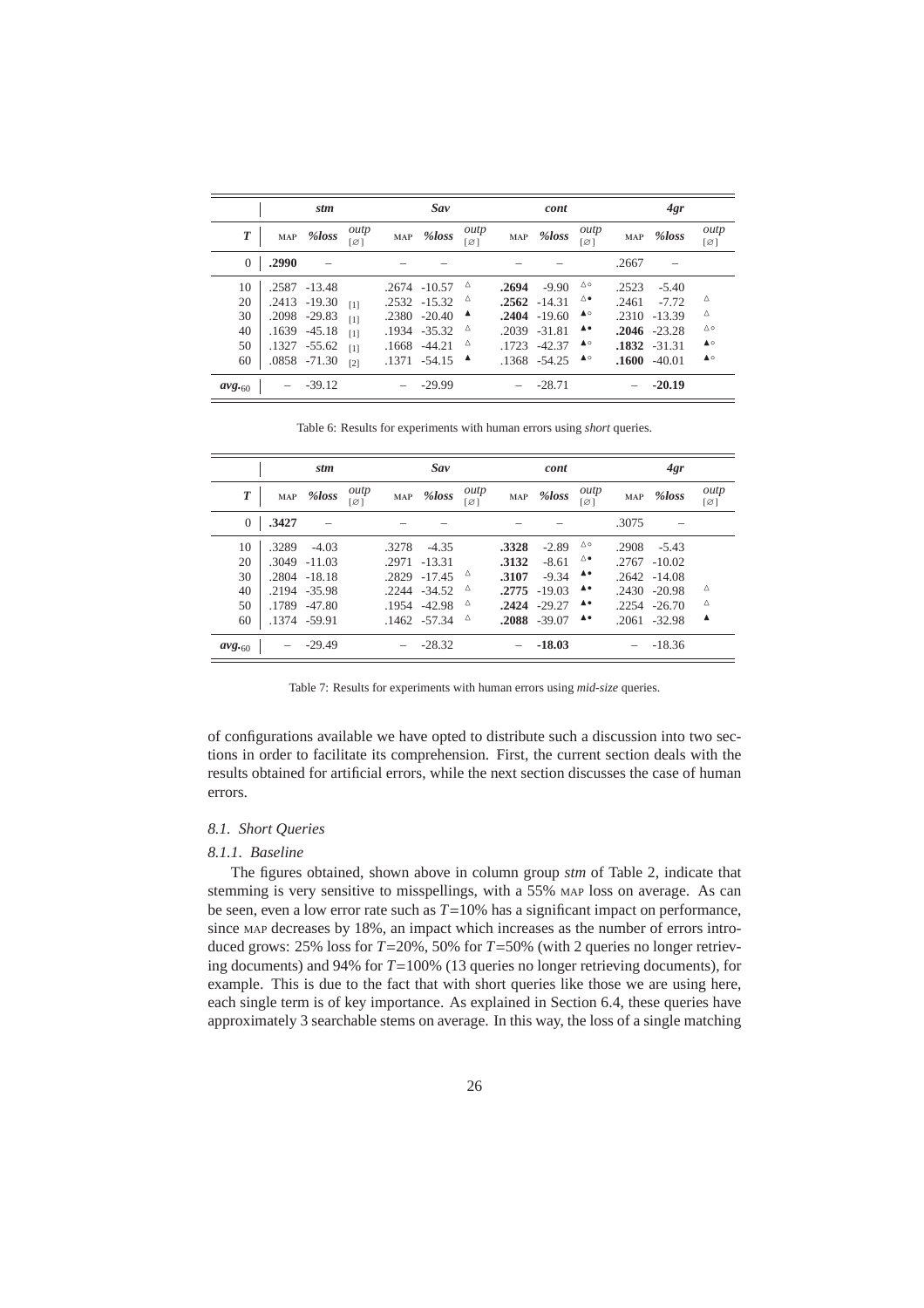because of a misspelling implies the loss of one third of the information contained in the query. As stated, each single term becomes of key importance.

# *8.1.2. Savary's Approach*

On analysis, the results obtained for the first of our correction-based approaches, shown in column group *Sav* of Table 2, indicate that correction has a significant positive effect on performance, greatly diminishing — although not totally eliminating — the impact of misspellings, not only for low error rates (MAP increased from 0.2241 to 0.2587 for *T*=20%), but even for high error rates (from 0.0863 to 0.1352 for *T*=70%), thus reducing the average MAP loss (*avg.*) from 55% to 38%. Moreover, the number of queries not retrieving documents has been greatly reduced: from 2 to 1 documents for *T*=50% and from 13 to 5 for *T*=100%, for example. Data analysis also shows that the effectiveness of the correction, the MAP loss recovery value, increases with the error rate, as shown in the column *artificial errors*→*short*→*Sav* of Table 3.

### *8.1.3. Contextual Spelling Correction*

The results obtained with this approach were shown in column group *cont* of Table 2. As expected, results consistently improve with respect to Savary's original approach (*Sav*), although at this level the improvement obtained through extra processing, a 2% extra loss recovery on average, is not significant. As before, loss recovery increases with error rate, as shown in column *cont* of Table 3 and, logically, it is slightly better than that for Savary's approach.

#### *8.1.4. Character n-Grams*

As can be seen in column group *4gr* of Table 2, although stemming performs better than *n*-grams for the original queries, the opposite is the case in the presence of misspellings. *n*-Grams not only clearly outperform regular stemming (*stm*, our baseline) when no correction is applied, such improvement being significant for *T*≥40%, but also outperform both correction-based approaches (*Sav*, *cont*) except for the very lowest error rates, although this improvement does not become significant until *T*=70%. Moreover, the robustness of this *n*-gram based proposal in the presence of misspellings proves to be far superior to that of any of the previous stemming-based approaches. If we take a look at its MAP loss column (*%loss*), it is 19% on average (*avg.*) and significant only for *T*≥40%, which is nearly a third of that for regular stemming (*stm*), and almost halves that for correction-based approaches (*Sav*, *cont*). Furthermore, there are no queries not retrieving documents, even for  $T=100\%$ ; i.e. we have no  $\lceil \varnothing \rceil$  entries.

# *8.2. Mid-Size Queries*

### *8.2.1. Baseline*

Results in column group *stm* of Table 4 show that stemming remains sensitive to misspellings, although the performance loss is less than with *short* queries — particularly for low-medium error rates —, with a 41% MAP loss on average (*avg.*) in contrast with the previous 55%, such a loss not becoming significant until  $T=30%$ . Moreover, since the table shows no  $\lceil \varnothing \rceil$  entries, it means that no queries fail to retrieve documents, even for very noisy environments. The main reason for this improvement is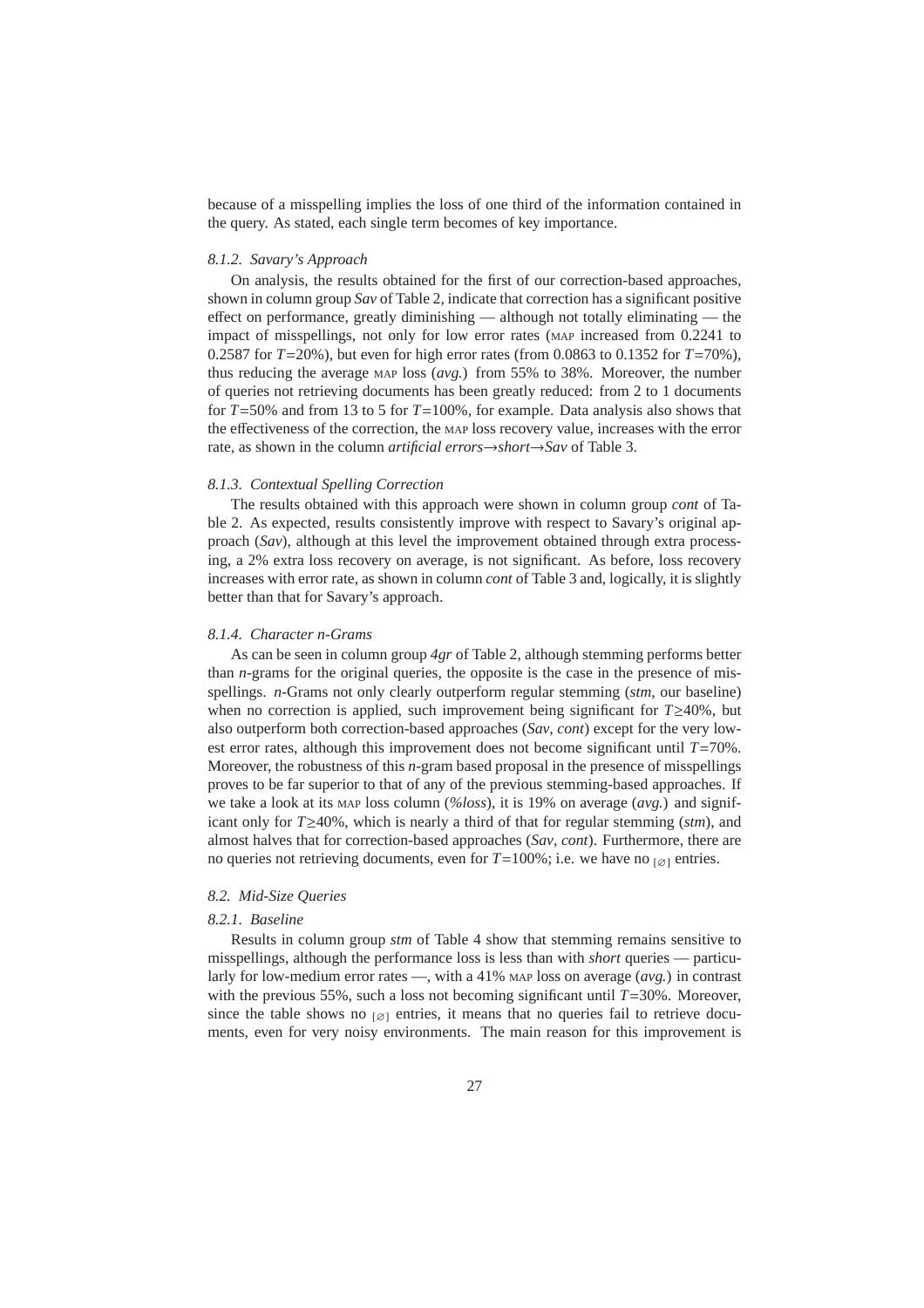the redundancy of information. As a result of increasing the length of the query, now with approximately 11 searchable terms on average (as explained in Section 6.4), the query tends to contain more words relevant to the information need of the user. In this way, even when a word is lost because of a misspelling, thereby no longer allowing its matching, the information that remains in the rest of the query terms now makes it easier to be able to continue retrieving relevant documents. As a result, a higher error rate is needed in order to attain the same decrease in performance as with *short* queries.

#### *8.2.2. Savary's Approach*

As in the case of *short* queries, the impact of the correction is clearly positive, not only reducing the performance loss from 41% to 25%, but even slightly outperforming the original run (i.e. for  $T=0\%$ , no extra errors introduced) for the lowest error rate levels, as shown in column group *Sav* of Table 4. This is due to misspellings already existing in the original topics. However, higher error rates once more result in a loss of performance, which is significant for *T*≥40%, although such performance losses are much less than in the case of shorter queries, with average MAP values (*avg.*) reduced from 38% (in the case of *short* queries) to the current 25%. The column *artificial errors*→+*mid-size*→*Sav* of Table 3 again shows that loss recovery increases with the error rate, it being similar, on average, to that of shorter queries, although performing much better for *T*≤60% (see *avg.*<sup>60</sup> values).

### *8.2.3. Contextual Spelling Correction*

The relative behavior of our contextual correction approach (column group *cont* of Table 4) with respect to the baseline (*stm*) and Savary's approach (*Sav*) is similar to that previously obtained with *short* queries. As before, contextual spelling correction has had a clear positive impact on performance by effectively reducing the effect of misspellings, reducing the performance loss from 41% to 23%. Moreover, the integration of contextual information has again allowed us to attain a small improvement with respect to Savary's (*Sav*), which becomes significant at *T*=70%. Regarding loss recovery, shown in the column *artificial errors*→+*mid-size*→*cont* of Table 3, this continues to grow with error rate, although it has decreased slightly with respect to *short* queries. However, it remains slightly better than that for Savary's.

### *8.2.4. Character n-Grams*

The results obtained (column group *4gr* of Table 4) indicate that, as in the case of stemming, the use of longer queries improves robustness, reducing the average MAP loss (*avg.*) from 19%, in the case of *short* queries, to the current 16%. As before, this figure is also clearly superior to that obtained for stemming-based approaches. However, because of the greater improvement attained for stemming when enlarging queries, the previously existing advantage of *n*-grams over stemming in the presence of misspellings has been reduced. Thus the error rate now needs to be increased to *T*=50% in order for *n*-grams to outperform non-corrected stems (*stm*), this difference being significant for *T*≥60%. Such a difference has also been reduced with respect to correction approaches (*Sav*, *cont*), since we now need to increase the error rate to  $T=70\%$  in order to outperform them, the difference not being significant until  $T=90\%$ in the case of Savary's approach  $(Sav)$ , and until  $T=100\%$  for our contextual correction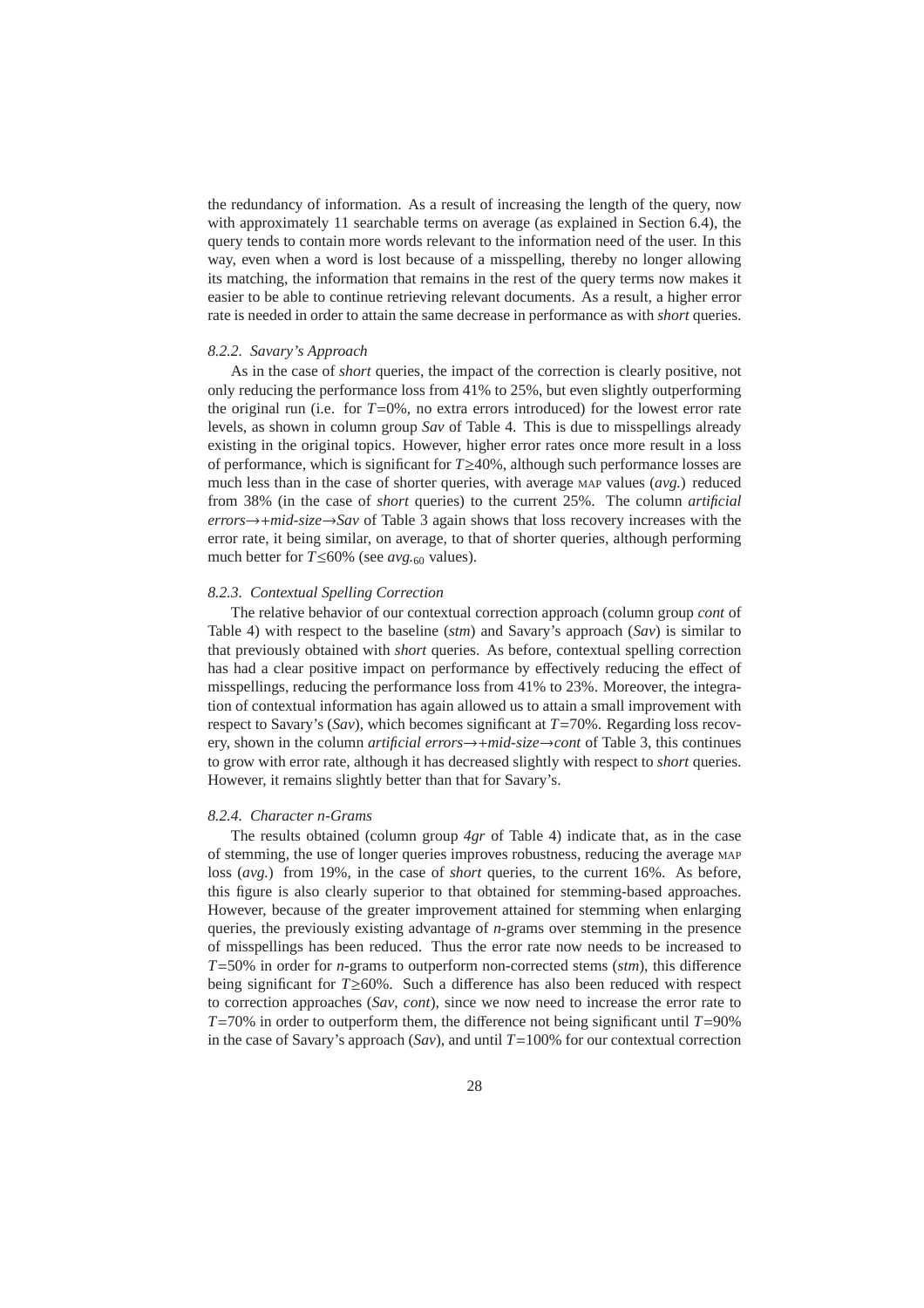proposal (*cont*). However, it must be noted that when no errors are introduced (i.e. for  $T=0$ %) the baseline MAP is much higher for stemming (0.3427) than for *n*-grams (0.3075), giving a much wider loss margin for stemming. Nevertheless, even with such an initial disadvantage, *n*-grams have managed to outperform stemming for high error rates.

# *8.3. Long Queries*

### *8.3.1. Baseline*

Column group *stm* of Table 5 contains the results for non-corrected stemmed queries, showing, as expected, a major performance loss with respect to the base run (i.e. for *T*=0%). In the same way as before, the use of longer queries, containing approximately 26 searchable stems on average (see Section 6.4), and the redundancy and greater information availability this implies, result in a smaller average performance loss (*avg.*) than in the case of shorter queries: 34% instead of 41% and 55% in the case of *short* and *mid-size* queries, respectively, although such a performance loss becomes significant at a lower rate: *T*≥10% instead of *T*≥20%.

#### *8.3.2. Savary's Approach*

As shown in column group *Sav* of Table 5, when applying Savary's algorithm over the misspelled topics the results obtained indicate a general improvement, which becomes significant for *T*≥50%. Although it decreases for high error rates, in the case of low-medium error rates the performance loss (*%loss*) with respect to non-corrected topics is similar to that for *mid-size* queries, with a resulting reduction of the mean MAP loss (*avg.*) from 25% to 21%. As shown in the column *artificial errors*→*long*→*Sav* of Table 3, loss recovery continues to improve with error rate, but has decreased with respect to shorter queries.

#### *8.3.3. Contextual Spelling Correction*

In the case of applying contextual correction (column group *cont* of Table 5) the results show once more that its relative behavior with respect to the other stemmingbased approaches continues to be similar to that for shorter queries. As in the case of both *short* and *mid-size* queries, the use of contextual correction attains a general reduction of the impact of misspellings on performance, and when compared with Savary's approach (*Sav*), it again shows a small but consistent improvement: 20% average loss (*avg.*) in the case of contextual correction, with respect to 21% for Savary's. Regarding MAP loss recovery, shown in Table 3, it continues to grow with error rate and improve on that for Savary's, although the mean recovery attained (*avg.*) is not as good as for shorter queries.

### *8.3.4. Character n-Grams*

Finally, our *n*-gram based approach (column group *4gr* of Table 5) also attains a greater robustness than in the case of shorter queries, with an average 12% MAP loss (*avg.*) instead of 16% in the case of *mid-size* queries and 19% for *short* ones. Regarding its relative performance with respect to stemming, the MAP loss is almost a third of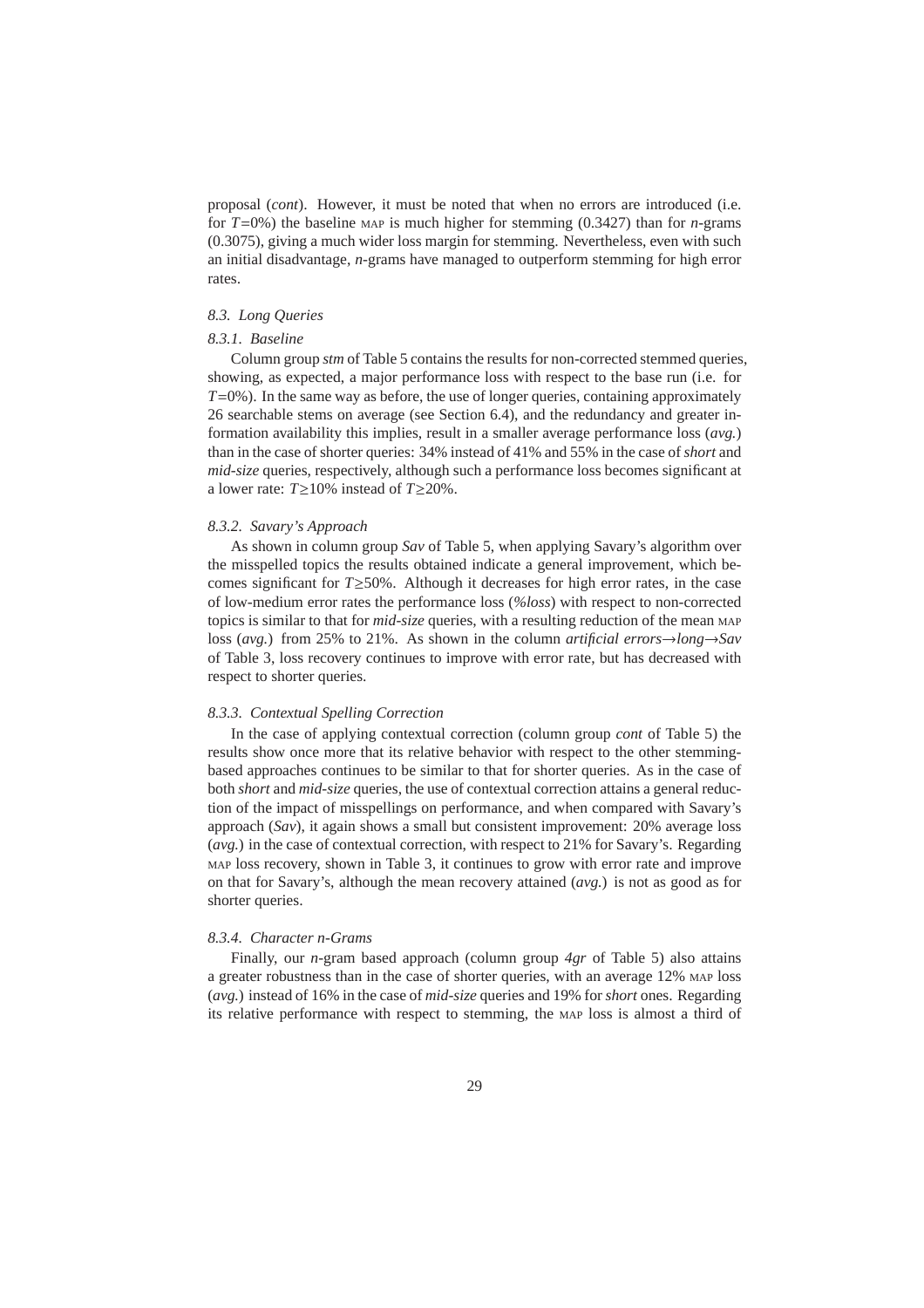that for basic stemming topics and somewhat more than a half of that for correctionbased approaches. This allows *n*-grams to again outperform non-corrected topics for *T*≥50% (significant for *T*≥70%), and corrected topics for *T*≥70% (but only significant for Savary's approach, with *T*=100%).

### **9. Experiments: Discussion of Results with Human Errors**

### *9.1. Short Queries*

### *9.1.1. Baseline*

Column group *stm* of Table 6 contains the MAP figures obtained in the case of stemming the misspelled (non-corrected) topics. Such data again show a general performance drop (*%loss*), as in the case of artificial errors — previously shown in Table 2 —, although somewhat less in the case of the lowest error rates (it does not become significant until  $T=20\%$ ) but higher for the rest; as a result, the average MAP loss increases from 37% for artificial errors to  $39\%$ <sup>21</sup>. As for artificial errors, some topics fail to retrieve documents when using misspelled topics ( $\lceil \varnothing \rceil$  entries), such a number being lower than before, although document loss now starts at *T*=20% as opposed to *T*=30% for artificial errors.

# *9.1.2. Savary's Approach*

Results for Savary's correction-based approach are shown in column group *Sav* of Table 6. As expected, MAP figures clearly indicate that correction reduces the impact of misspellings at all rates, resulting in an average MAP loss (*avg.*60) reduction from 39% to 30%, with all topics retrieving documents. When compared with the results obtained for the same approach using artificial errors, shown above in column *Sav* of Table 2, the relative behavior with respect to such artificial errors is similar to that of non-corrected topics: the performance loss decreases for the lowest error rates (again, it does not become significant until  $T=20\%$ ), but increases for higher ones, finally resulting in a higher MAP loss on average: 30% for human errors instead of 24% for artificial ones. In the same way, the number of topics with non-retrieved documents ( $\varphi$ ) entries) has been reduced with respect to artificial errors, since all topics now retrieve documents. Regarding loss recovery, shown in the column *human errors*→*short*→*Sav* of Table 3, it continues to increase with the error rate as in the case of artificial errors, although the recovery rate is less than before.

### *9.1.3. Contextual Spelling Correction*

With respect to contextual spelling correction, whose results are shown in column group *cont* of Table 6, it consistently improves Savary's approach (column group *Sav*), although such improvement remains small, as with artificial errors: an approximately 2% additional loss recovery on average, only significant on two specific occasions (for *T*=20% and *T*=40%). When compared with the results obtained with artificial errors

<sup>&</sup>lt;sup>21</sup>Notice that  $avg.60$  values must be compared from now on since the maximum error rate for human errors is *T*=60%, as previously explained in Section 6.3.2.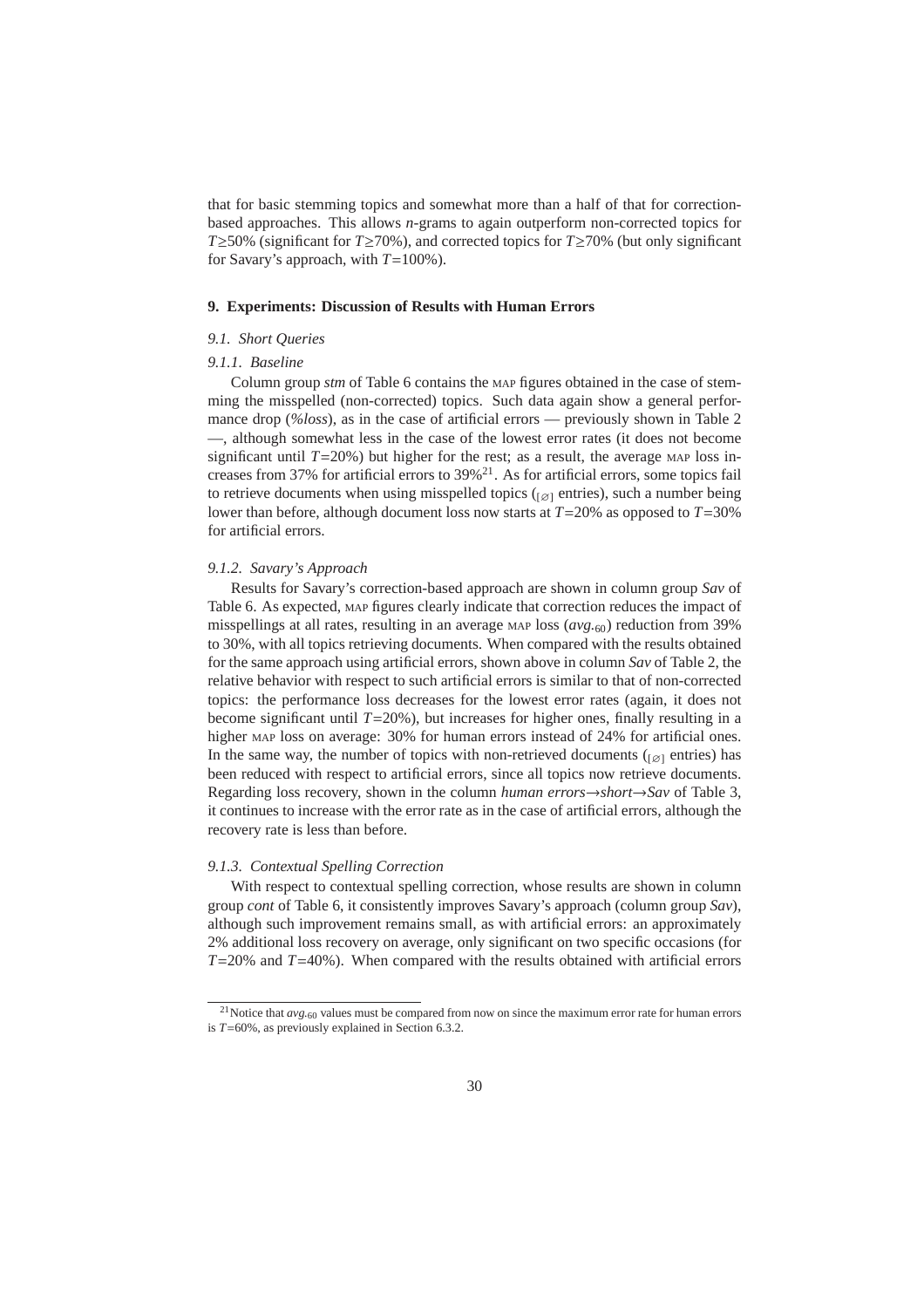for this same approach, shown earlier in column group *cont* of Table 2, its performance loss (*%loss*) decreases for top error rates, but increases for the rest, as in the case of previous approaches (*stm* and *Sav*). As a result, MAP loss increases from 24% for artificial errors to the current 29% for human errors. In the same way, loss recovery is slightly higher than Savary's, as shown when comparing *Sav* and *cont* columns in Table 3.

### *9.1.4. Character n-Grams*

As in the case of artificial errors (previously shown in Table 2), although stemmingbased methods outperform *n*-grams for the original queries (i.e. when *T*=0%), the introduction of errors changes this, since *n*-grams not only outperform non-corrected stemmed topics (*stm*) for *T*≥20% (becoming significant at *T*≥50%), but also improve correction-based approaches (*Sav*, *cont*) for *T*≥40%, as can be seen column group *4gr* of Table 6. In the same way, *n*-gram robustness again shows itself to be far superior to that of previous stemming-based approaches, since its 20% average MAP loss nearly halves that for non-corrected stemming and is 50% less than that for correction-based approaches. Finally, when comparing these results with those previously obtained for artificial errors (shown in column group *4gr* of Table 2), the latter also performed better, as in the case of stemming-based approaches, with average MAP loss (*avg.*60) increasing from 11% to 20%.

After analyzing all these runs we can conclude that, in the case of *short* queries, the behavior of both correction-based and *n*-gram based strategies in the presence of human errors is similar to their behavior in the presence of artificial errors, previously discussed in Section 8.1. As shown, our pure stemming-based baseline is sensitive to misspellings for both types of errors. However, Savary's correction approach succeeds in reducing the impact of such misspellings while our contextual correction solution, for its part, consistently improves Savary's approach, although such improvement is not substantial. Finally, character *n*-grams have shown in both cases a greater robustness in the presence of misspellings, being able to outperform the rest of the approaches when the error rate increases, even when stemming performs better for the original queries (i.e., with no extra misspellings). However, it must be noted that human errors showed a greater impact on results than artificial errors. This led to a partial reduction of the improvement ratio attained through the application of both correction-based and *n*-gram based solutions.

### *9.2. Mid-Size Queries*

### *9.2.1. Baseline*

The results obtained, displayed in column group *stm* of Table 7, continue to show the clearly negative impact of misspellings on the behavior of the system, which becomes significant at  $T=30\%$ . As in the case of artificial errors, the redundancy of information due to the availability of longer queries reduces such a performance loss with respect to shorter queries: a 29% average MAP loss ( $avg_{.60}$ ) in contrast with the previous 39% of *short* queries (see Table 6). Moreover, all queries retrieve documents, even for the noisiest environments. At the same time, if we compare these results with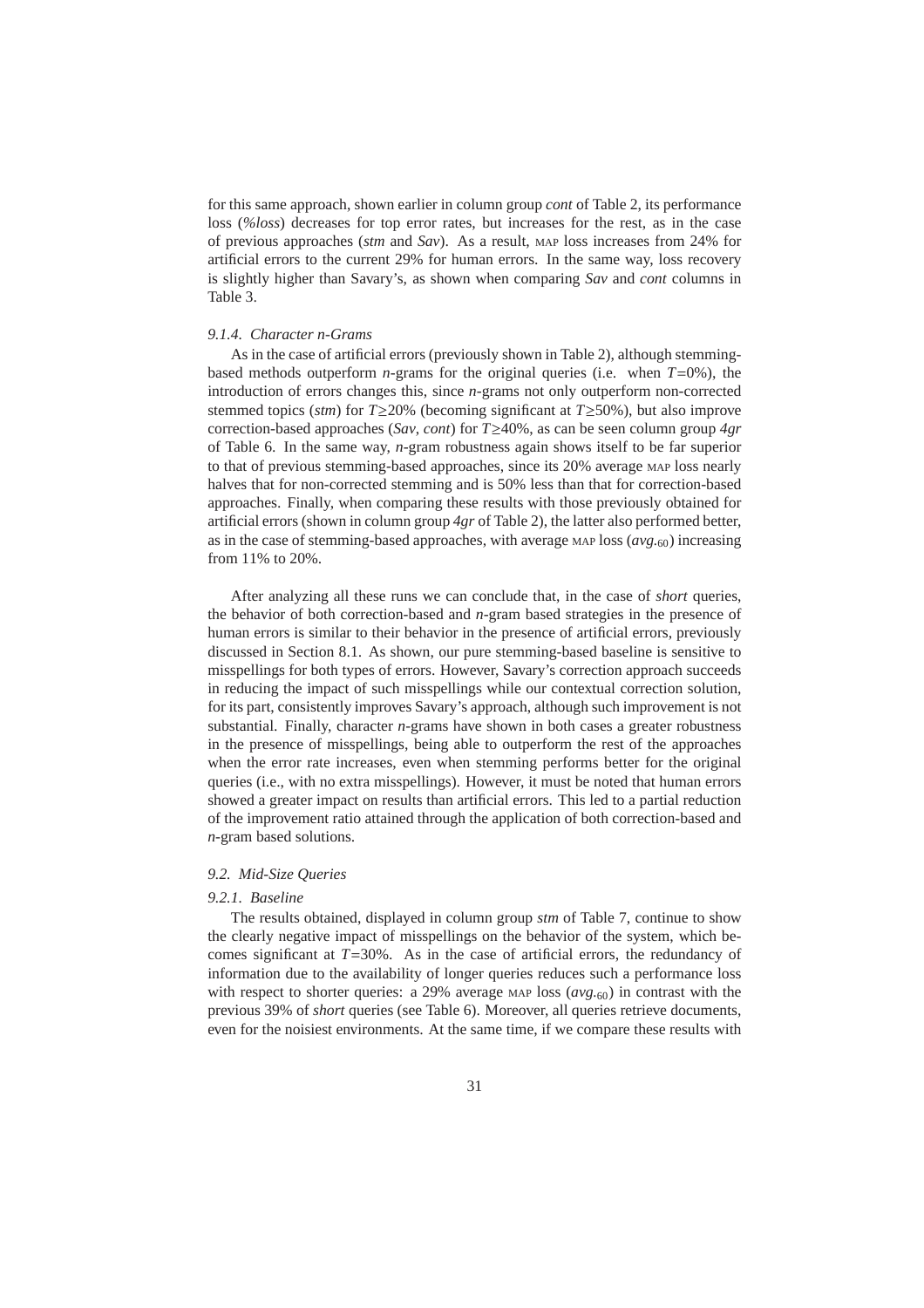those obtained when using artificial errors, previously shown in Table 4, we find a performance reduction, with average MAP loss (*avg.*60) increasing from 19% to 29%.

# *9.2.2. Savary's Approach*

The results contained in column group *Sav* of Table 7 show a major difference with respect to all previous tests using Savary's correction approach, either for human or artificial errors. This time the application of this technique only manages to attain a minor non-significant improvement with respect to misspelled stemmed topics (*stm*), merely reducing the average MAP loss (*avg.*60) from 29% to 28%. This is caused by the noise introduced by the high number of candidate corrections retrieved by Savary's algorithm for the same misspelled word. As shown in Table 1, the mean number of candidate corrections per misspelling practically doubles in the case of human errors: 2.10 candidates on average instead of 1.08. This means that for each misspelled word, more and more extra words are being introduced in the query during the correction process, these not always being related with the original word. If we study the average lengths of the queries submitted to the system for the current configuration (*mid-size* queries with human errors), we can see that the mean length has increased from approximately 11 searchable terms to almost 18 for the current Savary's approach, which implies the addition of 50% extra terms to the query. The introduction of so many additional terms distorts the semantics of the original information need, finally resulting in a drop in the number of relevant documents retrieved by the system. This behavior is also reflected in loss recovery, as shown when comparing the figures of the column *human*  $\textit{errors}\rightarrow\textit{mid-size}\rightarrow\textit{Sav}$  of Table 3 with those of the corresponding column in the same table for artificial errors: as we can see, average recovery (*avg.*60) has decreased from 9.28% for artificial errors to 1.17% in the case of human errors.

### *9.2.3. Contextual Spelling Correction*

However, when looking at the results obtained using contextual correction instead, shown in column group *cont* of Table 7, we realize that the application of this approach does make a difference, since it continues to attain a positive impact on performance as before, noticeably reducing the average MAP loss (*avg.*60) from 28% for Savary's approach (*Sav*) to the current 18%, and also notably outperforming both non-corrected (*stm*) and Savary's (*Sav*) MAP figures, such differences being significant for *T*≥20%. As previously explained, our contextual correction algorithm performs a drastic pruning in the number of correction candidates since it is able to solve ties by selecting a single best candidate for each misspelled word according to its context, thus avoiding the introduction of extra words in the query and thereby minimizing the noise introduced during the correction process. Data analysis again reveals that loss recovery increases at the same time as the error rate, as reflected in *human errors*→*mid-size*→*cont* of Table 3. In general, when compared with artificial results, although clearly positive, current results are not as good as before, thus supporting the previous results obtained for human errors with *short* queries.

### *9.2.4. Character n-Grams*

Finally, *n*-gram behavior is studied (its results being displayed in column group *4gr* of Table 7). As in the case of the stemming-based approaches above, average MAP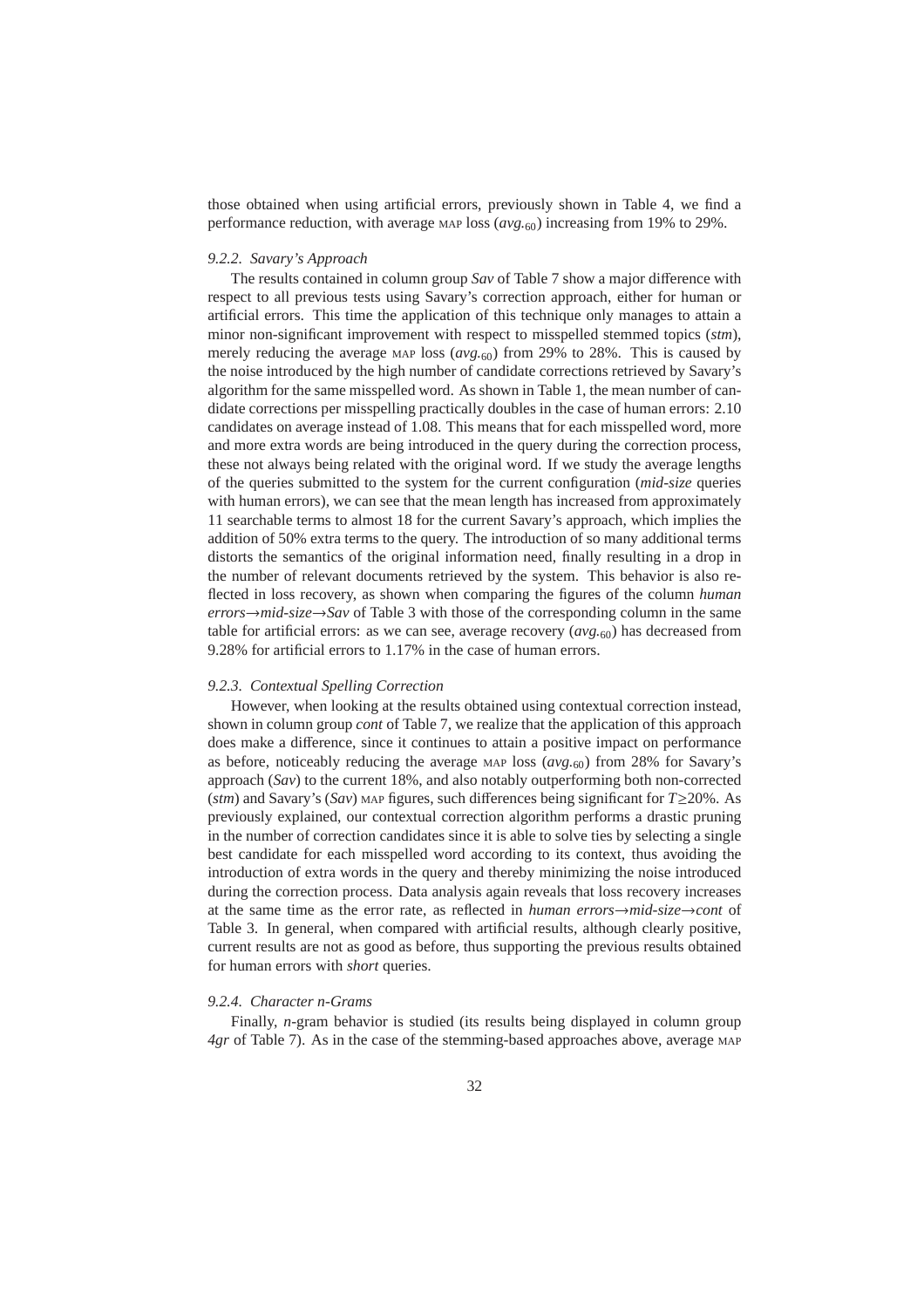loss (*avg.*60) has been reduced from 20% in the case of *short* queries (see Table 7) to the current 18% because of the use of longer queries. However, this value is clearly superior to the 29% of basic stemming (*stm*), showing the greater robustness of *n*grams. Moreover, *n*-gram performance continues to be better than that of non-corrected stems (*stm*) and Savary's correction (*Sav*) for *T*≥40%, and significant for *T*=60% in the case of the former. Regarding contextual correction (*cont*), this performs better than *n*-grams for the range examined, although performance differences progressively diminish as the error rate increases, finally leveling at *T*=60%, with both average MAP losses leveling at 18%. It must be also taken into account that the overall situation is no different to that for artificial errors. If we check in Table 4 those previous MAP values corresponding to artificial errors, the situation was even slightly worse in that case, with *n*-grams showing a somewhat higher performance loss.

The main conclusion we can draw from all our tests using mid-size queries containing human errors, is that on this occasion Savary's approach has proved to be of little use for reducing the negative impact of misspellings. In contrast, our contextual correction approach has had a clear positive impact on performance, being far superior to Savary's. Regarding the *n*-gram based strategy, it continues to display a greater robustness in the presence of misspellings, particularly for high error rates. Finally, it must be noticed that, as with *short* queries, the improvement attained with contextualbased correction and character *n*-grams, although positive, is not as great as in the case of artificial errors.

# **10. Conclusions and Future Work**

This work introduces a proposal in the design of robust search on IR systems, intended to be used in a generic, non-specialized, domain of application. Our main goal is to add flexibility to the process, allowing misspelled query execution to continue while avoiding complex implementation, not only from the computational point of view but also from the linguistic one.

For this task two different strategies have been described throughout this work. Firstly, a correction-based strategy has been proposed. This way, the input misspelled query is corrected before being submitted to the IR system, which employs a classical stemming-based approach, i.e. the misspelled words of the query are replaced by their candidate corrections proposed by the correction algorithm. Two different correction techniques have been studied. On the one hand, a global correction algorithm which retrieves the forms closest to the input (misspelled) word is used. However, this implies that in case of a tie, i.e. when two or more equally close correction candidates exist, the input misspelled word is replaced by the whole set of candidates, thus introducing a large amount of noise into the system. On the other hand, a contextual spelling corrector is employed. This algorithm is an extension of the former which makes use of contextual information obtained through part-of-speech tagging, thus providing a solution for ties and returning a single correction.

The second strategy we have proposed consists of using character *n*-grams instead of classical stems as the processing unit. This allows us to work directly with the misspelled topics without further processing, since the matching process is no longer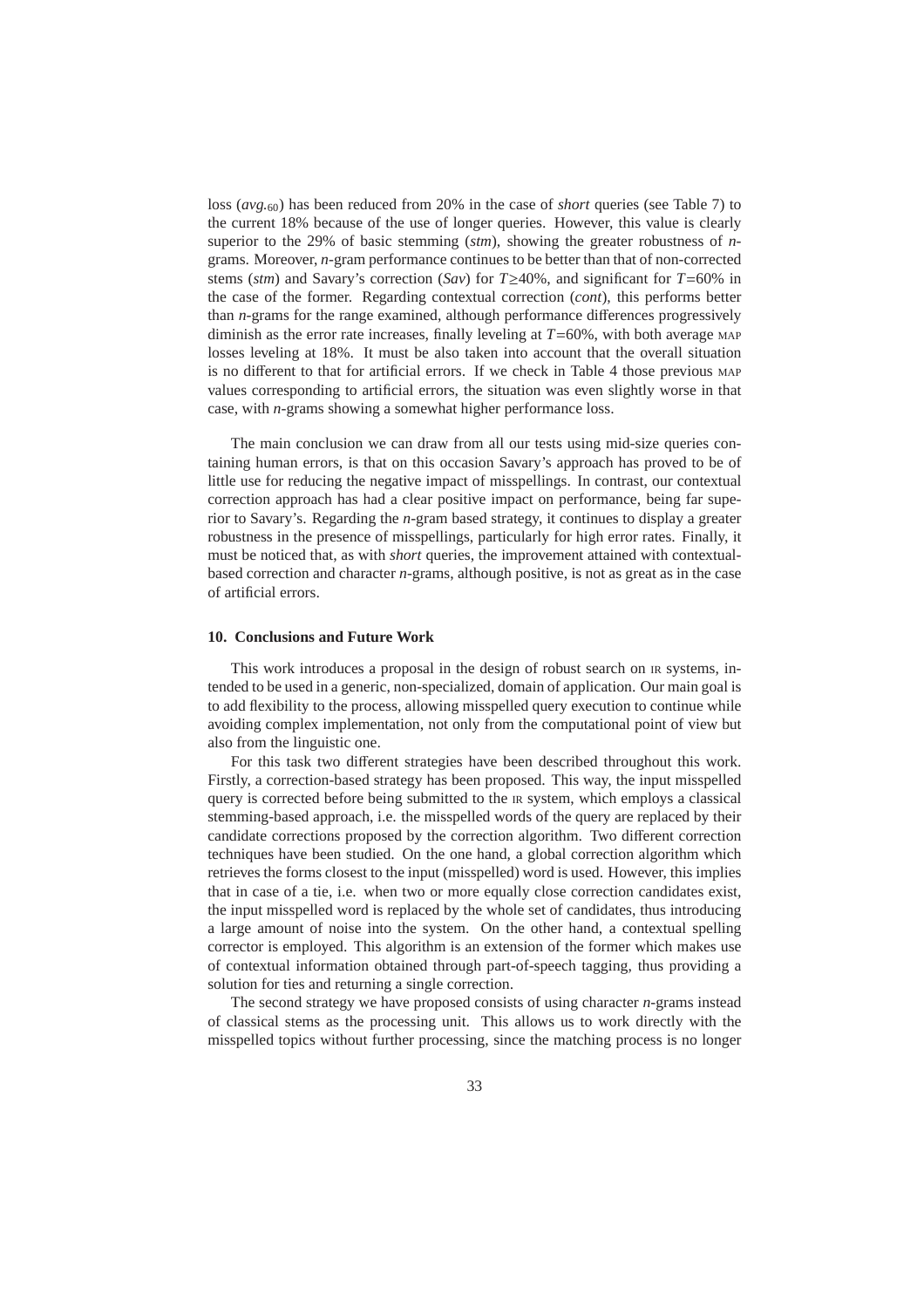performed at word-level, but at subword-level, thus increasing robustness since partial matchings between a word and its misspelled form are now allowed.

Moreover, in this work we also introduce two methodologies for the design of experiments in this field by introducing, respectively, artificial errors (easy to generate and to control their variables) and human errors (more realistic) in the input topic set in order to analyze their impact on the performance of the system.

These methodologies provide three major contributions. Firstly, their simplicity, both in their use and their understanding. Secondly, the fact that input error rate can be set at will, even in the case of human errors. Finally, the fact that through their application we are able to study the effect of the progressive introduction of misspellings in a homogeneous way, since the misspelled forms which are present for a given error rate continue to be present for a higher rate, thereby avoiding any distortion in the results.

Once performed, our experiments demonstrate that classic stemming-based approaches are highly sensitive to misspelled queries, particularly with short queries, since the information lost when a term no longer matches because of a misspelling may not be recovered from the rest of the topic. Such a negative impact can be appreciably reduced by the use of correction mechanisms during querying. Moreover, our contextual correction approach has been proved to outperform classical global correction in a consistent way, particularly in the case of mid-size queries containing human errors (a not uncommon situation in practical environments). In this case classical global correction has shown to be of little help, while contextual correction proved to be far superior by remarkably reducing the impact of misspellings on performance. This is because of the high level of noise introduced by the global corrector in such a context.

On the other hand, our *n*-gram based strategy has shown a remarkable robustness, with average performance losses appreciably smaller than those for classical stemming. It must be noted that in the presence of no misspellings classical stemming-based approaches obtain a better performance than *n*-grams. However, in the case of very short queries such as those of practical systems, *n*-grams have been able to outperform stemming when misspellings are introduced. In the case of longer queries, *n*-grams are also able to do this, but only for high error rates. Moreover, since such a subword-based approach does not rely on language-specific processing, it can be used with languages of very different natures, even in the face of the lack of linguistic information and resources available; in contrast, previous correction-based approaches needed languagespecific resources for their application, such as stemmers, stop-word lists, lexicons, tagged corpora, etc.

With regard to future work, in the case of our contextual corrector we plan to extend it for dealing with tokenization errors. In the case of our *n*-gram based proposal, we intend to extend the concept of *stop-word* to the case of *n*-grams in order to both increase the performance of the system and reduce processing and storage resources. Such *stop-n-grams* should be generated automatically from the input texts (Lo et al., 2005) in order to preserve the language-independent nature of this approach.

### **Acknowledgements**

The authors wish to thank Miguel A. Alonso, of Univ. of A Coruña (Spain), and the reviewers for their helpful comments and suggestions in order to improve this article.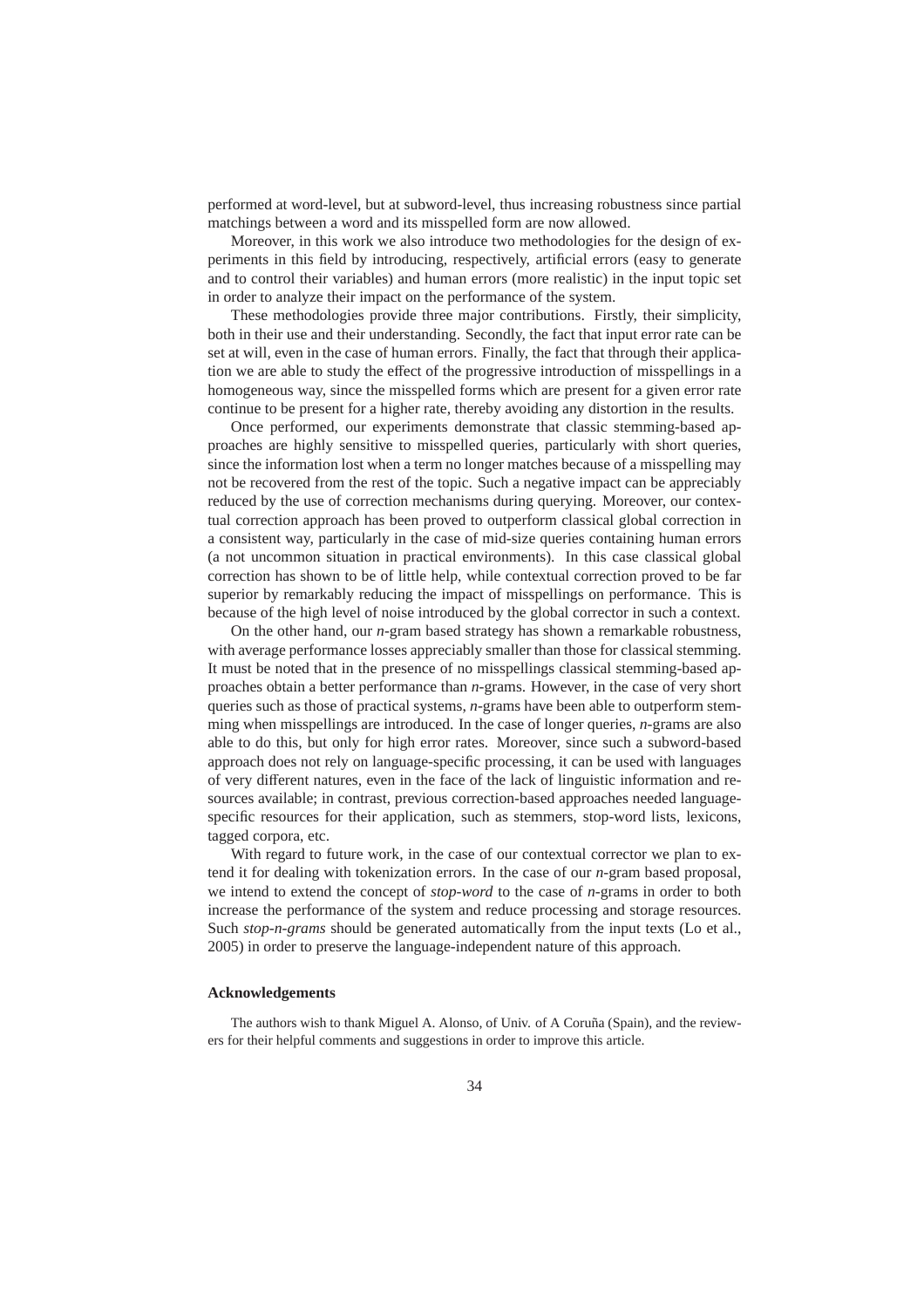This research has been partially funded by the Spanish Ministries of Education and Science and FEDER (through projects HUM2007-66607-C04-02, HUM2007-66607-C04-03, TIN2010- 18552-C03-01 and TIN2010-18552-C03-02), and by the Autonomous Government of Galicia (through projects INCITE08-PXIB302179PR, PGIDIT07-SIN005206PR, INCITE08-E1R-104022ES, INCITE08-ENA166098ES, INCITE09-E2R104007ES and INCITE09-E1R305070- ES; and through the *Galician Network for Corpus Linguistics* and the *Galician Network for NLP and IR*).

### **Biographies of the Authors**

Jesús Vilares graduated in Computer Science Engineering from Univ. of A Coruña (Spain) in 2000. After a short period as a lecturer at the Univ. of Vigo (Spain), he obtained a PhD Grant from the Spanish Ministry of Education (FPU Grant) at the Univ. of A Coruña, where he obtained his PhD. in Computer Science in 2005. He is currently an Associate Professor at this university and member of the founding committee of the Spanish Society for Information Retrieval. His research work focuses on Natural Language Processing, Information Retrieval, Cross-Lingual Information Retrieval and Text Mining.

Manuel Vilares has an MSc. in Applied Mathematics from the Univ. of Santiago de Compostela (Spain, 1987), an MSc. in Software Engineering from CERICS (France, 1988), and a PhD. in Computer Science from Univ. of Nice–Sophia-Antipolis (France, 1992). He initially worked at the INRIA institute (France) and later in Spain (1992), where he became full professor in Computer Science at Univ. of Vigo (2002). His research work focuses on Natural Language Processing, Logic Programming, Programming Language Design and Information Extraction.

Juan Otero graduated in Computer Science Engineering from Univ. of Vigo (Spain) in 2001. After several research stays at Univ. Nova of Lisboa (Portugal) and Univ. of Santiago de Compostela and A Coruña (Spain), he worked at the Ramón Piñeiro Research Center for Humanities (Spain), the main reference research institution for the Galician language. He obtained a PhD Grant from the Spanish Ministry of Education and Science (FPI Grant) in 2005 and a PhD. in Computer Science in 2009, both of them at the Univ. of Vigo (Spain). His research work focuses on Natural Language Processing.

### **References**

- Agirre, E., Gojenola, K., Sarasola, K., Voutilainen, A., 1998. Towards a single proposal in spelling correction. In: Proc. of the 17th International Conference on Computational Linguistics and the 36th Annual Meeting of the Association for Computational Linguistics (COLING-ACL-98). ACL, Morristown, NJ, USA, pp. 22–28.
- Amati, G., van Rijsbergen, C.-J., 2002. Probabilistic models of Information Retrieval based on measuring divergence from randomness. ACM Transactions on Information Systems 20 (4), 357–389.
- Angell, R., Freund, G., Willett, P., 1983. Automatic spelling correction using a trigram similarity measure. Information Processing & Management 19 (4), 255–261.
- Arampatzis, A., Kamps, J., 2008. A study of query length. In: Proc. of the 31st Annual International ACM SIGIR Conference on Research and Development in Information Retrieval (SIGIR'08). ACM, New York, NY, USA, pp. 811–812.
- Barr, C., Jones, R., Regelson, M., 2008. The linguistic structure of English web-search queries. In: Proc. of the 2008 Conference on Empirical Methods in Natural Language Processing (EMNLP'08). ACL, Morristown, NJ, USA, pp. 1021–1030.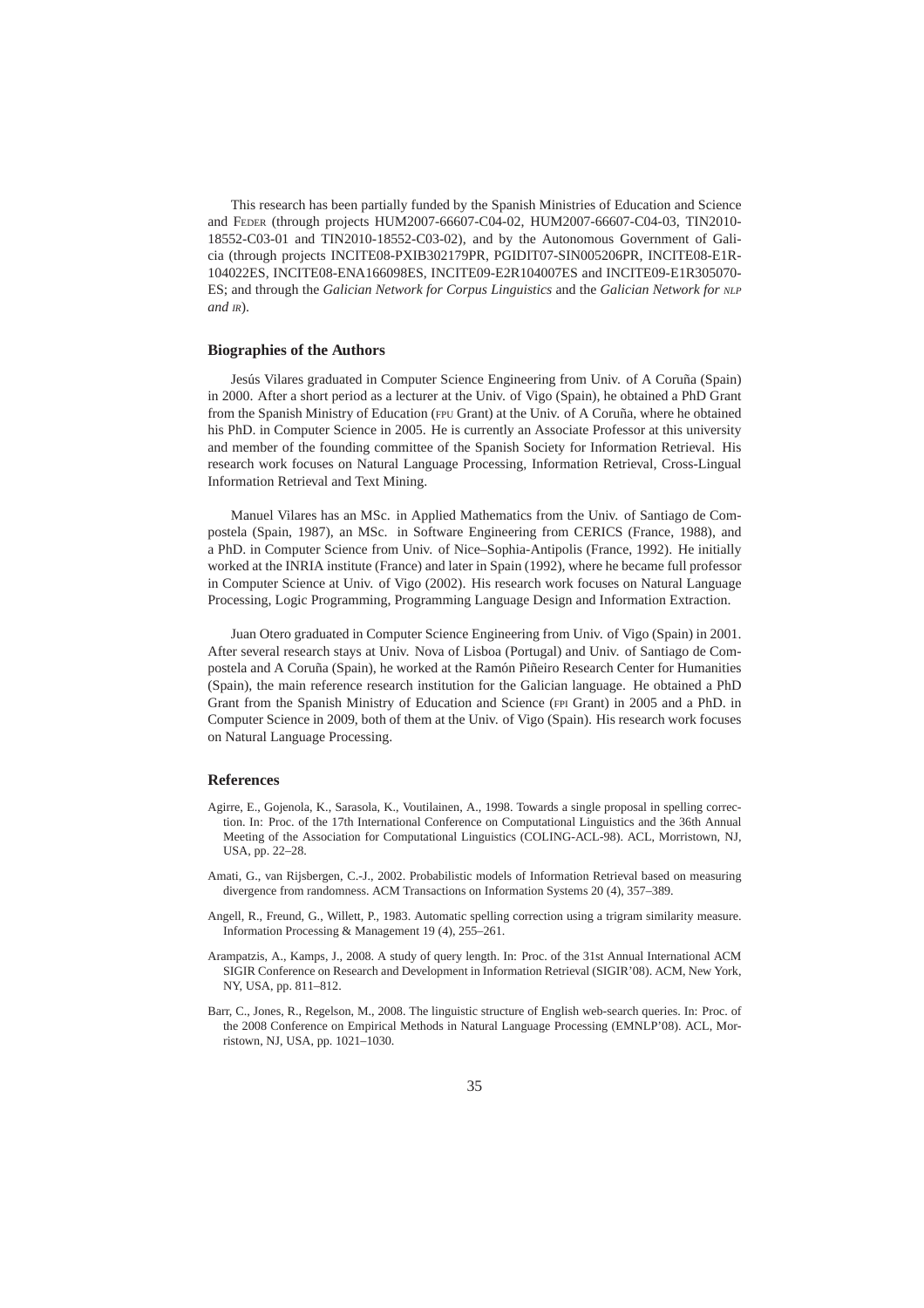- Bendersky, M., Croft, W. B., 2009. Analysis of long queries in a large scale search log. In: Proc. of the 2009 Workshop on Web Search Click Data (WSCD'09). ACM, New York, NY, USA, pp. 8–14.
- Bourne, C.P., Ford, D.F., 1961. A Study of Methods for Systematically Abbreviating English Words and Names. Journal of the ACM 8 (4), pp. 538–552.
- Brill, E., Moore, R., 2000. An improved error model for noisy channel spelling correction. In: Proc. of the 38th Annual Meeting of the Association for Computational Linguistics (ACL'00). ACL, Morristown, NJ, USA, pp. 286–293.
- Carmel, D., Cohen, D., Fagin, R., Farchi, E., Herscovici, M., Maarek, Y. S., Soffer, A., 2001. Static index pruning for Information Retrieval systems. In: Proc. of the 24th Annual International ACM SIGIR Conference on Research and Development in Information Retrieval (SIGIR'01). ACM, New York, NY, USA, pp. 43–50.
- Cavnar, W. B., 1994. Using an n-gram-based document representation with a vector processing retrieval model. In: NIST Special Publication 500-225: The Third Text REtrieval Conference (TREC-3), pp. 269– 278.
- Celikik, M. and Bast, H., 2009. Fast error-tolerant search on very large texts. In: Proc. of the 2009 ACM Symposium on Applied Computing, pp. 1724–1731.
- Chen, Q., Li, M., Zhou, M., 2007. Improving Query Spelling Correction Using Web Search Results. In: Proc. of the 2007 Joint Conference on Empirical Methods in Natural Language Processing and Computational Natural Language Learning (EMNLP-CoNLL 2007), pp. 181–189.
- Cheng, B. Y., Carbonell, J. G., 2007. Combining N-grams and Alignment in G-Protein Coupling Specificity Prediction. In: Proc. of the 5th Asia-Pacific Bioinformatics Conference (APCB 2007). Vol. 5 of Advances in Bioinformatics & Computational Biology. Imperial College Press, pp. 363–372.
- CLEF, 2009. Cross-Language Evaluation Forum. Available at http://www.clef-campaign.org (visited on March 2010).
- Collins-Thompson, K., Schweizer, C., Dumais, S., 2001. Improved string matching under noisy channel conditions. In: Proc. of the 10th ACM Conference on Information and Knowledge Management (CIKM 2001). pp. 357–364.
- Croft, B., Metzler, D., Strohman, T., 2009. Search Engines: Information Retrieval in Practice. Addison Wesley, Upper Saddle River, New Jersey. ISBN 0136072240.
- Cucerzan, S., Brill, E., 2004. Spelling correction as an iterative process that exploits the collective knowledge of web users. In: Proc. of the 2004 Conference on Empirical Methods in Natural Language Processing (EMNLP'04), pp. 293–300.
- Damashek, M., February 1995. Gauging similarity with n-grams: Language-independent categorization of text. Science 267 (5199), 843–848.
- Damerau, F., Mar. 1964. A technique for computer detection and correction of spelling errors. Communications of the ACM 7 (3), 171–176.
- Darwish, K., Oard, D. W., 2002. Term selection for searching printed Arabic. In: Proc. of the 25th Annual International ACM SIGIR Conference on Research and Development in Information Retrieval (SIGIR'02). ACM, New York, NY, USA, pp. 261–268.
- Dolamic, L., Savoy., J., 2008. UniNE at FIRE 2008: Hindi, Bengali and Marathi IR. In: Working Notes of the Forum for Information Retrieval Evaluation (FIRE 2008). Available at http://www.isical.ac.in/fire/2008/working\_notes.html (visited on March 2010).
- Ekmekçioglu, F. Ç., Lynch, M. F., Willett, P., 1996. Stemming and n-gram matching for term conflation in Turkish texts. Information Research 2 (2). Available at http://informationr.net/ir/2-2/paper13.html (visited on March 2010).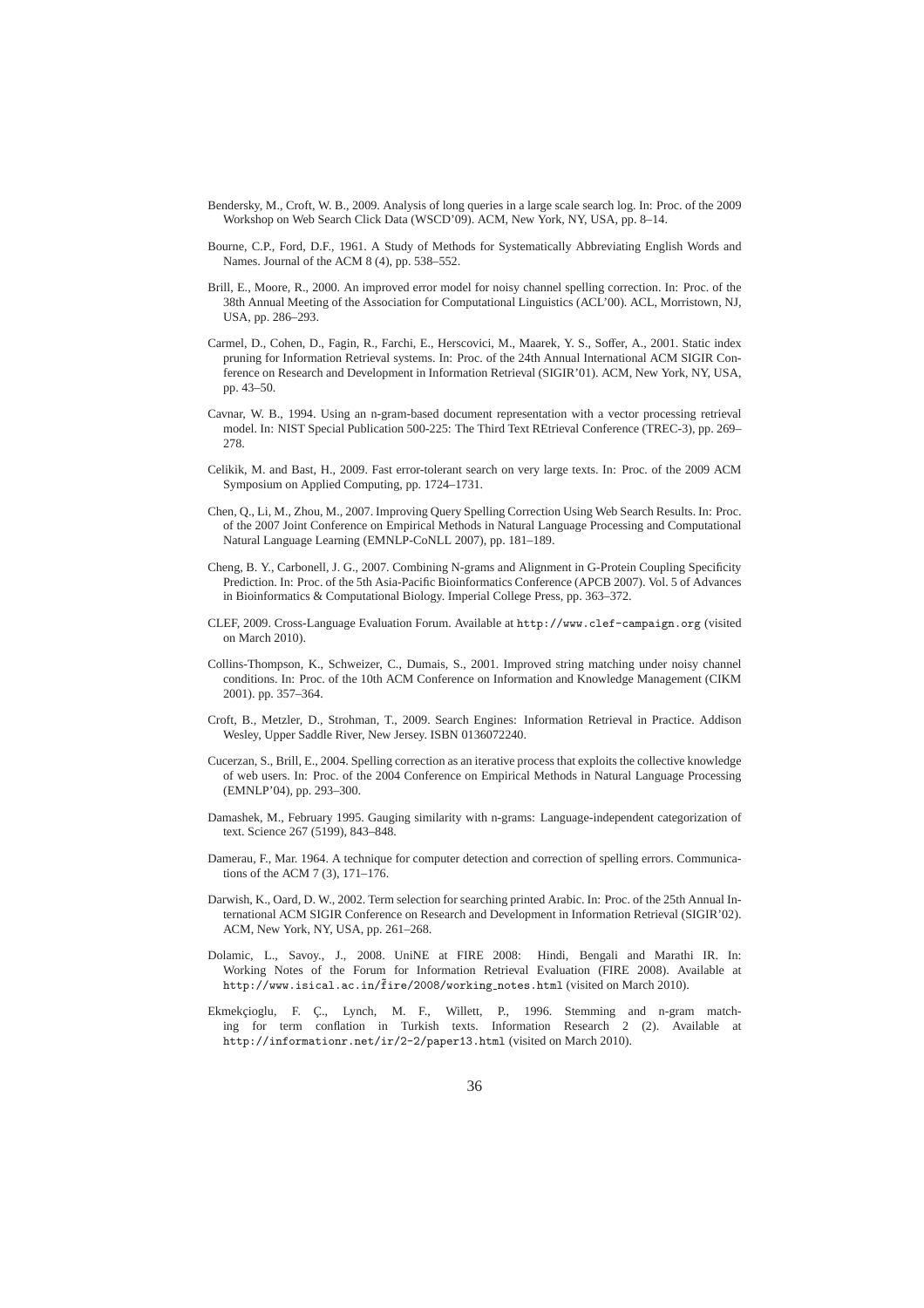- Foo, S., Li, H., 2004. Chinese word segmentation and its effect on Information Retrieval. Information Processing & Management 40 (1), 161–190.
- Gökçay, D., Gökçay, E., 1995. Combining statistics and heuristics in language identification. In: Proceedings of the Fourth Annual Symposium on Document Analysis and Information Retrieval. Las Vegas, pp. 423– 433.
- Golding, A., Roth, D., 1996. Applying Winnow to Context-Sensitive Spelling Correction. In: Proc. of the 13th International Conference on Machine Learning (ICML '96). Morgan Kaufmann, pp. 182–190.
- Golding, A., Roth, D., 1999. A Winnow-Based Approach to Context-Sensitive Spelling Correction. Machine Learning 34 (1-3), 107–130.
- Gottron, T., Lipka, N., 2010. A comparison of language identification approaches on short, query-style texts. In: Proc. of the 32nd European Conference on Information Retrieval (ECIR 2010). In press. Draft available at http://www.informatik.uni-mainz.de/~gotti/paper/ECIR-2010.pdf (visitada on March 2010).
- Graña, J., Alonso, M., Vilares, M., 2002. A common solution for tokenization and part-of-speech tagging: One-pass Viterbi algorithm vs. iterative approaches. Lecture Notes in Computer Science 2448, 3–10.
- Guo, S., Ramakrishnan, N., 2009. Mining linguistic cues for query expansion: applications to drug interaction search. In: Proc. of the 18th ACM Conference on Information and Knowledge Management (CIKM 2009), pp. 335–344.
- Guo, J., Xu, G., Li, H., Cheng, X., 2008. A unified and discriminative model for query refinement. In: Proc. of the 31st Annual International ACM SIGIR Conference on Research and Development in Information Retrieval (SIGIR'08). ACM, New York, NY, USA, pp. 379–386.
- Hagiwara, M., Suzuki, H., 2009. Japanese query alteration based on semantic similarity. In: Proc. of the 2009 Annual Conference of the North American Chapter of the Association for Computational Linguistics – Human Language Technologies (NAACL HLT 2009), pp. 191–199.
- Hirst, G., Budanitsky, A., 2005. Correcting real-word spelling errors by restoring lexical cohesion. Natural Language Engineering. 11 (1), 87–111.
- Hofmann, K., de Rijke, M., Huurnink, B., Meij, E.J., 2009. A Semantic Perspective on Query Log Analysis. In: Working Notes of the CLEF 2009 Workshop. Available at CLEF (2009).
- Hollink, V., Kamps, J., Monz, C., De Rijke, M., 2004. Monolingual document retrieval for European languages. Information Retrieval 7 (1-2), 33–52.
- Hopcroft, J.E., Motwani, R., and Ullman, J.D. 2006. Introduction to Automata Theory, Languages and Computation (3rd Edition). Addison-Wesley Longman, USA. ISBN 0321455363.
- Huang, J., and Efthimiadis, E.N., 2009. Analyzing and evaluating query reformulation strategies in web search logs. In: Proc. of the 18th ACM Conference on Information and Knowledge Management (CIKM 2009), pp. 77–86.
- Huffman, S., 1995. Acquaintance: Language-independent document categorization by N-grams. In: NIST Special Publication 500-236: The Fourth Text REtrieval Conference (TREC-4), pp. 359–371.
- Jansen, B. J., Spink, A., Saracevic, T., 2000. Real life, real users, and real needs: a study and analysis of user queries on the web. Information Processing & Management 36 (2), 207–227.
- Järvelin, A., Talvensaari, T., Järvelin, A., 2008. Data Driven Methods for Improving Mono- and Crosslingual IR Performance in Noisy Environments. In: Proc. of the Second Workshop on Analytics for Noisy Unstructured Text Data (AND'08). Vol. 303 of ACM International Conference Proceeding Series. ACM, New York, NY, USA, pp. 75–82.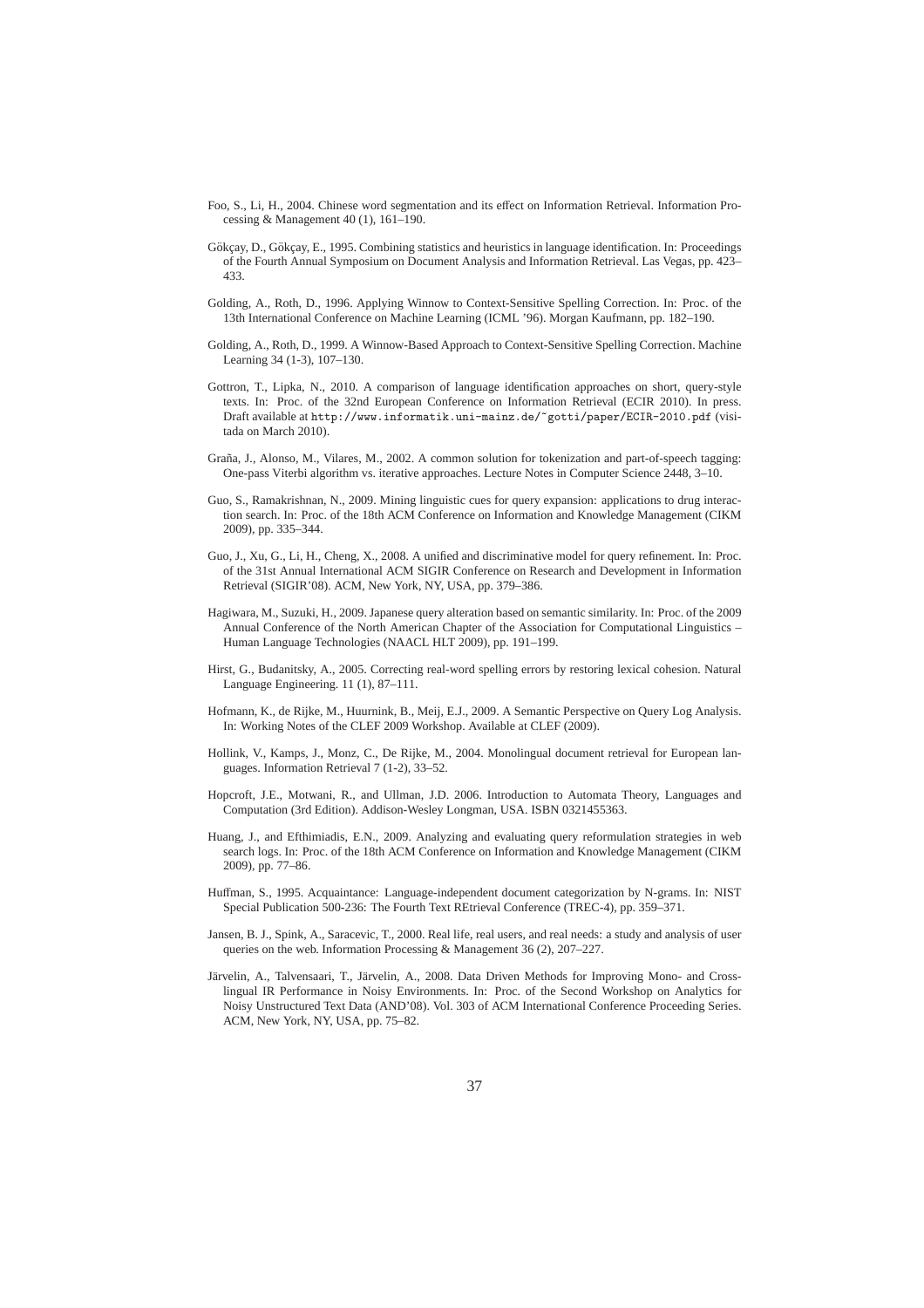- Jiang, J., Conrath, D., 1997. Semantic similarity based on corpus statistics and lexical taxonomy. Proc. of International Conference Research on Computational Linguistics (ROCLING X), pp. 19–33.
- Kernighan, M. D., Church, K. W., Gale, W. A., 1990. A spelling correction program based on a noisy channel model. In: Proc. of the 13th International Conference on Computational linguistics (COLING 1990). Vol. 2. ACL, Morristown, NJ, USA, pp. 205–210.
- Kešelj, V., Peng, F., Cercone, N., Thomas, C., 2003. N-gram-based Author Profiles for Authorship Attribution. In: Proc. of the Conference of the Pacific Association for Computational Linguistics (PACLING'03), pp. 255–264.
- Khreisat, L., 2009. A machine learning approach for Arabic text classification using N-gram frequency statistics. Journal of Informetrics  $3(1)$ ,  $72-77$ .
- Konchady, M., 2008. Building Search Applications: Lucene, Lingpipe, and Gate. Mustru Publishing, USA. ISBN 0615204252.
- Kirsch, S., 1998. The future of Internet search (keynote address). In: Proc. of the 21st Annual International ACM SIGIR Conference on Research and Development in Information Retrieval (SIGIR'98). ACM, New York, NY, USA, p. 1. Presentation available at http://skirsch.com/presentations/sigir.ppt (visited on March 2010).
- Kukich, K., 1992. Techniques for automatically correcting words in text. ACM Computer Surveys, 2 (4), pp. 377–439.
- Kwok, K. L., 1997. Comparing representations in Chinese Information Retrieval. In: Proc. of the 20th Annual International ACM SIGIR Conference on Research and Development in Information Retrieval (SIGIR'97). ACM, New York, NY, USA, pp. 34–41.
- Kwon, Y.H. and Lee, M.H. and Kim, S-R., 2009. Effective spelling correction in web queries and run-time DB construction. In: Proc. of the 2009 ACM Int. Conference on Hybrid Information Technology, pp. 581–586.
- Lam-Adesina, A., Jones, G., 2006. Examining and improving the effectiveness of relevance feedback for retrieval of scanned text documents. Information Processing & Management 42 (3), 633–649.
- Lee, J. H., Ahn, J. S., 1996. Using n-grams for Korean text retrieval. In: Proc. of the 19th Annual International ACM SIGIR Conference on Research and Development in Information Retrieval (SIGIR'96). ACM, New York, NY, USA, pp. 216–224.
- Levenshtein, V. I., 1966. Binary codes capable of correcting deletions, insertions and reversals. Soviet Physics-Doklandy 6, 707–710.
- Li, M., Zhang, Y., Zhu, M., Zhou, M., 2006. Exploring distributional similarity based models for query spelling correction. In: Proc. of the 21st International Conference on Computational Linguistics and the 44th Annual Meeting of the Association for Computational Linguistics (COLING-ACL-06). ACL, Morristown, NJ, USA, pp. 1025–1032.
- Lo, R., He, B., Ounis, I., 2005. Automatically building a stopword list for an information retrieval system. In: Proc, of the 5th Dutch-Belgian Information Retrieval Workshop (DIR'05), pp. 17–24.
- Lu, Y., Fang, H., Zhai, C., 2009. An empirical study of gene synonym query expansion in biomedical information retrieval. Information Retrieval 12 (1), pp. 51–68.
- Lu, Z., Kim, W., Wilbur, W.J., 2009. Evaluation of query expansion using MeSH in PubMed. Information Retrieval 12 (1), pp. 69–80.
- Lyon, G., 1974. Syntax-directed least-errors analysis for context-free languages: A practical approach. Communications of the ACM 17 (1), 3–14.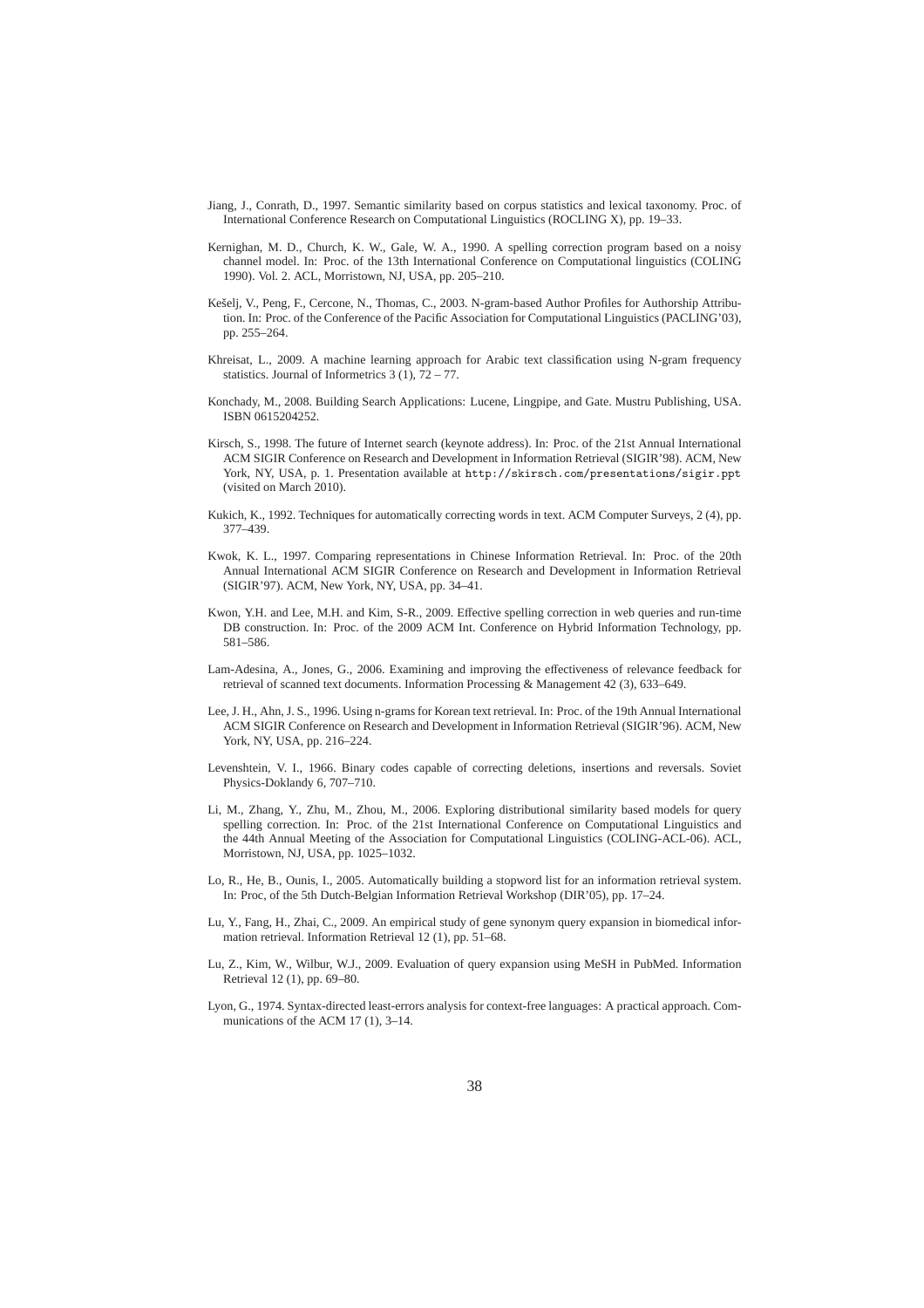- Magdy, W. and Darwish, K., 2008. Effect of OCR error correction on Arabic retrieval. Information Retrieval 11 (5), pp. 405–425.
- Manning, C.D., Raghavan, P., Schtze, H., 2008. Introduction to Information Retrieval. Cambridge University Press, New York, USA. ISBN 0521865719.
- Mangu, L., Brill, E., 1997. Automatic Rule Acquisition for Spelling Correction. In: Proceedings of the 14th International Conference on Machine Learning (ICML 1997), pp. 187–194.
- Mayfield, J., McNamee, P., 2003. Single N-Gram Stemming. In: Proc. of the 26th Annual International ACM SIGIR Conference on Research and Development in Information Retrieval (SIGIR'03). ACM, New York, NY, USA, pp. 415–416.
- McNamee, P., 2002. Knowledge-light Asian language text retreival at the NTCIR-3 Workshop. In: NTCIR Workshop 3: Proc. of the Third NTCIR Workshop on Research in Information Retrieval, Information Retrieval, Question Answering and Summarization. NII. Avaliable at http://research.nii.ac.jp/ntcir/workshop/OnlineProceedings3/index.html (visited on March 2010).
- McNamee, P., 2008. N-gram tokenization for indian language text retrieval. In: Working Notes of the Forum for Information Retrieval Evaluation (FIRE 2008). Avaliable at http://www.isical.ac.in/~fire/2008/working notes.html (visited on March 2010).
- McNamee, P., 2008. Textual representations for corpus-based bilingual retrieval. Ph.D. thesis, University of Maryland at Baltimore County. Catonsville, MD, USA.
- McNamee, P., 2009. JHU experiments in monolingual Farsi. In: Results of the CLEF 2009 Cross-Language System Evaluation Campaign, Working Notes of the CLEF 2009 Workshop. Available at CLEF (2009).
- McNamee, P., Mayfield, J., 2004a. Character N-gram Tokenization for European Language Text Retrieval. Information Retrieval 7 (1-2), 73–97.
- McNamee, P., Mayfield, J., 2004b. JHU/APL experiments in tokenization and non-word translation. Lecture Notes in Computer Science 3237, 85–97.
- McNamee, P., Mayfield, J., 2007. N-gram morphemes for retrieval. In: Results of the CLEF 2007 Cross-Language System Evaluation Campaign, Working Notes of the CLEF 2007 Workshop. Available at CLEF (2009).
- McNamee, P., Nicholas, C., Mayfield, J., 2009. Addressing morphological variation in alphabetic languages. In: Proc. of the 32nd Annual International ACM SIGIR Conference on Research and Development in Information Retrieval (SIGIR'09). ACM, New York, NY, USA, pp. 75–82.
- Mihov, S. and Schulz, K.U., 2004. Fast Approximate Search in Large Dictionaries. Computational Linguistics 30 (4), pp. 451–477.
- Miller, E., Shen, D., Liu, J., Nicholas, C., 2000. Performance and scalability of a large-scale n-gram based Information Retrieval system. Journal of Digital Information 1 (5), 1–25.
- Mittendorfer, M., Winiwarter, W., 2001. A simple way of improving traditional IR methods by structuring queries. In: Proc. of the 2001 IEEE International Conference on Systems, Man and Cybernetics.
- Mittendorfer, M., Winiwarter, W., 2002. Exploiting syntactic analysis of queries for Information Retrieval. Data & Knowledge Engineering 42 (3), 315–325.
- Mitton, R., 2009. Ordering the suggestions of a spellchecker without using context. Natural Language Engineering 15 (2), pp. 173–192.
- Mustafa, S. H., 2005. Character contiguity in n-gram-based word matching: the case for Arabic text searching. Information Processing & Management 41 (4), 819–827.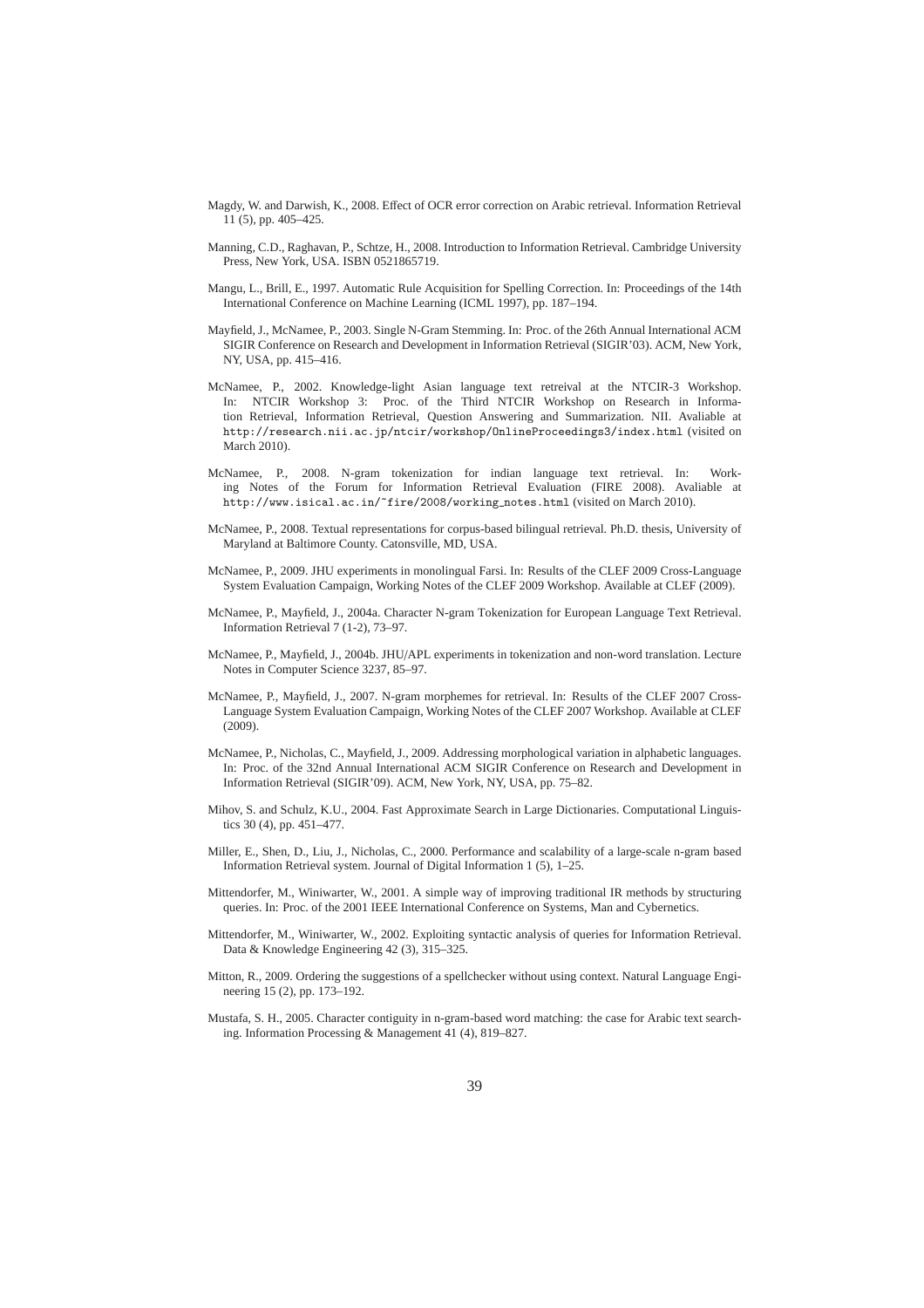- Mustafa, S. H., Al-Radaideh, Q. A., 2004. Using n-grams for Arabic text searching. Journal of the American Society for Information Science and Technology 55 (11), 1002–1007.
- Nardi, A., Peters, C., Vicedo, J. (Eds.), 2006. Results of the CLEF 2006 Cross-Language System Evaluation Campaign, Working Notes of the CLEF 2006 Workshop, 20-22 September, Alicante, Spain. Available at CLEF (2009).
- Ng, C., Wilkinson, R., Zobel, J., 2000. Experiments in spoken document retrieval using phoneme n-grams. Speech Communication 32 (1-2), 61-77.
- Nicolas, L., Sagot, B., Molinero, M.A., Farre, J., De la Clergerie, E., 2009. Mining Parsing Results for ´ Lexical Correction: Toward a Complete Correction Process of Wide-Coverage Lexicons. Lecture Notes in Computer Science 5603, pp. 178–191.
- Nie, J.-Y., Gao, J., Zhang, J., Zhou, M., 2000. On the Use of Words and N-grams for Chinese Information Retrieval. In: Proc. of the Fifth International ACM Workshop on Information Retrieval with Asian Languages (IRAL'00). ACM, New York, NY, USA, pp. 141–148.
- Nie, J.-Y., Ren, F., 1999. Chinese Information Retrieval: using characters or words? Information Processing & Management 35 (4), 443–462.
- Och, F. J., Ney, H., 2003. A systematic comparison of various statistical alignment models. Computational Linguistics 29 (1), 19–51.
- Ogawa, Y., Matsuda, T., 1999. Overlapping statistical segmentation for effective indexing of Japanese text. Information Processing & Management 35 (4), 463–480.
- Otero, J., Graña, J., Vilares, M., 2007. Contextual Spelling Correction. Lecture Notes in Computer Science 4739, 290–296.
- Ounis, I., Lioma, C., Macdonald, C., Plachouras, V., 2007. Research Directions in Terrier: a Search Engine for Advanced Retrieval on the Web. Novática/UPGRADE Special Issue on Web Information Access 8(1), 49–56. Available at http://www.upgrade-cepis.org/issues/2007/1/up8-1Ounis.pdf. Toolkit available at http://www.terrier.org (visited on March 2010).
- Ozawa, T., Yamamoto, M., Umemura, K., Church, K. W., 1999. Japanese word segmentation using similarity measure for IR. In: Proceedings of the First NTCIR Workshop on Research in Japanese Text Retrieval and Term Recognition. NACSIS, pp. 89–96. Available at http://research.nii.ac.jp/ntcir/workshop/OnlineProceedings/index.html (visited on March 2010).
- Pavlović-Laetić, G. M., Mitić, N. S., Beljanski, M. V., 2009. n-Gram characterization of genomic islands in bacterial genomes. Computer Methods and Programs in Biomedicine 93 (3), 241–256.
- Pirkola, A., Keskustalo, H., Leppänen, E., Känsälä, A.-P., Järvelin, K., 2002. Targeted s-gram matching: a novel n-gram matching technique for cross- and mono-lingual word form variants. Information Research 7 (2). Available at http://informationr.net/ir/7-2/paper126.html (visited on March 2010).
- Porter, M., 1980. An algorithm for suffix stripping. Program 14 (3), 130–137.
- Reynaert, M., 2004. Text induced spelling correction. In: Proc. of the 20th International Conference on Computational Linguistics (COLING'04). ACL, Morristown, NJ, USA, pp. 834–840.
- Robertson, A., Willett, P., 1993. Spelling-correction methods for the identification of word forms in historical text databases. Literary and Linguistic Computing 8 (3), pp. 143–152.
- Robertson, A. M., Willett, P., January 1998. Applications of n-grams in textual information systems. Journal of Documentation 54 (1), 48–69.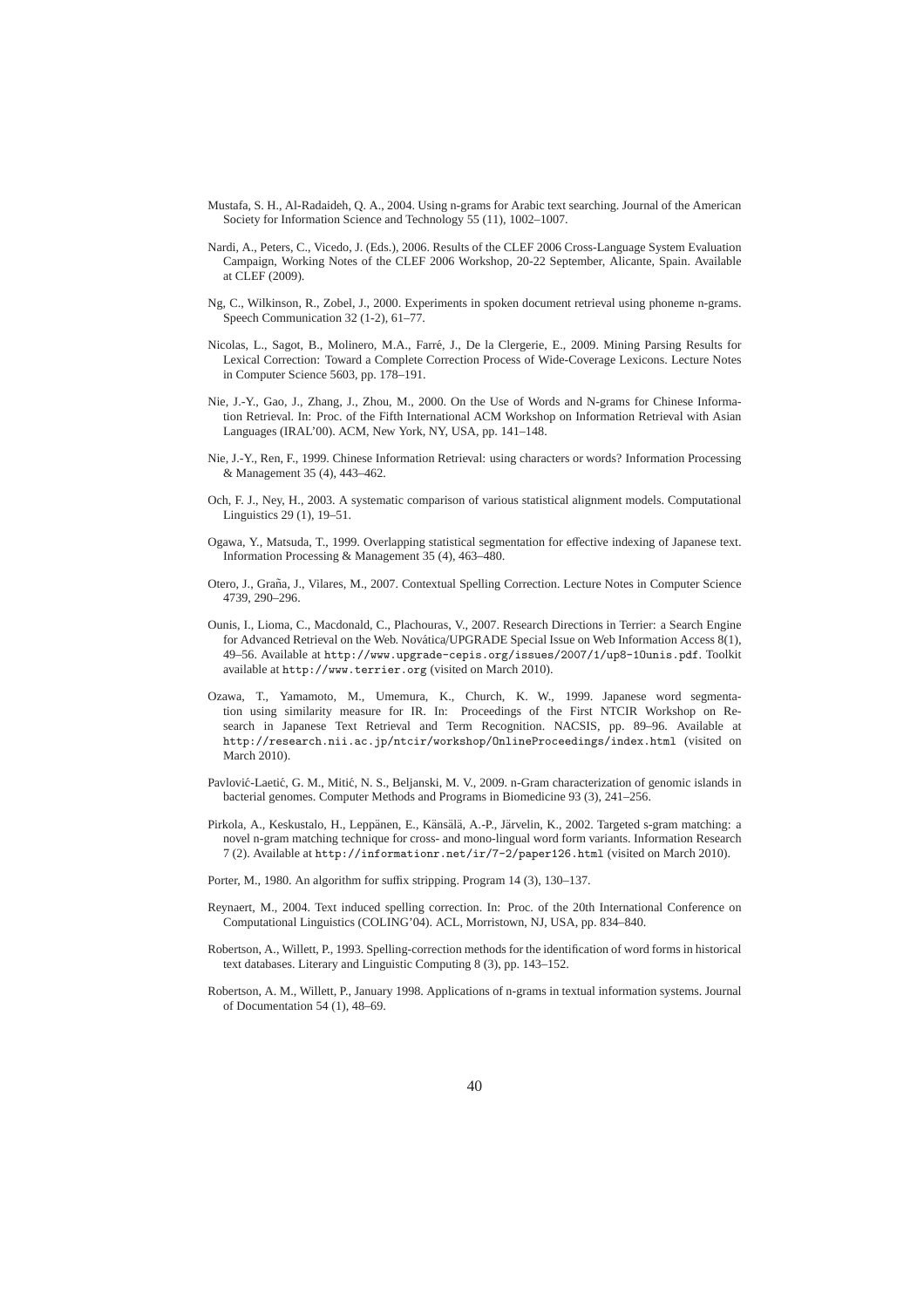- Ruch, P., 2002. Using contextual spelling correction to improve retrieval effectiveness in degraded text collections. In: Proc. of the 19th International Conference on Computational Linguistics (COLING'02). ACL, Morristown, NJ, USA, pp. 1–7.
- Savary, A., 2001. Typographical nearest-neighbor search in a finite-state lexicon and its application to spelling correction. Lecture Notes in Computer Science 2494, 251–260.
- Savoy, J., 2003. Cross-Language Information Retrieval: experiments based on CLEF 2000 corpora. Information Processing & Management 39, 75–115.
- Savoy, J., Rasolofo, Y., 2002. Report on the TREC 11 experiment: Arabic, named page and topic distillation searches. In: NIST Special Publication 500-251: The Eleventh Text Retrieval Conference (TREC-11), pp. 765–774.
- Schuegraf, E. J., Heaps, H. S., 1973. Selection of equifrequent word fragments for information retrieval. Information Storage and Retrieval 9 (12), 697–711.
- Spink, A., Saracevic, T., 1997. Interaction in information retrieval: selection and effectiveness of search terms. Journal of the American Society for Information Science 48 (8), 741–761.
- Stokes, N., Li, Y., and Cavedon, L., and Zobel, J., 2009. Exploring criteria for successful query expansion in the genomic domain. Information Retrieval 12 (1), pp. 17–50.
- Suzuki, H., and Li, X., and Gao, J., 2009. Discovery of term variation in Japanese web search queries. In: Proc. of the 2009 Conf. on Empirical Methods in Natural Language Processing, pp. 1484–1492.
- Taghva, K., Borsack, J., Condit, A., 1994. Results of applying probabilistic IR to OCR text. In: Proc. of the 17th Annual International ACM SIGIR Conference on Research and Development in Information Retrieval (SIGIR'94). ACM, New York, NY, USA, pp. 202–211.
- Tomović, A., Janičić, P., Kešelj, V., February 2006. n-Gram-based classification and unsupervised hierarchical clustering of genome sequences. Computer Methods and Programs in Biomedicine 81 (2), 137–153.
- Toutanova, K., Moore, R., 2002. Pronunciation modeling for improved spelling correction. In: Proc. of the 40th Annual Meeting on Association for Computational Linguistics (ACL'02). ACL, Morristown, NJ, USA, pp. 144–151.
- TREC, 2010. http://trec.nist.gov (visited on March 2010).
- Véronis, J., 1999. Multext-corpora. An annotated corpus for five European languages. CD-ROM, distributed by ELRA/ELDA.
- Vilares, J., Oakes, M. P., Tait, J. I., 2006. CoLesIR at CLEF 2006: rapid prototyping of a N-gram-based CLIR system. In: Results of the CLEF 2006 Cross-Language System Evaluation Campaign, Working Notes of the CLEF 2006 Workshop. Available at CLEF (2009).
- Vilares, J., Oakes, M. P., Vilares, M., 2008. English-to-French CLIR: A knowledge-light approach through character n-grams alignment. Lecture Notes in Computer Science 5152, 148–155.
- Vilares, J., Oakes, M., Vilares, M., 2007. Character n-grams translation in Cross-Language Information Retrieval. Lecture Notes in Computer Science 4592, 217–228.
- Vilares, J., Oakes, M. P., Vilares, M., 2009. Recent Advances in Natural Language Processing V. Vol. 309 of Current Issues in Linguistic Theory. John Benjamins Publishing Company, Amsterdam & Philadelphia, Ch. Character N-Grams as Text Alignment Unit: CLIR Applications.
- Vilares, M., Otero, J., Graña, J., 2004. On asymptotic finite-state error repair. Lecture Notes in Computer Science 3246, 271–272.
- Viterbi, A., Apr. 1967. Error bounds for convolutional codes and an asymptotically optimal decoding algorithm. IEEE Transactions on Information Theory 13 (2), 260–269.